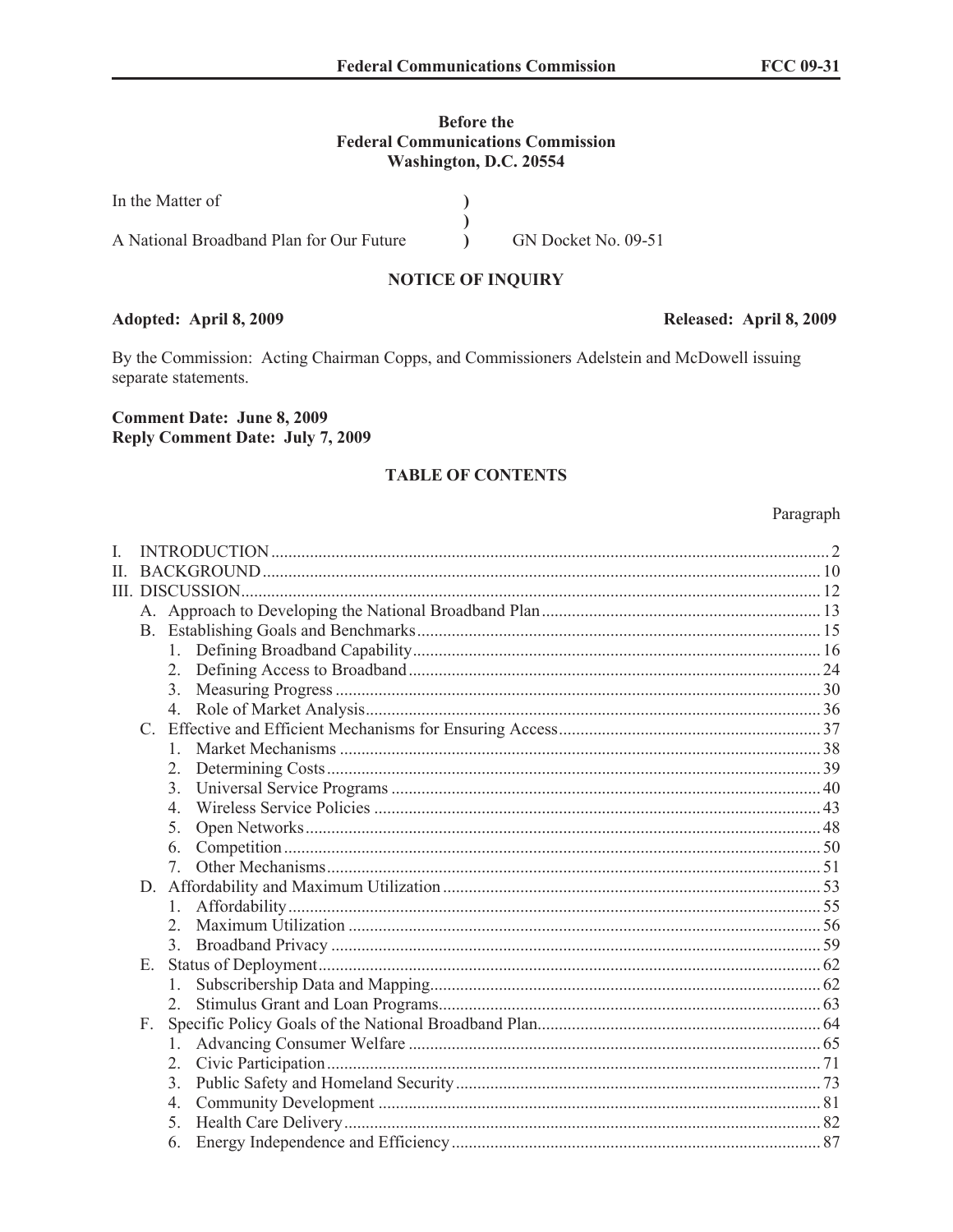| 8.                                                                         |  |
|----------------------------------------------------------------------------|--|
| 9                                                                          |  |
|                                                                            |  |
|                                                                            |  |
|                                                                            |  |
|                                                                            |  |
| H. Improving Government Performance and Coordination with Stakeholders 113 |  |
|                                                                            |  |
|                                                                            |  |
|                                                                            |  |
|                                                                            |  |
|                                                                            |  |
|                                                                            |  |
|                                                                            |  |
| <b>APPENDIX</b>                                                            |  |

## **I. INTRODUCTION**

1. This Notice of Inquiry seeks comment to inform the development of a national broadband plan for our country. Its focus is to enable the build-out and utilization of high-speed broadband infrastructure. But "infrastructure" barely hints at the importance of what we are undertaking. Highspeed ubiquitous broadband can help to restore America's economic well-being and open the doors of opportunity for more Americans, no matter who they are, where they live, or the particular circumstances of their lives. It is technology that intersects with just about every great challenge facing our nation.

2. In the forty years since ARPANET first connected four academic research labs in 1969, the Internet has transformed the way those who have access to it live their lives.<sup>1</sup> Indeed, since the last major revision of the Communications  $\text{Act}^2$  in 1996 in which the Internet was mentioned only briefly, the Internet has become an integral part not only of American life, but of global life. In 1996, Americans who accessed the Internet did so largely through dial-up connections. A small percentage of the population subscribed to cell phone service. Cable was a locally-regulated video delivery platform; satellite-to-the-home and the World Wide Web were in their infancy. Today, the majority of U.S. businesses and households have broadband connections, and access to the Internet through a variety of technologies – fiber, copper, cable, wireless, and satellite<sup>3</sup> – is an integral and critical part of American life.

3. Both wireless and wireline broadband providers continue to upgrade their networks to provide additional broadband capabilities and services to existing and potential consumers. However, there is much work to be done. While Internet access – whether provided by wireline, wireless, or

<sup>&</sup>lt;sup>1</sup> ARPANET is an acronym for Advanced Research Projects Agency Network, which was the world's first operational packet switching network and the predecessor of the global Internet, developed by the Advanced Research Projects Agency at the United States Department of Defense. *See* Kevin Werbach, Digital Tornado: The Internet and Telecommunications Policy, Office of Plans and Policy Working Paper Series 29, 15 (1997).

<sup>&</sup>lt;sup>2</sup> Telecommunications Act of 1996, Pub. L. No. 104-104, 110 Stat. 56 (1996 Act) (amending the Communications Act of 1934).

<sup>3</sup> Consumers use a variety of broadband access service technologies to access the Internet. *See Inquiry Concerning the Deployment of Advanced Telecommunications Capability to All Americans in a Reasonable and Timely Fashion, and Possible Steps to Accelerate Such Deployment Pursuant to Section 706 of the Telecommunications Act of 1996*, GN Docket No. 07-45, Fifth Report, 23 FCC Rcd 9615 (2008) (*Section 706 Fifth Report*).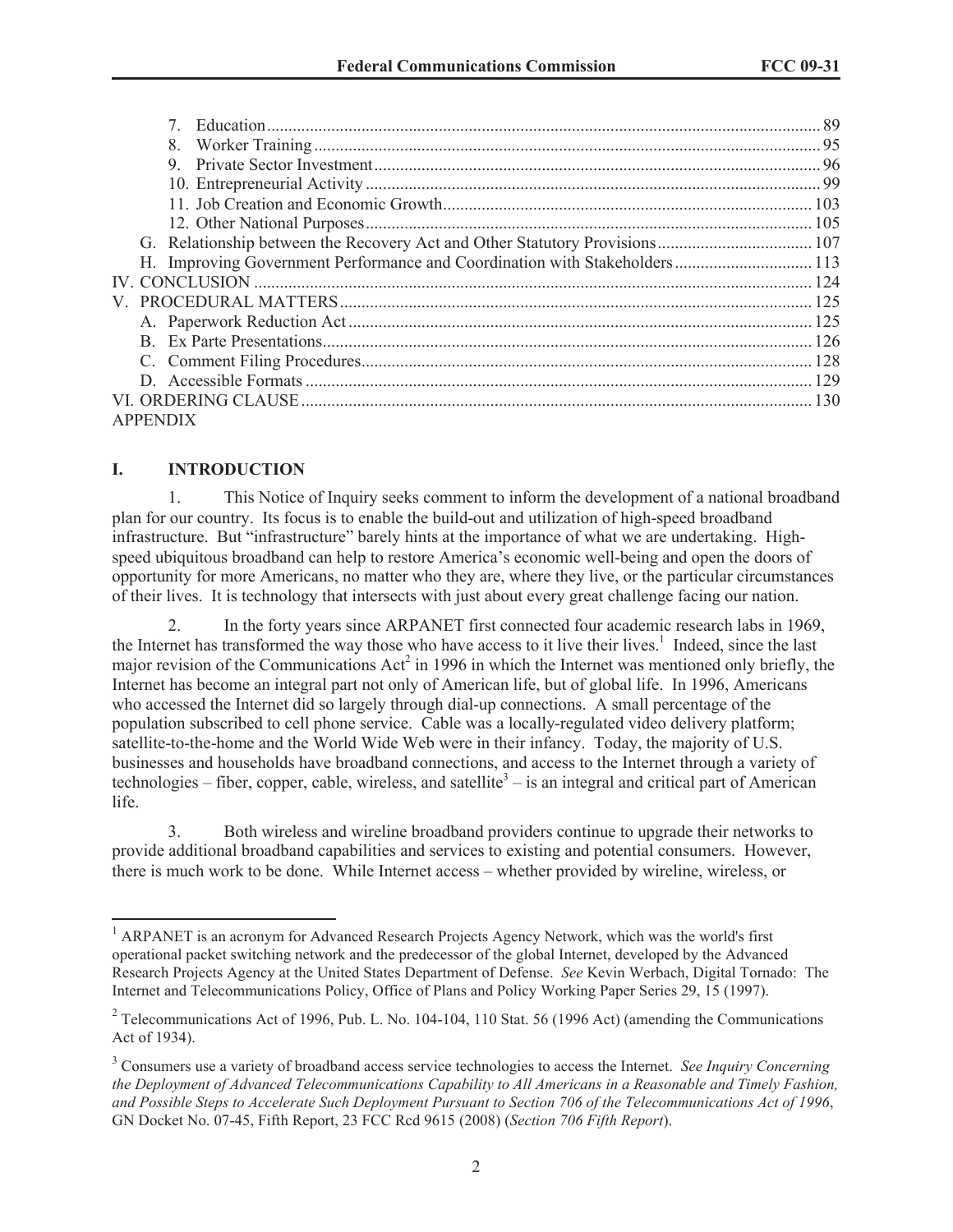satellite technology – is now available at faster speeds, in more locations, and on smaller, easier-to-use devices, its benefits are not yet ubiquitous.

4. New, innovative broadband products and applications – whether provided by wireline, wireless, or satellite technology – are fundamentally changing not only the way Americans communicate and work, but also how they are educated and entertained, and care for themselves and each other. Individuals increasingly take advantage of broadband today for everyday communications with family and friends, sharing files with co-workers when away from the office, uploading videos and photos, collaborating on articles, blogging about local happenings and world events, creating new jobs and businesses, finding nearby restaurants, shopping, banking, interacting with government, getting news and information when on the go, communicating through relay services, and countless additional applications.

5. While all of these developments are encouraging, we have not yet met the challenge of bringing broadband to everyone.<sup>4</sup> Nor have we managed to keep up with the growing demand for faster and more reliable connections for those who have only basic access now. Many of us, even most of us, have access to broadband. Our goal must be for every American citizen and every American business to have access to robust broadband services. Our goal must be for the United States to be a model for the world in creating a partnership between government and industry to ensure that all citizens have access to broadband. But a goal without a plan is just a wish. $5$ 

6. In the recently passed American Recovery and Reinvestment Act of 2009,<sup>6</sup> the "stimulus" legislation, Congress charged the Department of Agriculture's Rural Utilities Service and the Department of Commerce's National Telecommunications and Information Administration with making grants and loans to expand broadband deployment and for other important broadband projects. Congress provided \$7.2 billion for this effort—no small sum. But even this level of funding is insufficient to support nationwide broadband deployment. With this realization, the Recovery Act charges the Commission to create a national broadband plan. By February 17, 2010, the Commission must and will deliver to Congress a national broadband plan that seeks to ensure that every American has access to broadband capability and establishes clear benchmarks for meeting that goal.

7. We recognize that achieving this goal requires the wholehearted effort of both the private and the public sector. Coupling the dynamic innovations and flexibility of the private sector with the farseeing policy goals of the public sector can help our nation achieve its broadband goals more efficiently and effectively than either could achieve alone.

8. We seek comment in this Notice from all interested parties on the elements that should go into a national broadband plan. Our plan must reflect an understanding of the problem, clear goals for the future, a route to those goals, and benchmarks along the way. Our plan must also allow for modification as we learn from our experience. And our plan must reflect the input of all stakeholders—industry, American consumers; large and small businesses; federal, state, local, and tribal governments; nonprofits; and disabilities communities. With this Notice, we begin to make our plan.

<sup>4</sup> Some surveys indicate that the United States lags far behind in broadband speed and penetration. *See, e.g.*, Organization for Economic Cooperation and Development, Broadband Growth and Policies in OECD Countries (2008), *available at* http://www.oecd.org/sti/ict/broadband (ranking the United States as 14th in the world in average download speed, 15th in the world in broadband penetration, and 18th in the world in price per megabit per second download speed). The Commission recently sought comment on international comparisons in a separate proceeding. *See Comment Sought on International Comparison and Consumer Survey Requirements in the Broadband Data Improvement Act*, GN Docket No. 09-47, Public Notice, DA 09-741 (rel. Mar. 31, 2009).

<sup>5</sup> Many attribute this quotation to Antoine de Saint-Exupery. *See* http://www.quotationspage.com/quote/34212.html *but see* Anonymous quotation in PREPARING: WEBSTER'S QUOTATIONS, FACTS AND PHRASES 7 (2001).

 $6$  American Recovery and Reinvestment Act of 2009, Pub. L. No. 111-5, 123 Stat. 115 (2009) (Recovery Act). The Recovery Act was signed into law on February 17, 2009.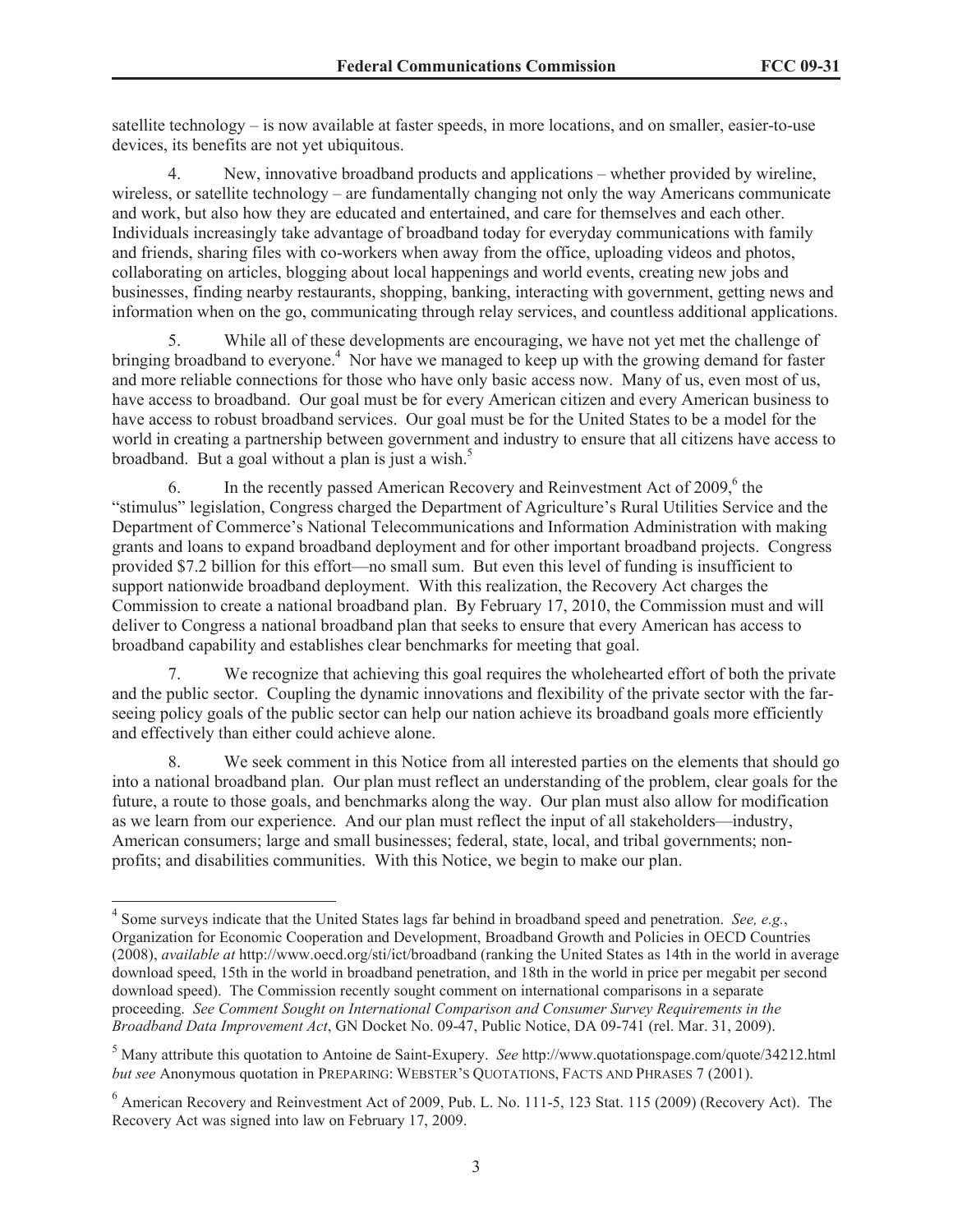### **II. BACKGROUND**

9. We provide a brief overview here and at length in the attached appendix of recent legislation concerning broadband deployment, mapping and future planning.<sup>7</sup> This legislation includes the Recovery Act, which provides up to \$7.2 billion in broadband stimulus funds to develop and expand broadband in order to facilitate economic development. The Recovery Act also tasks the Commission with developing a national broadband plan by February 17, 2010. By Congress's direction, this plan shall seek to ensure that all people of the United States have access to broadband capability and shall establish benchmarks for meeting that goal.<sup>8</sup> The Recovery Act specifies that the Commission's plan must include an analysis of several specific elements of broadband deployment. First, the Commission must analyze the most effective and efficient mechanisms for ensuring broadband access by all people of the United States. Second, the Commission must include a detailed strategy for achieving affordability of such service and maximum utilization of broadband infrastructure and service by the public. Third, the Commission must include an evaluation of the status of deployment of broadband service, including progress of projects supported by the grants made pursuant to this section. Finally, the Commission must include a plan for use of broadband infrastructure and services in advancing a broad array of public interest goals, including consumer welfare, civic participation, public safety and homeland security, community development, health care delivery, energy independence and efficiency, education, worker training, private sector investment, entrepreneurial activity, job creation and economic growth, and other national purposes.

10. Recent legislation also includes the 2008 Farm Bill, which calls for a comprehensive rural broadband strategy and interagency response, and the Broadband Data Improvement Act of 2008, which focuses on data collection that will identify areas still unserved and provide insights on consumer needs related to broadband. A separate background appendix also provides a brief outline of the Commission's efforts to date to expand broadband availability through universal service policies, to make spectrum available for wireless broadband services, and to improve broadband data collection.<sup>9</sup>

### **III. DISCUSSION**

11. In this section, we describe our approach to developing this plan and request comment on key terms of the statute. We also discuss a number of specific policy goals outlined for the plan in the Recovery Act and how the various governmental agencies and other participants at all levels can best coordinate to achieve these goals.

### **A. Approach to Developing the National Broadband Plan**

12. The Recovery Act states that "[n]ot later than 1 year after the date of enactment of this section, the Commission shall submit to the Committee on Energy and Commerce of the House of Representatives and the Committee on Commerce, Science, and Transportation of the Senate, a report containing a national broadband plan."<sup>10</sup> In creating a national broadband plan, we ask, ultimately, how the Commission can identify and promote the best and most efficient means of achieving this congressional mandate.

13. As we consider this task, we keep in mind and follow the instruction Congress provided to the Commission in the Recovery Act and seek comment on each element of the instruction. First, we seek comment on how to implement a plan "to ensure that all people of the United States have access to broadband capability," including how to address the Congressional directive to "establish benchmarks for

<sup>7</sup> *See infra* Appendix.

 $8$  Recovery Act  $§$  6001(k)(2).

<sup>9</sup> *See infra* Appendix.

<sup>&</sup>lt;sup>10</sup> Recovery Act § 6001(k)(1).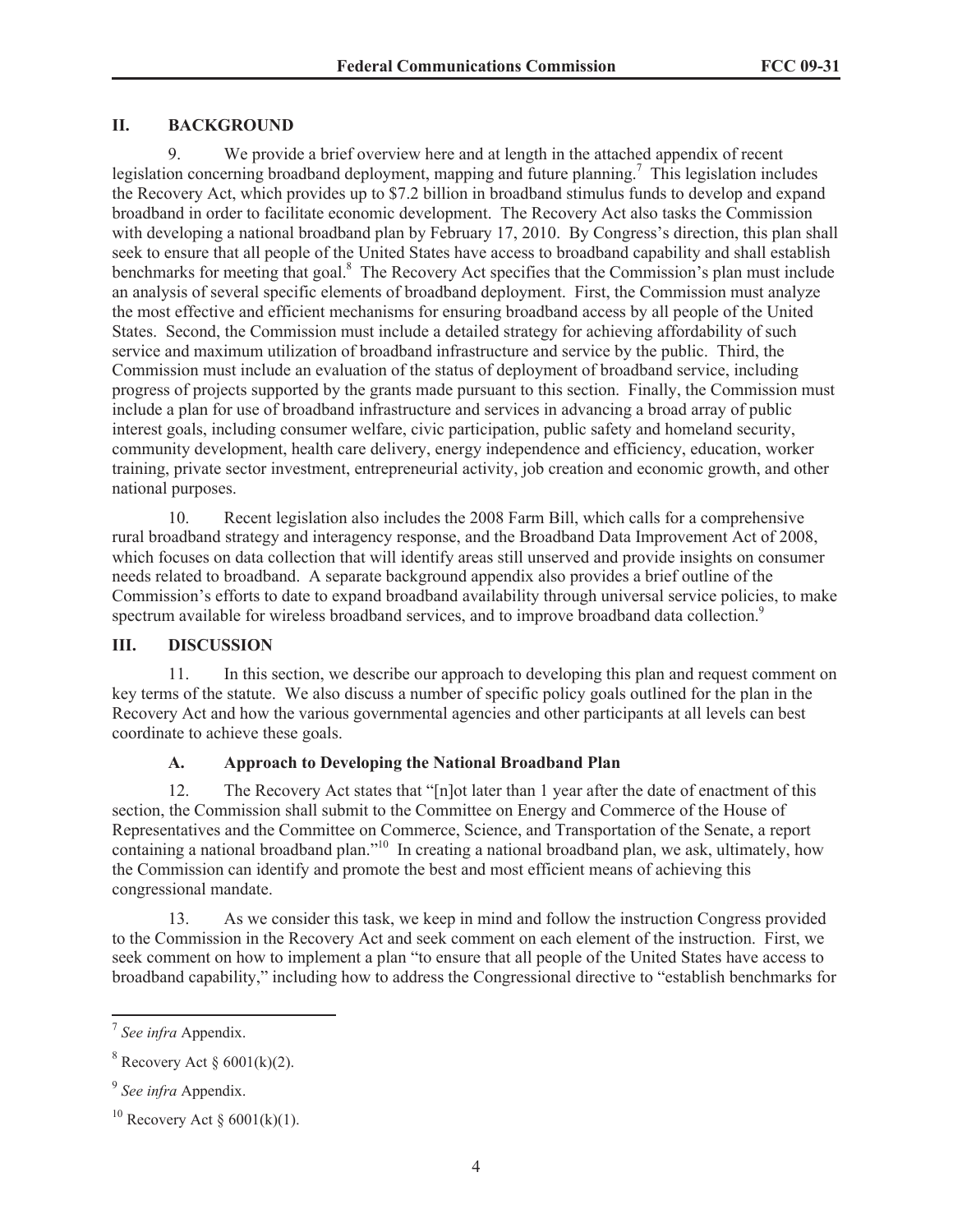meeting that goal."<sup>11</sup> How should broadband capability be defined going forward, and what does it mean to have access to it? Second, we seek comment on how to provide "an analysis of the most effective and efficient mechanisms for ensuring broadband access by all people of the United States."<sup>12</sup> Third, we seek comment on how to develop "a detailed strategy for achieving affordability of such service and maximum utilization of broadband infrastructure and service by the public."<sup>13</sup> Fourth, we ask about how the Commission should evaluate "the status of deployment of broadband service, including progress of projects supported by the grants made pursuant to this section."<sup>14</sup> Fifth, we seek comment on how to develop "a plan for use of broadband infrastructure and services in advancing" a variety of policy goals.<sup>15</sup> We also seek comment on how we should evaluate the development of a national broadband plan in light of a variety of other related statutory directives and whether additional elements should be included in the national broadband plan. Finally, because this plan will not be solely the Commission's to implement, we seek comment on how the Commission, in both the development and implementation of a national broadband plan, should work collaboratively with other agencies at all levels of government, with consumers, with the private sector, and with other organizations.<sup>16</sup>

### **B. Establishing Goals and Benchmarks**

14. In this subsection, we seek comment on how to implement a plan "to ensure that all people of the United States have access to broadband capability," including how to address the interrelated Congressional directive to "establish benchmarks for meeting that goal."<sup>17</sup>

# **1. Defining Broadband Capability**

15. Broadband can be defined in myriad ways. In order to ensure that all people of the United States have access to broadband capability, we must make sure that the Commission appropriately identifies goals and benchmarks in this regard. Here, we seek comment on how the Commission should define "broadband capability."<sup>18</sup> In the discussion below, we seek comment on how this definition should capture the various issues we should consider as we define broadband capability, including how to take into account the various existing and emerging technologies.

16. For instance, the Commission currently uses the terms "advanced telecommunications capability,"<sup>19</sup> "broadband," and "high-speed Internet."<sup>20</sup> Should these definitions be unified, or should

<sup>14</sup> Recovery Act  $\delta$  6001(k)(2)(C).

<sup>15</sup> Recovery Act § 6001(k)(2)(D). Specifically, the national broadband plan must include "a plan for use of broadband infrastructure and services in advancing consumer welfare, civic participation, public safety and homeland security, community development, health care delivery, energy independence and efficiency, education, worker training, private sector investment, entrepreneurial activity, job creation and economic growth, and other national purposes." *Id*.

<sup>16</sup> *See* Recovery Act § 6001(k)(3) ("In developing the plan, the Commission shall have access to data provided to other Government agencies under the Broadband Data Improvement Act (47 U.S.C. 1301 note)").

<sup>17</sup> Recovery Act §  $6001(k)(2)$ .

 $18$  Recovery Act  $\delta$  6001(k)(2).

<sup>19</sup> We note that Section 706 of the 1996 Act states, "The term 'advanced telecommunications capability' is defined, without regard to any transmission media or technology, as high-speed, switched, broadband telecommunications capability that enables users to originate and receive high-quality voice, data, graphics, and video telecommunications using any technology." 47 U.S.C. § 157 nt (d).

<sup>&</sup>lt;sup>11</sup> Recovery Act § 6001(k)(2).

<sup>&</sup>lt;sup>12</sup> Recovery Act §  $6001(k)(2)(A)$ .

<sup>&</sup>lt;sup>13</sup> Recovery Act §  $6001(k)(2)(B)$ .

<sup>20</sup> *Section 706 Fifth Report*, 23 FCC Rcd at 9716, para. 2.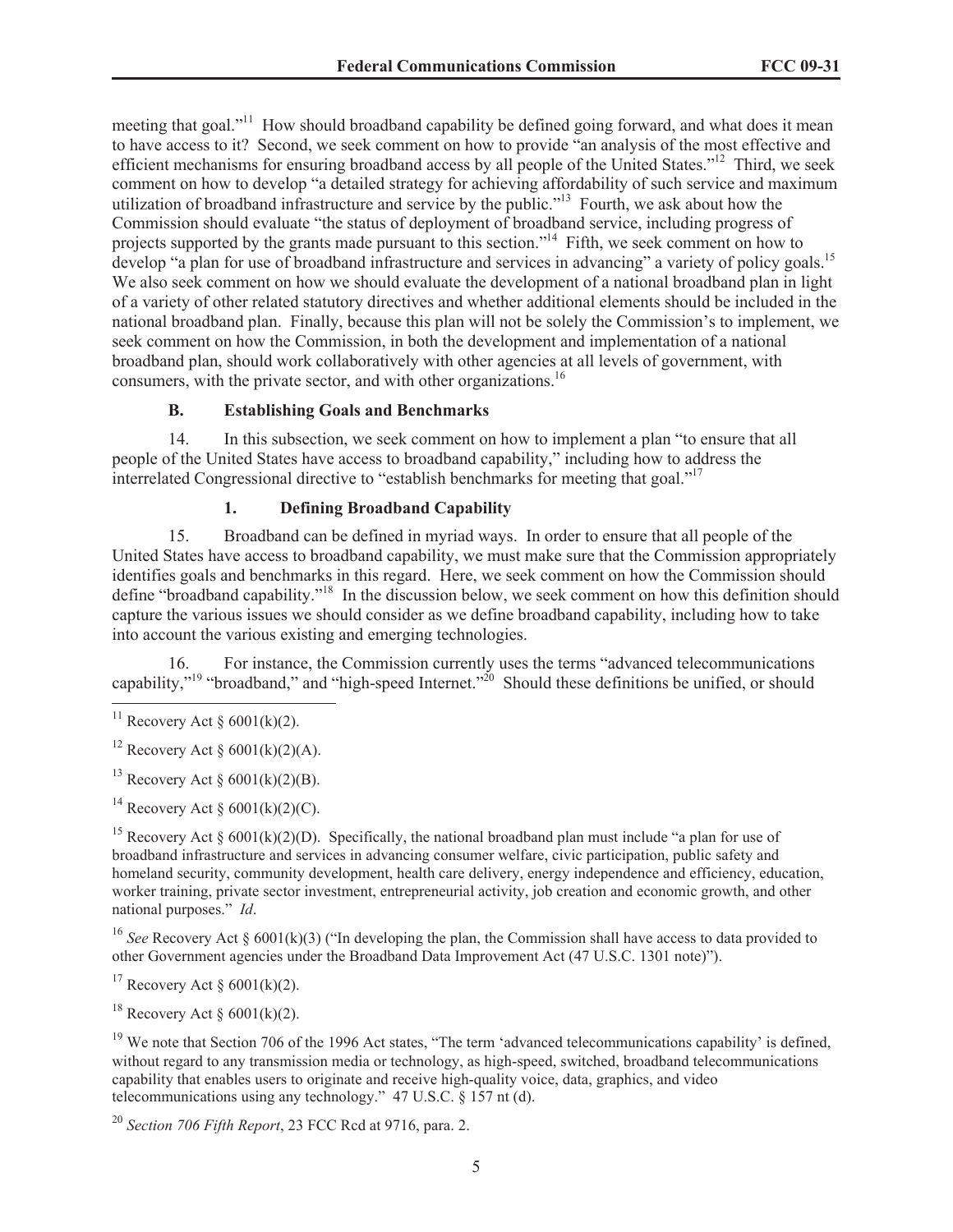they have separate meanings for different purposes, keeping in mind that current and future broadband platforms will increasingly support "high-speed Internet" as one of several offered services including voice, video, private data applications, and the like? In addition, to the extent that broadband is defined by "speed," should the Commission consider raising the speeds that define broadband? Should we distinguish among the various broadband technologies? Are there specific Commission actions that could encourage more rapid adoption of these more advanced broadband deployments using mobile wireless technologies, such as Worldwide Interoperability for Microwave Access (WiMAX), Long Term Evolution (LTE), or wireline broadband deployments, such as fiber, DSL, or coaxial deployments supporting DOCSIS 3.0, for example? Are there other advanced broadband technologies that, if deployed, might better position the nation's broadband infrastructure for continued evolution?

17. We also seek comment on whether a definition of "broadband" should be tethered to a numerical definition or, instead, an "experiential" metric based on the consumer's ability to access sufficiently robust data for certain identifiable broadband services. In this regard, should we define broadband in terms of bandwidth and latency, capability to download a certain type of media in a certain amount of time, ability to access a certain online service or operate a certain application without depreciation in quality, or by some other metric? Furthermore, should such performance metrics apply only for the local access link, for the end-to-end path, or some other portion of the network? To what extent should our consideration of access to broadband capability take account of the middle mile? Much of the focus on broadband deployment has been on last mile connections. Is there a need, for instance in rural areas, for a greater focus on broadband capabilities in the network beyond last-mile connections? How robust are broadband capabilities in backbone and feeder networks throughout the country?

18. We also request comment on whether a definition of broadband should be static or dynamic, with speed tiers that adjust with changes in technology.<sup>21</sup> Further, we seek comment on the definitions for broadband used by other government agencies and how any such definition by the Commission would impact the various government programs designed to improve consumers' access to or use of broadband services. For example, should the Commission define broadband in the same manner as other agencies charged with implementing parts of the Recovery Act? We also seek comment on any definitions for "broadband" used in other nations or international organizations that may be useful to the Commission in this proceeding.

19. Because a range of technologies may be used to provide broadband services in a variety of situations, $2^2$  we seek comment on whether to adopt different definitions or standards of what constitutes broadband based on the technology being used to provide the service or the context in which the service is applied, or some combination of both. For instance, should a different set of standards be used to identify mobile broadband services – which allow mobility or portability but may have lower throughputs – and fixed broadband services? Should the definitions vary depending on whether the

 $21$  The Commission sought comment on a dynamic definition of broadband in 2007, but ultimately did not adopt this type of definition in the *2008 Data Gathering Order*. *See Deployment of Nationwide Broadband Data to Evaluate Reasonable and Timely Deployment of Advanced Services to All Americans, Improvement of Wireless Broadband Subscribership Data, and Development of Data on Interconnected Voice over Internet Protocol (VoIP) Subscribership*, WC Docket No. 07-38, Notice of Proposed Rulemaking, 22 FCC Rcd 7760, 7769-70, paras. 20-21 (2007) (*2007 Data Gathering Notice*); *Development of Nationwide Broadband Data to Evaluate Reasonable and Timely Deployment of Advanced Services to All Americans, Improvement of Wireless Broadband Subscribership Data, and Development of Data on Interconnected Voice over Internet Protocol (VoIP) Subscribership*, WC Docket No. 07-38, Report and Order and Further Notice of Proposed Rulemaking, 23 FCC Rcd 9691, 9702, para. 22 (2008) (*2008 Data Gathering Order*).

<sup>&</sup>lt;sup>22</sup> Wireless broadband deployments could include Advanced Wireless Service (AWS), Broadband Radio Service (BRS), PCS, WiFi, UNII, TV White Spaces Devices, etc. that use technologies, such as Worldwide Interoperability for Microwave Access (WiMAX) or Long Term Evolution (LTE), HSPA, EVDO, etc., and wireline broadband deployments could include fiber, DSL, or coaxial deployments supporting DOCSIS 3.0, for example.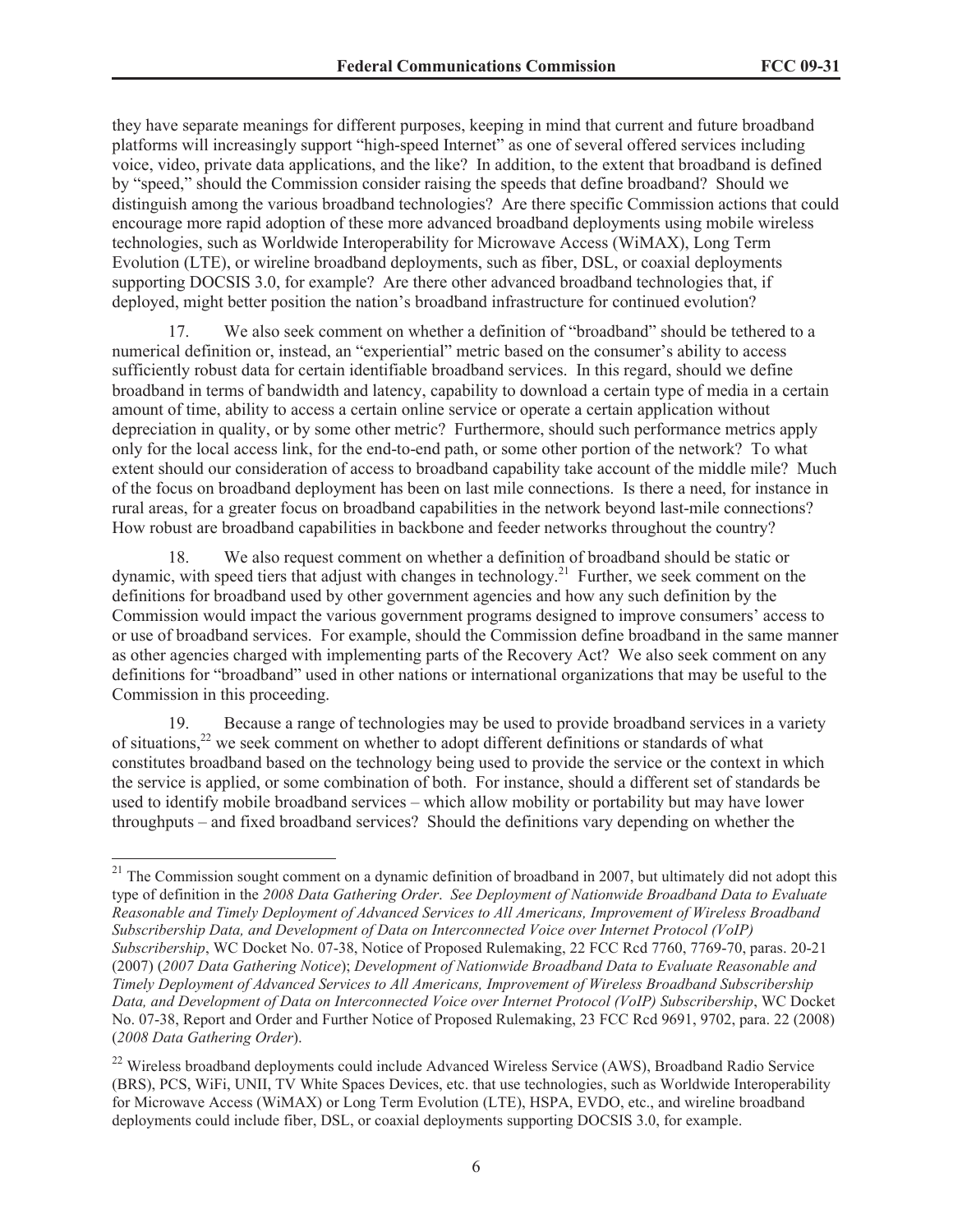broadband service is used to serve residential or business customers and if so, how? Should rural regions, with their inherently higher deployment costs, have different definitions or standards for broadband than urban areas? How should satellite technology with comparatively limited bandwidth and higher latency but potentially lower cost of deployment in rural regions be accounted for? Should our definition include some baseline dependability metric? Are there other dependability concerns, such as susceptibility to weather disruptions, that need to be addressed now or in the future?

20. In shared bandwidth broadband access technologies, how should actual speed delivered to consumers be determined, taking into account that for wireline systems, frequency bandwidth, the number of simultaneous users, and distance to the end user affect the data rates delivered? In addition to the bandwidth and number of simultaneous users, the data rates delivered to wireless end users depend upon, among other factors, transmitter power, frequency re-use, and the distance between the end user and the base station. More specifically for actual speeds on a wireless network, should they be determined at the edge of the service contour, and if so, what service contour level would define the edge of service? To what extent should the number of simultaneous users be considered when defining the individual end user data rates since the network capacity may be shared with many other users at the local level? In general, how should the speeds and other characteristics of services delivered to consumers be determined?

21. We also recognize that broadband services are provided under our provisions for the operation of unlicensed radio transmitters.<sup>23</sup> For example, Wi-Fi hotspots provide access to broadband service at hundreds of thousands of locations throughout the United States and the world at locations such as airports, hotels, coffee shops, and retail establishments. Unlicensed technologies are often used by Wireless Internet Service Providers (WISPs) to offer broadband service in urban, suburban and rural communities.<sup>24</sup> Unlicensed technologies are increasingly incorporated in devices operating under our licensed radio services rules to enhance consumers' broadband experience, such as cell phones that include Wi-Fi broadband access capability. We also note that the Commission recently established provisions for unlicensed devices to operate in the TV white spaces, which hold promise for the introduction of new broadband services.<sup>25</sup> In addition, the Commission has established rules to provide for broadband over power line service where the electrical distribution grid can be used for delivery of broadband services.<sup>26</sup> We invite comment as to the state of deployment of broadband services that are offered under our rules for unlicensed devices. Should they be considered as a means of providing broadband service, particularly where no other service exists? If so, how should that service be defined or quantified since unlicensed devices are not necessarily associated with specific areas of operation? We note that unlicensed devices operate on a non-interference basis and must share spectrum with all other such devices. Accordingly, a particular quality of service or data speed often cannot be assured. Should we treat data speeds and metrics for unlicensed devices and services differently because the sharing scenarios and their impact on reliability and data speeds are difficult to predict?

22. With technology developing at such a rapid pace, it is important that we do not lose sight of the potential for monumental shifts in technological platforms that would render definitions obsolete or indeed harmful to developments that might otherwise take place in the market. We thus seek comment on how potential definitions that we apply in furtherance of a national broadband plan can be effectively designed, *i.e.*, appropriately focused to achieve important social goals but sufficiently flexible to adapt to a continuously and rapidly changing technological environment.

<sup>23</sup> *See* 47 C.F.R. Part 15.

<sup>24</sup> *See* www.WISPA.org and www.Part-15.org for information on broadband services deployed by WISPs.

<sup>25</sup> *See Unlicensed Operation in the TV Broadcast Bands*, ET Docket 04-186, Second Report and Order and Memorandum Opinion and Order, 23 FCC Rcd 16807 (2008).

<sup>26</sup> *See* 47 C.F.R. Part 15, Subpart G.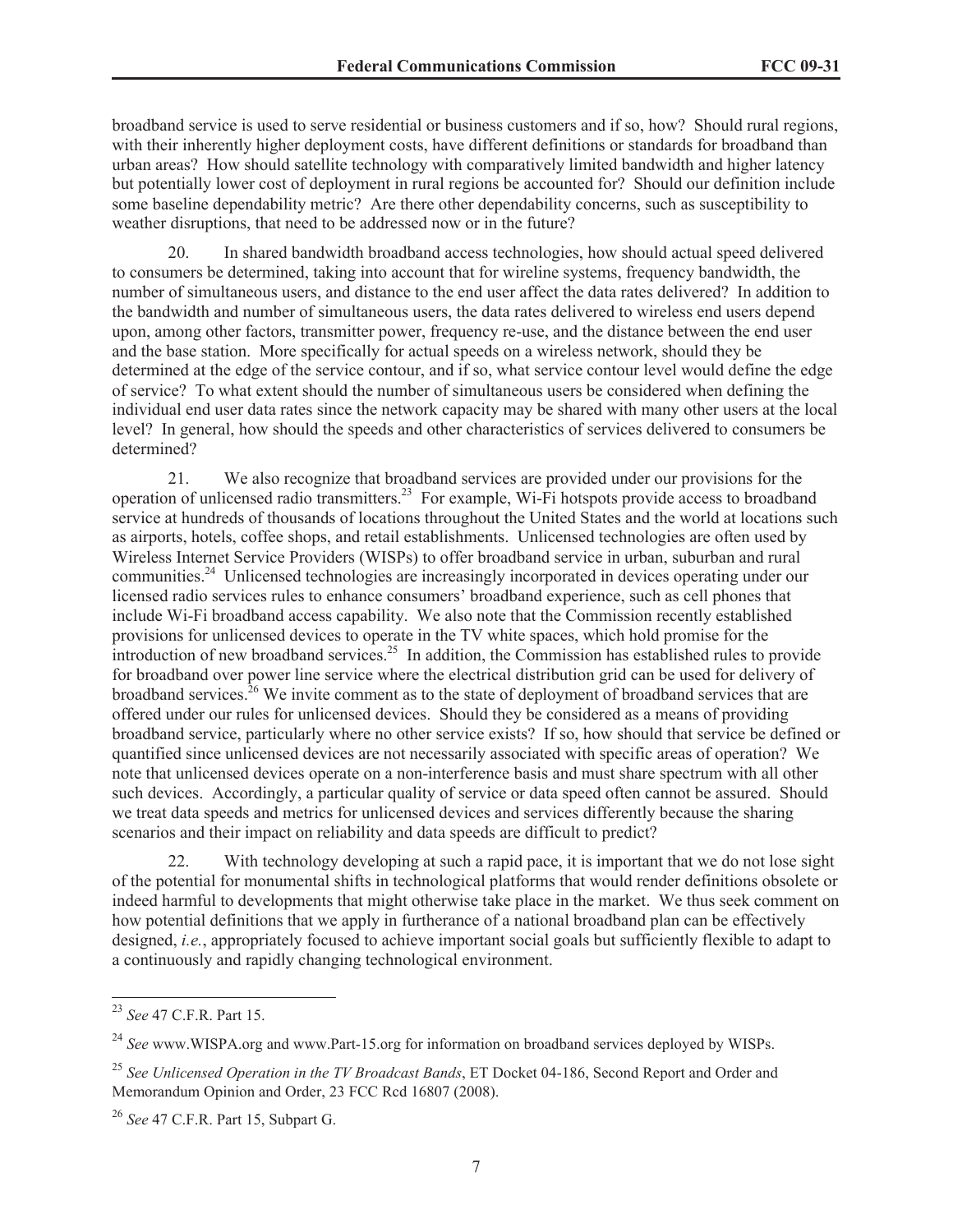#### **2. Defining Access to Broadband**

23. The Recovery Act sets a goal for the national broadband plan of seeking "to ensure that all people of the United States *have access* to broadband capability."<sup>27</sup> We seek comment on what it means to have access to broadband capability. For instance, we seek comment on whether our determination of availability should take into consideration the provision of broadband at locations, such as at home, at work, in schools, in transit, in libraries and other similar community centers, and at public Wi-Fi hotspots. Further, we seek comment on how to interpret this term regarding access for businesses and other non-residential entities, including those that may serve as anchor tenants in a community. We also seek comment on whether to interpret the term differently depending on the technology used or whether it is used in a fixed, nomadic, or mobile context. Further, we seek comment on any similar definitions of access to broadband used by other nations or international organizations that may be useful to the Commission in this proceeding.

24. We seek comment on whether (and if so, how) the Commission should evaluate the term "access" with certain basic consumer expectations in mind. In 2005 the Commission adopted an *Internet Policy Statement* in which it committed "to preserve and promote the vibrant and open character of the Internet as the telecommunications marketplace enters the broadband age" by incorporating four consumer-based principles into its ongoing policymaking activities.<sup>28</sup> We seek comment on whether, in developing a national broadband plan, we should consider applying these principles more broadly in light of the evolving ways providers store, distribute, and otherwise provide service via broadband access facilities, particularly in ways that are not carried over the Internet. We ask if these principles require elaboration or explanation in light of the telecommunications environment that has evolved since their adoption, and whether the Commission should turn the principles into rules through a rulemaking. We ask, too, that commenters describe the relevant distinctions between the technical capabilities of the broadband connectivity and the source and nature of the services made available via broadband. Overall, we seek comment on how the Commission should develop a national broadband plan in light of these policies.<sup>29</sup>

25. To what extent should the Commission consider price or marketplace competition for broadband as it considers whether people have access to broadband capability? For example, how should the Commission consider the benefits of consumers in a particular area having only a single provider, using one type of technology, versus the competitive benefits that could result from having one or more providers using similar or different technologies? How should the national broadband plan establish priorities for unserved areas versus areas with limited competition and capability?

26. What benefits to consumers are unique to different broadband technologies? How should the Commission consider the different qualitative features discussed above in the definition of broadband, such as latency, peak download speed, and mobility? What metric should be used to define wireless access? For instance would an end user have access if located within a particular service contour? Or

<sup>&</sup>lt;sup>27</sup> Recovery Act § 6001(k)(2) (emphasis added).

<sup>&</sup>lt;sup>28</sup> "To encourage broadband deployment and preserve and promote the open and interconnected nature of the public Internet" the Commission established the following four policies: (1) "consumers are entitled to access the lawful Internet content of their choice"; (2) "consumers are entitled to run applications and use services of their choice, subject to the needs of law enforcement"; (3) "consumers are entitled to connect their choice of legal devices that do not harm the network"; and (4) "consumers are entitled to competition among network providers, application and service providers, and content providers." *Internet Policy Statement*, 20 FCC Rcd 14986, 14987-88, para. 4 (2005). The extent to which the principles in the Internet Policy Statement apply to wireless service providers is currently before the Commission in the Skype proceeding. *See* Petition of Skype Communications S.A.R.L. to Confirm a Consumer's Right to Use Internet Communications Software and Attach Devices to Wireless Networks, RM-11361, filed February 20, 2007.

<sup>29</sup> *See infra* Section III.C.5 (discussing open network policies).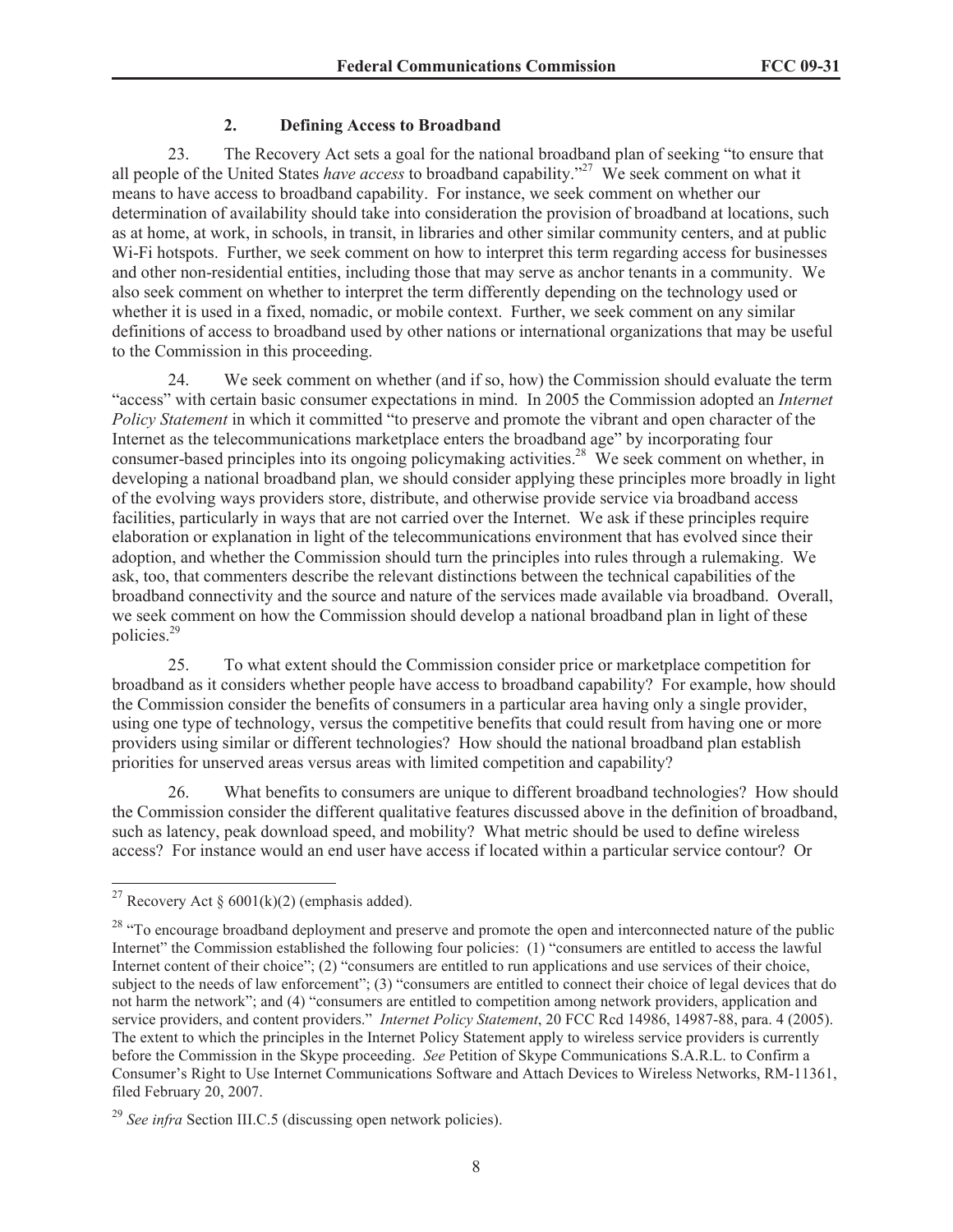would it be based on measured data rates at the end user location? Should the Commission consider access to wireless broadband from satellite or cellular providers in areas that are not served by wireline systems differently from areas where wireline services are available? Moreover, how should the Commission view the price constraining and substitutability relationships between various fixed wireline services and between fixed wireline services and fixed or mobile wireless services, including both terrestrial and satellite services? How would speed definitions and other regulations attached to grants, loans and universal service distributions affect affordability and pricing of services?

27. We also seek comment on the extent to which access hinges on affordability.<sup>30</sup> For instance, how should the Commission consider broadband services fully deployed to an area, but set at a subscription cost that is unaffordable to some or many residents of the area? Commenters should discuss other distinctions that may be relevant and should be taken into consideration in developing a national broadband plan.

28. *Access for People with Disabilities*. We seek comment on what it means for a person with disabilities to "have access" to broadband capabilities.<sup>31</sup> Both Congress and the Commission have understood the tremendous value that broadband networks can bring to improving communications with and among people with disabilities and bringing opportunities to them.<sup>32</sup> We also seek comment on how broadband services, including, for example, Internet-based telecommunications relay services, have a positive impact on the ability to communicate for persons with disabilities, as well as how the needs of people with disabilities should be included in the national broadband plan.<sup>33</sup> For example, we seek comment on whether, and if so, how, to ensure that the technical characteristics of current and future broadband networks align with the needs of disabled citizens.

<sup>32</sup> *See, e.g.*, The Assistive Technologies Act of 2004, Pub. L. No. 108-364, 118 Stat. 1707 (2004) (codified at 29 U.S.C. §§ 3001-07) (supporting state efforts to improve provision of assistive technology to individuals with disabilities); The Americans with Disabilities Act of 1990, Pub. L. No. 101-336, 104 Stat. 327, Title IV (1990) (codified at 47 U.S.C. § 225) (requiring common carriers to provide telecommunications relay services for deaf and speech-impaired individuals); *Amendment of the Commission's Rules Governing Hearing Aid-Compatible Mobile Handsets; Petition of American National Standards Institute Accredited Standards Committee C63 (EMC) ANSI ASC C63®*, WT Docket No. 07-250, First Report and Order, 23 FCC Rcd 3406 (2008) (adopting hearing aid compatibility requirements for mobile wireless devices); 47 C.F.R. § 64.601-06 (Commission's telecommunications relay service rules).

<sup>30</sup> *See infra* para. 54 (discussing affordability).

<sup>31</sup> *See generally* 47 U.S.C. § 255; *see also Appropriate Framework for Broadband Access to the Internet over Wireline Facilities; Universal Service Obligations of Broadband Providers; Review of Regulatory Requirements for Incumbent LEC Broadband Telecommunications Services; Computer III Further Remand Proceedings: Bell Operating Company Provision of Enhanced Services; 1998 Biennial Regulatory Review – Review of Computer III and ONA Safeguards and Requirements; Conditional Petition of the Verizon Telephone Companies for Forbearance Under 47 U.S.C. § 160(c) with Regard to Broadband Services Provided Via Fiber to the Premises; Petition of the Verizon Telephone Companies for Declaratory Ruling or, Alternatively, for Interim Waiver with Regard to Broadband Services Provided Via Fiber to the Premises; Consumer Protection in the Broadband Era*, CC Docket Nos. 02-33, 95-20, 98-10, 01-337, WC Docket Nos. 04-242, 05-271, Report and Order and Notice of Proposed Rulemaking, 20 FCC Rcd 14853 (2005) *aff'd Time Warner Telecom, Inc. v. FCC*, 507 F.3d 205 (3d Cir. 2007) (*Wireline Broadband Order* or *Consumer Protection in the Broadband Era NPRM*); *Appropriate Regulatory Treatment for Broadband Access to the Internet Over Wireless Networks*, WT Docket No. 07-53, Declaratory Ruling, 22 FCC Rcd 5901 (2007).

<sup>33</sup> *See, e.g.*, *Provision of Improved Telecommunications Relay Services and Speech-to-Speech Services for Individuals with Hearing and Speech Disabilities*; *Petition for Clarification of WorldCom, Inc.,* CC Docket No. 98- 67, Declaratory Ruling and Second Further Notice of Proposed Rulemaking, 17 FCC Rcd 7779, 7781-82, paras. 7-9 (2002) (describing the benefits of IP Relay).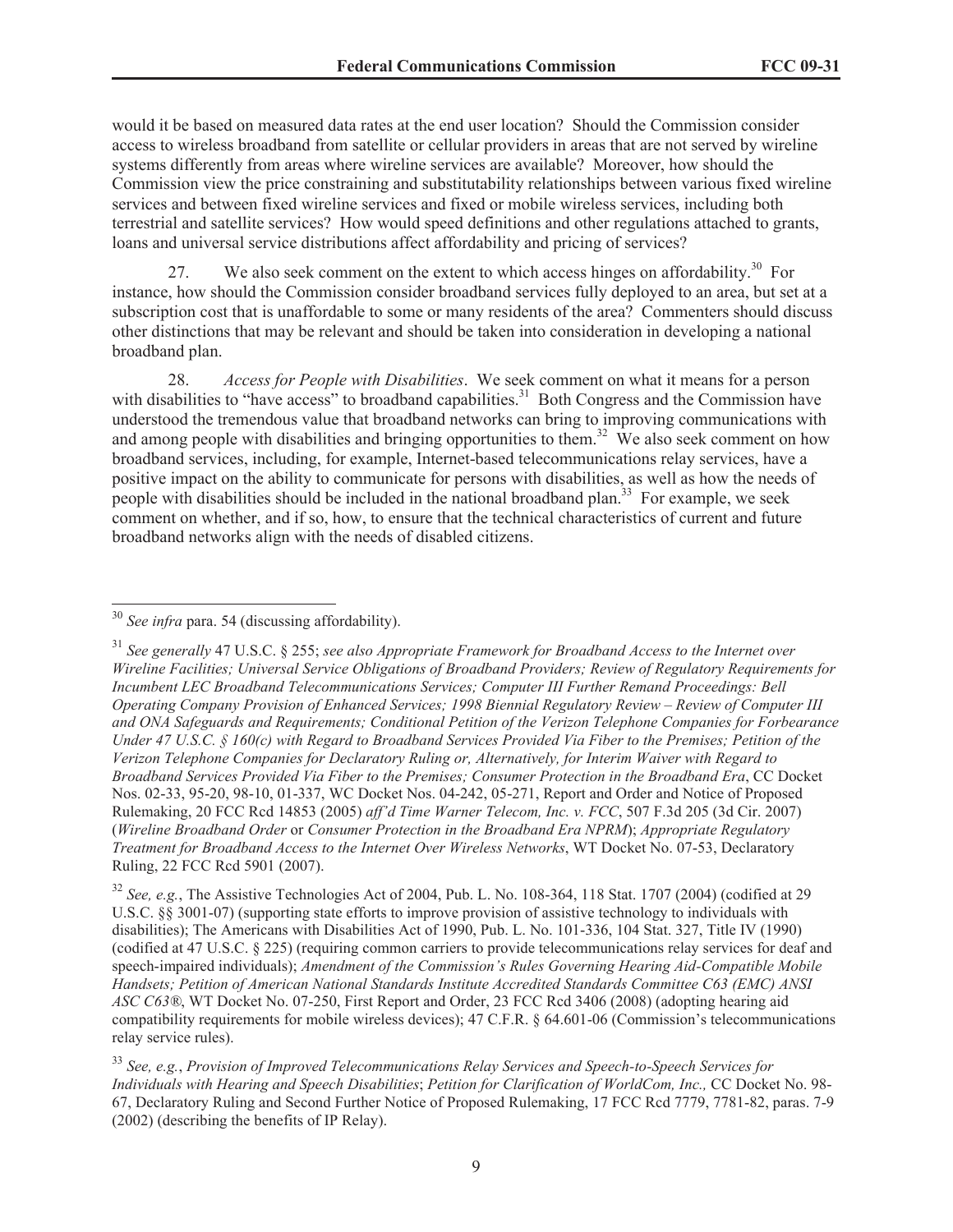# **3. Measuring Progress**

29. In order to develop a national broadband plan, we need up-to-date and complete information on existing broadband deployment and possible future deployments. The Commission collects a variety of information regarding broadband subscribership.<sup>34</sup> We seek comment on how the Commission's existing data collections, as well as ones that we could undertake, can play a role in measuring our nation's progress toward the goal of ensuring that all Americans have access to broadband. Specifically, we seek comment on which metrics the Commission should use to measure progress and how such metrics capture the variety of communities and technologies across the nation. Further, we seek comment on how the information collected from consumers based on the periodic consumer surveys may assist the Commission in establishing or measuring progress.<sup>35</sup>

30. We seek comment on the interrelationship between the various reporting obligations the Commission is tasked with under the BDIA and the NTIA and RUS grant projects. How well do these varied reporting obligations mesh and what revisions might be appropriate? For example, as we consider how to measure progress in the United States, how should we consider the comparative analyses of international broadband required by the BDIA? $36$ 

31. What can the Commission learn from the efforts of other countries as it develops a national broadband plan? Have other nations developed similar plans or other programs that assist them in measuring broadband deployment that could inform our development of a national broadband plan? How have other countries addressed various barriers to deployment, such as sparsely populated areas?

32. We recognize that accurate and comprehensive data plays a critical role in assuring the success of a national broadband plan. As such, we seek comment on how we can ensure that any and all data collected in furtherance of developing and implementing a national broadband plan can be as accurate as possible. We also seek comment on what types of necessary public and private sector data are not being collected, how we can obtain such data, and how we should use such data in furtherance of a national broadband plan. Further, we ask how the Commission should balance legitimate confidentiality interests in the data it collects against goals of accountability and openness, as well as allowing the public to measure and review progress.

33. We seek comment on whether the Commission should, as a part of its national broadband plan, seek to collect additional data from broadband providers, consumers, health care providers, schools, libraries or other governmental organizations. If so, what specific additional data would be needed to provide a more comprehensive measurement of progress? We seek comment on how to factor in the broadband metrics study by the Government Accountability Office (GAO) that is scheduled to be submitted to Congress by October 10, 2009. $37$  Additionally, we seek comment on whether statistics relevant to this inquiry are collected by other governmental or non-governmental entities. For example, are there appropriate quantifiable measures for the utilization of broadband in various aspects of American lives, such as home life, work, innovation, education, telecommuting, medical care, public safety and first response?

34. The Government Performance and Results Act<sup>38</sup> requires Federal agencies to develop performance measures for major functions and operations. Guidance issued by the Office of Management

<sup>34</sup> *See infra* App., paras. 13-16 (describing the Commission's broadband data collection).

<sup>35</sup> Broadband Data Improvement Act of 2008, Pub. L. No. 110-385, 122 Stat. 4096 § 103(c) (2008) (BDIA).

<sup>36</sup> *See infra* App., para. 6 (describing the international broadband comparison the Commission will conduct in its section 706 report).

<sup>&</sup>lt;sup>37</sup> See infra App., para. 7 (describing the requirement for the GAO to study and report on additional broadband metrics).

<sup>38</sup> Government Performance and Results Act of 1993, Pub. L. No. 103-62, 107 Stat. 285 (GPRA).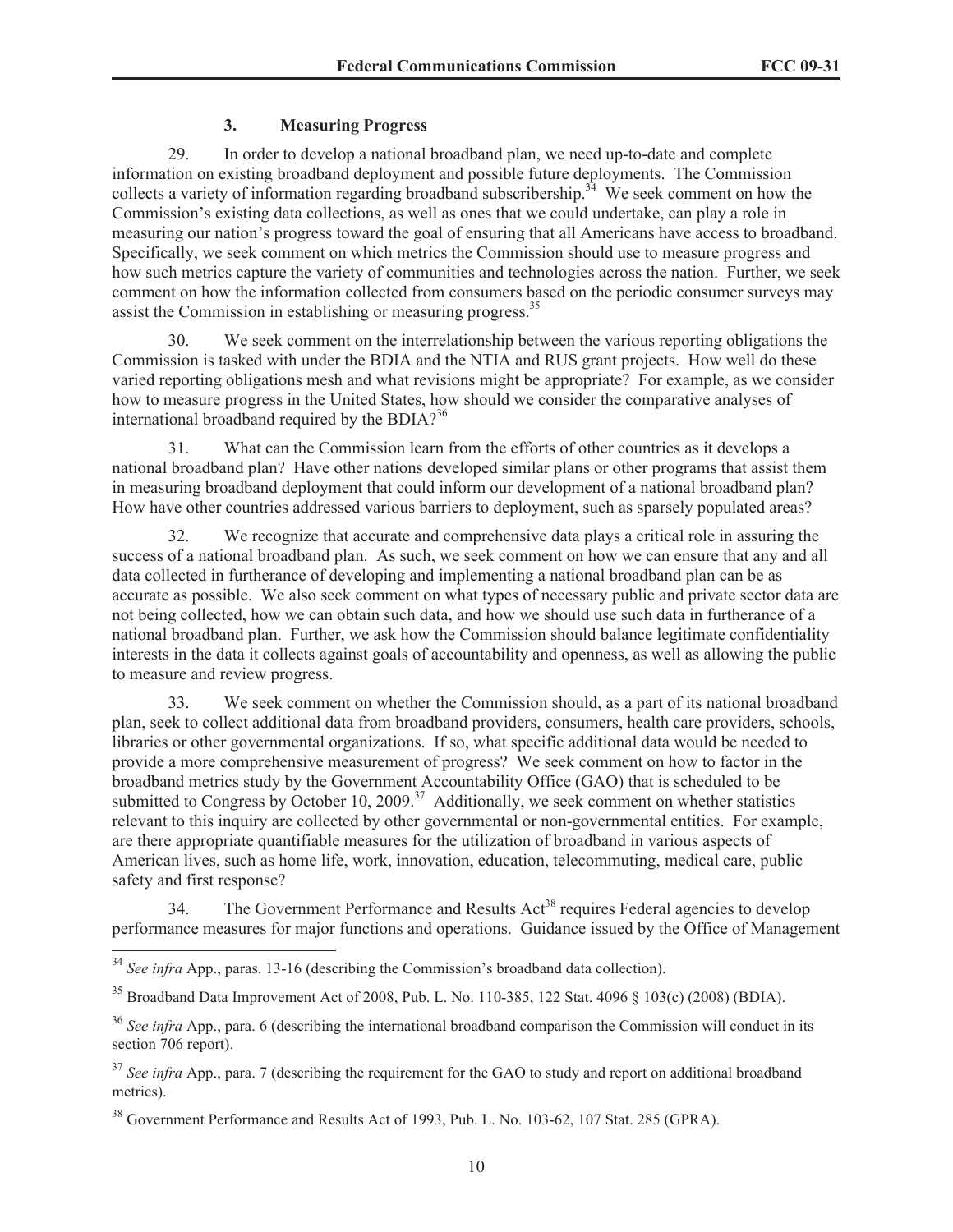and Budget (OMB)<sup>39</sup> to implement the Recovery Act states that program plans must include measures of quantifiable outcomes supported by corresponding quantifiable output measures. According to OMB, outcomes describe the intended external results of carrying out a program for its intended beneficiaries and/or the public. Also, according to OMB, outputs are an internal measure of the level of program activity that will be provided over a period of time.<sup>40</sup> Similarly, the GAO has addressed performance planning and practices.<sup>41</sup> It recommends that agency plans articulate a results orientation by creating performance measures that address important dimensions of a program. Again, in its report on the Universal Service Fund's High-Cost Program,<sup>42</sup> GAO emphasized that "outcome-based performance" goals and measures will help illustrate to what extent, if any, the program's structure is fulfilling the guiding principles set forth by the Congress."<sup>43</sup> We seek comment on quantifiable outcome measures and corresponding output measures that would be useful in assessing progress toward the goals of a national broadband plan. We also seek comment on how progress can be measured relative to progress that would have occurred in the absence of any program to better understand the impact of the program.

#### **4. Role of Market Analysis**

35. In addition to the particular inquiries outlined in the Recovery Act, should the Commission, in formulating its broadband plan, undertake a traditional market analysis with respect to any relevant market related to broadband? What are the relevant markets? Do they extend beyond broadband service provider markets to encompass backbone networks, equipment markets, applications markets or others? Within each relevant market, who are the providers, potential providers and customers? What is the appropriate geographic area for examining any relevant market? Where is competitive supply adequate? Where is demand adequate or not? What are the barriers to entry in any particular relevant market? We seek comment on these and other questions related to broadband markets that commenters think the Commission should examine in developing a plan to ensure that all Americans have access to broadband capability.

### **C. Effective and Efficient Mechanisms for Ensuring Access**

36. In the development of a national broadband plan, the Commission is charged by the Recovery Act with including "an analysis of the most effective and efficient mechanisms for ensuring broadband access by all people of the United States."<sup>44</sup> We seek comment generally on how effective and efficient existing mechanisms have been, whether they are marketplace mechanisms, or activities of governmental or non-governmental entities that supplement or complement the market mechanisms. What mechanisms currently exist at the federal, tribal, state, and local levels, whether implemented by broadband providers or by governmental or non-governmental entities? We also seek comment on how the additional mechanisms being implemented pursuant to the Recovery Act, particularly the grant programs at NTIA and the rural broadband programs at the RUS should inform our analysis and development of a national broadband plan. Similarly, we seek comment on the extent to which programs that provide training and assistance to potential users of broadband are effective and how such programs

<sup>&</sup>lt;sup>39</sup> Office of Management and Budget, "Initial Implementing Guidance for the American Recovery and Reinvestment Act of 2009," Memorandum, M-09-10 (Feb. 18, 2009).

<sup>&</sup>lt;sup>40</sup> Office of Management and Budget, "Preparation and Submission of Strategic Plans, Annual Performance Plans, and Annual Program Performance Reports," Circular No. A-11, Part 6 (June 2008).

<sup>&</sup>lt;sup>41</sup> United States Government Accountability Office, "Agency Performance Plans: Examples of Practices That Can Improve Usefulness to Decisionmakers," GAO/GGD/AIMD-99-69 (February 1999).

 $42$  United States Government Accountability Office, "Telecommunications: FCC Needs to Improve Performance Management and Strengthen Oversight of the High-Cost Program," GAO-08-633 (June 2008).

<sup>43</sup> *Id*. at 30.

<sup>&</sup>lt;sup>44</sup> Recovery Act §  $6001(k)(2)(A)$ .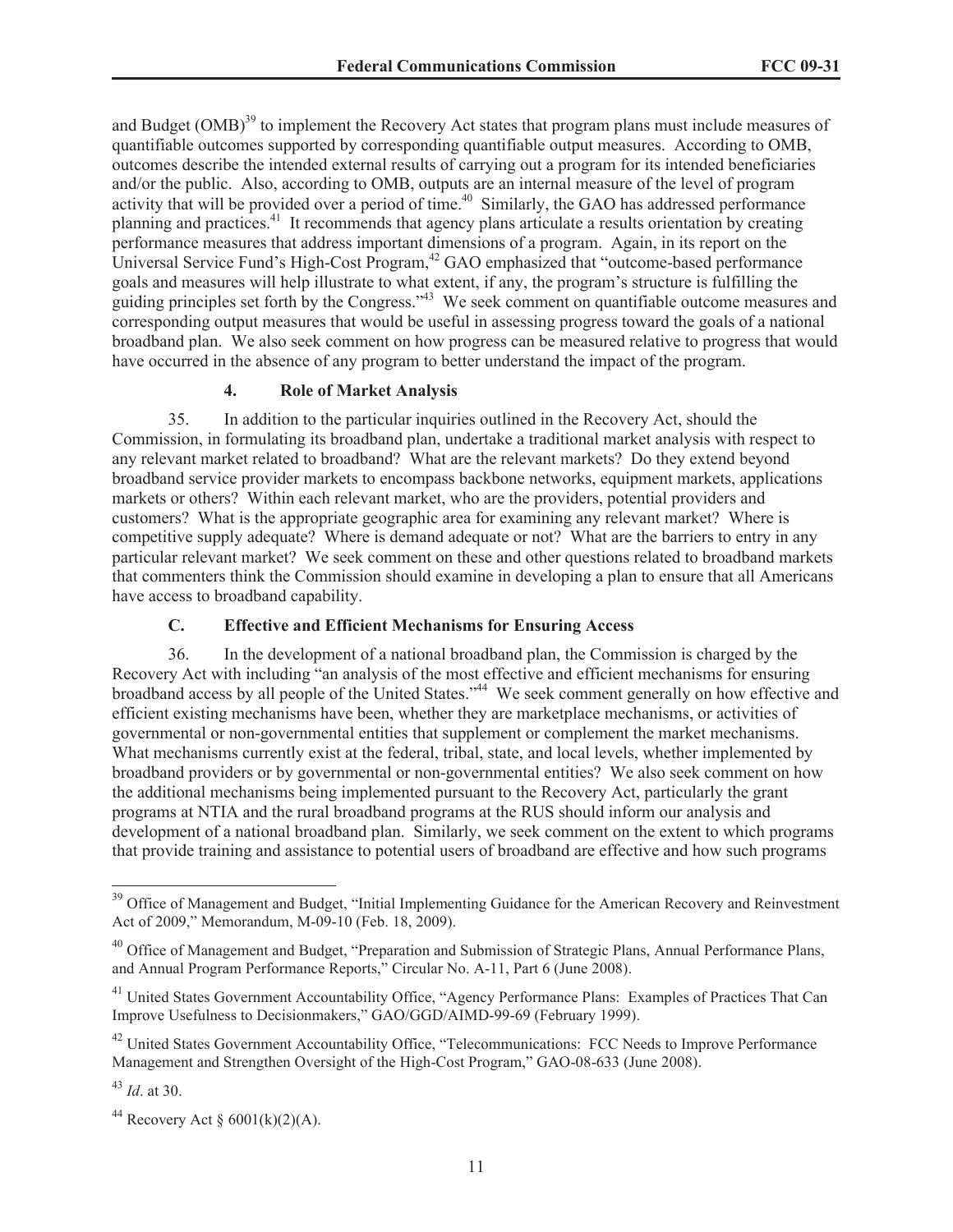might fit into the national broadband plan.<sup>45</sup> Are there additional mechanisms, or changes to existing mechanisms, that the Commission should consider? Further, we seek comment on the extent to which existing mechanisms adequately serve the goals of the Recovery Act and can meet the needs of all communities and people across the nation, including people with disabilities as well as people in urban, rural, insular, Native American and economically distressed communities.

#### **1. Market Mechanisms**

37. Market mechanisms have been successful in ensuring access to broadband in many areas of the country. What is the best way to attract risk capital to broadband infrastructure projects? We also seek comment on the role of regulation in broadband infrastructure and service markets, as well as its efficacy and efficiency in achieving the important policy objectives contemplated by Congress in its directive to establish a national broadband plan. Where have market-based policies been unsuccessful in ensuring access, and why? For example, what lessons can be learned with regard to whether market forces alone can deliver broadband to rural areas, or areas such as many tribal lands, where marketplace forces alone have not yet delivered even older technologies, such as telephone service? Further, we seek comment on the extent to which our plan can, and should, encourage the combination of market-based policies with other mechanisms to achieve the goals of the Recovery Act. How can any such combinations be implemented effectively and efficiently? For instance, what factors should we consider as we evaluate how government funds for broadband development are distributed, in light of the market's current patchwork of broadband build-out? Is there a way to distinguish between those areas that would receive service without government funding and those that would not? What have been the results of consolidation in some parts of the telecommunications industry with regard to broadband deployment? What is the role of spectrum policy, tax incentives, and other initiatives in promoting market-based delivery of the goals of a national broadband plan?

#### **2. Determining Costs**

38. In order to capably develop a national broadband plan, how useful or necessary is it for the Commission to understand the costs of deploying broadband networks to the unserved and underserved areas of our country?<sup>46</sup> Should the national broadband plan seek to bring broadband to 100 percent of the country? If so, what are the costs and benefits of bringing broadband to the least densely populated areas? We seek comment on how we can better estimate the cost of deploying various alternative broadband technologies to those areas that the market is not serving, or not adequately serving. Which broadband technologies might work best and deliver the most effective, efficient services in various parts of the nation? For this task, are cost models a viable tool, or are there other appropriate ways for estimating deployment costs? If cost models are appropriate tools, how should the Commission develop or otherwise obtain them?<sup>47</sup> Can these methods be verified in some objective, dependable manner?

<sup>45</sup> *See infra* paras. 54-57; *see also* Recovery Act § 6001(b)(3) (Among the purposes of the grant program at NTIA is to "provide broadband education, awareness, training, access, equipment, and support to – . . . (B) organizations and agencies that provide outreach, access, equipment, and support services to facilitate greater use of broadband service by low-income, unemployed, aged, and otherwise vulnerable populations.").

<sup>46</sup> We note that the costs of deploying such networks are related to the full utilization of these networks. *See infra* Section III.D.

<sup>47</sup> What can we learn from the Commission's experience using cost models? *See Federal-State Joint Board on Universal Service*, CC Docket Nos. 96-45, 97-160, Further Notice of Proposed Rulemaking (1997); *Federal-State Joint Board on Universal Service*, CC Docket Nos. 96-45, 97-160, Fifth Report and Order (1998); *Federal-State Joint Board on Universal Service*, CC Docket Nos. 96-45, 97-160, Further Notice of Proposed Rulemaking (1999); *Federal-State Joint Board on Universal Service*, CC Docket Nos. 96-45, 97-160, Tenth Report and Order (1999).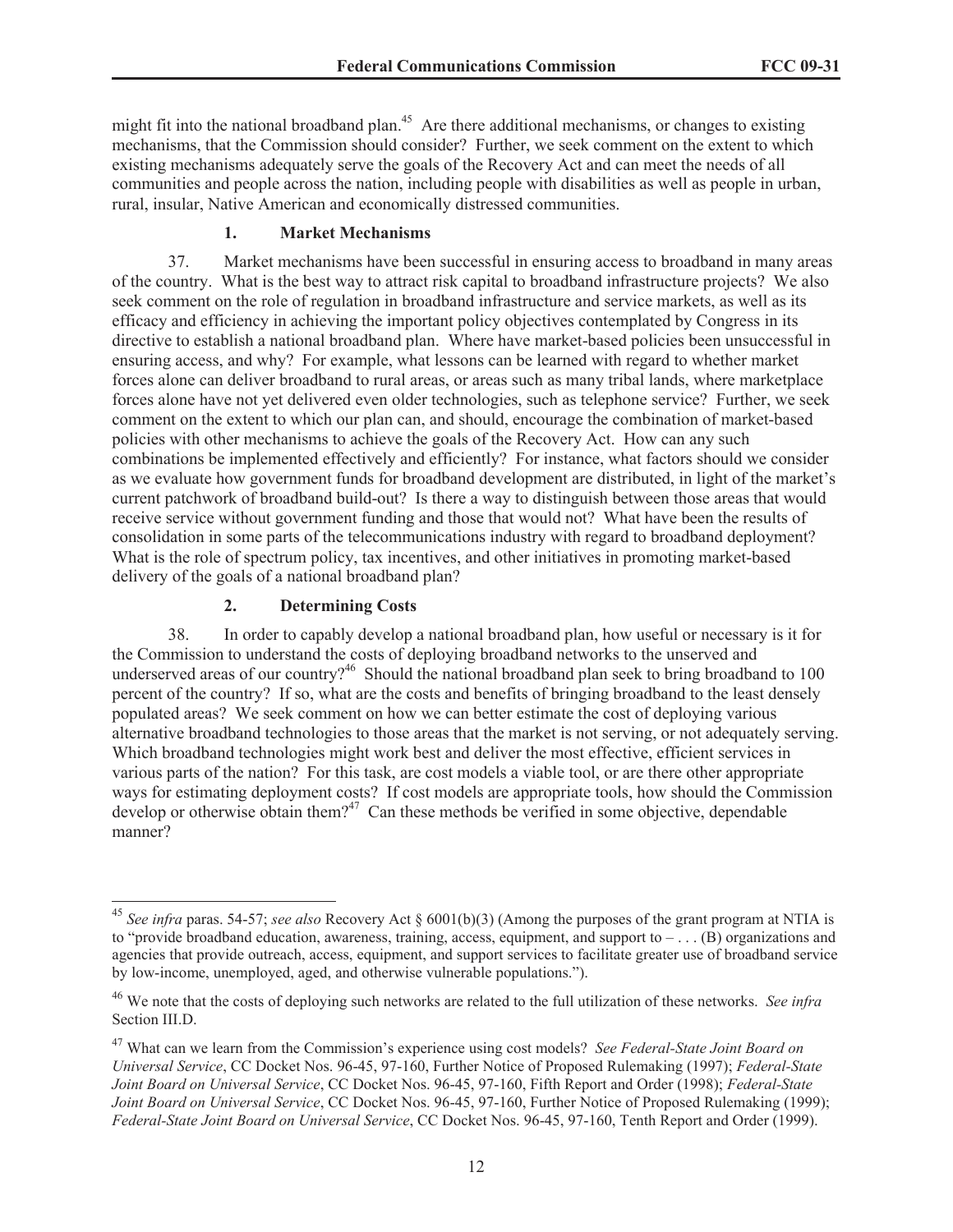# **3. Universal Service Programs**

39. We seek comment on the impact of broadband on our existing universal service programs, and how we should conduct our analysis of the High-Cost, Schools and Libraries, Rural Health Care (including the Rural Health Care Pilot program), and Low-Income programs. Specifically, for each program, we seek comment on the program's effectiveness and efficiency as a mechanism to help achieve national broadband goals.<sup>48</sup> Further, we seek comment on what modifications to these programs, if any, should be considered as a part of a national broadband plan. We seek comment on how these programs might be better targeted to address broadband deployment, particularly because these programs treat the support of broadband differently. Although the High-Cost program does not explicitly support the provision of broadband, as do the Schools and Libraries and Rural Health Care programs, a carrier providing broadband services indirectly receives the benefits of high-cost universal service support when its network provides both the supported voice services and broadband services.<sup>49</sup> While the Low-Income programs do not currently support broadband, the Commission recently sought comment on a pilot project designed to make broadband affordable to low-income consumers.<sup>50</sup>

40. In particular, we seek comment on the impact of broadband stimulus funds on the Commission's broader efforts to reform the distribution of high-cost support and the collection of universal service contributions. To the extent that financial support is necessary to ensure that adequate broadband is available in high-cost deployment areas, including those currently unserved or underserved, how do we most effectively address this need? Are there opportunities to leverage the stimulus program funds and universal service funds to maximize broadband deployment, and at the same time prevent "double dipping"? To what extent will broadband deployment require continued funding for operations and maintenance?

41. Should we modify existing universal service programs? For example, should we make broadband a "supported service" eligible to receive support directly from the High-Cost and Low-Income programs? Should we create new programs specifically to provide broadband support? Should such programs be designed around the delivery of broadband? What policies or mechanism do we use to prioritize funding in an efficient manner? For instance, should unserved areas get priority? Should multiple providers in an area get support? Should we give priority to funding the construction of networks, or is ongoing support for operations and maintenance essential? If we create new programs, should these programs replace the existing programs or supplement them? If broadband services become eligible to receive high-cost and low-income support, should we also require contributions to universal service from broadband providers? What effect would such a requirement have on the economics of broadband deployment? What effect would including broadband as a supported service have on the size of the universal service fund, and on contribution requirements?

<sup>48</sup> *See infra* App., paras. 8-11; *infra* Sections III.F.5, III.F.7.

<sup>&</sup>lt;sup>49</sup> The public switched network is not a single-use network, and modern network infrastructure can provide access not only to voice service, but also to data, graphics, video, and other services. The Commission's policies do not impede the deployment of modern plant capable of providing access to advanced service. *See Federal-State Joint Board on Universal Service, Multi-Association Group (MAG) Plan for Regulation of Interstate Services of Non-Price Cap Incumbent Local Exchange Carriers and Interexchange Carriers, Fourteenth Report and Order, Twenty-*Second Order on Reconsideration, and Further Notice of Proposed Rulemaking in CC Docket No. 96-45, and Report and Order in CC Docket No. 00-256, 16 FCC Rcd 11244, 11322, para. 200 (2001) (*Rural Task Force Order*).

<sup>50</sup> *See High-Cost Universal Service Support; Federal-State Joint Board on Universal Service; Lifeline and Link Up; Universal Service Contribution Methodology; Numbering Resource Optimization; Implementation of the Local Competition Provisions in the Telecommunications Act of 1996; Developing a Unified Intercarrier Compensation Regime; Intercarrier Compensation for ISP-Bound Traffic; IP-Enabled Services*, CC Docket Nos. 01-92, 99-200, 99-68, 96-98, 96-45, WC Docket Nos. 06-122, 05-337, 04-36, 03-109, Order on Remand and Report and Order and Further Notice of Proposed Rulemaking, FCC 08-262, Apps. A, C (rel. Nov. 5, 2008) (*November 2008 Further Notice*).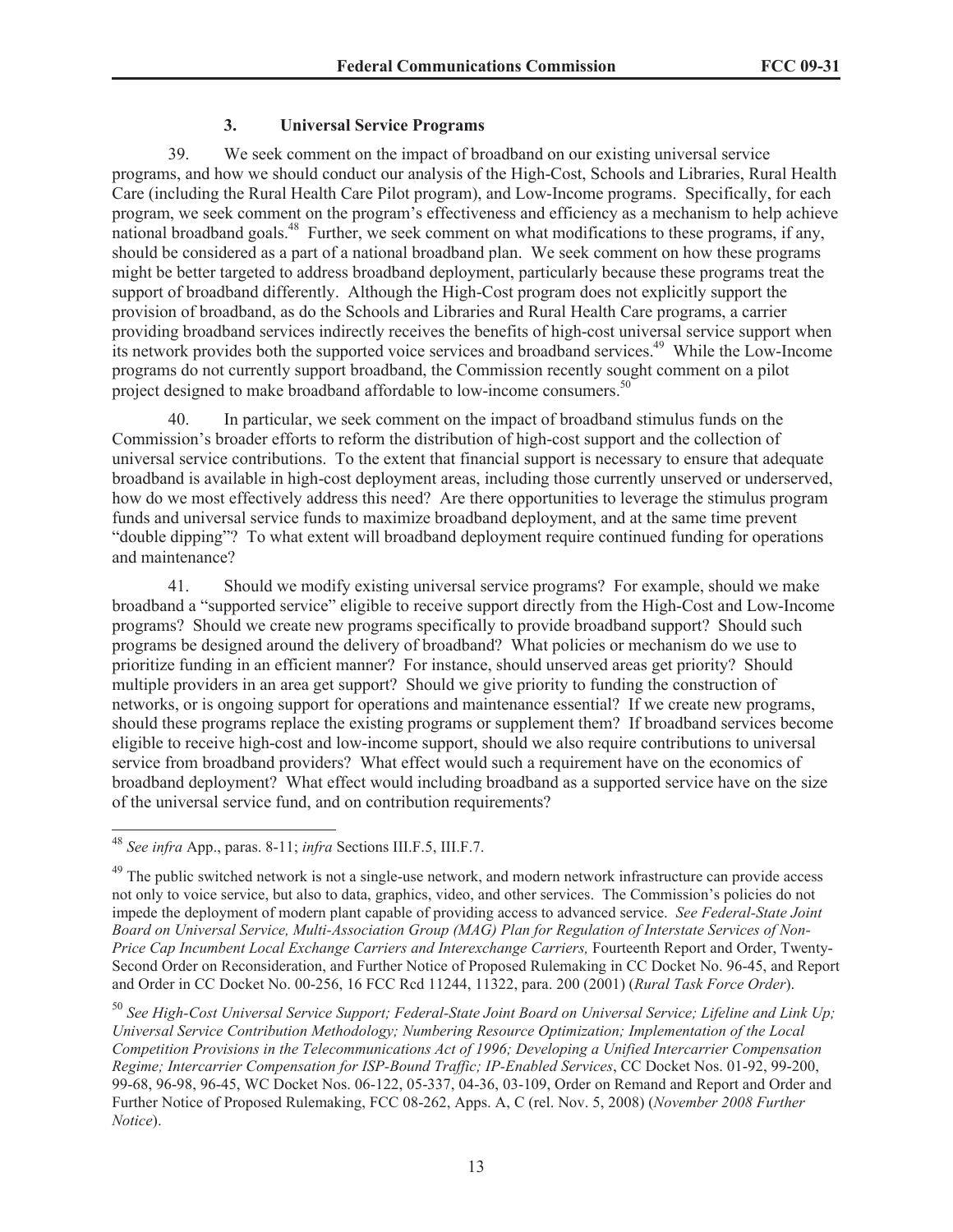## **4. Wireless Service Policies**

42. In the *Wireless Terrestrial Rural Report and Order*, the Commission concluded that steps were needed to promote greater deployment of wireless services, including steps to eliminate disincentives to serve or invest in rural areas, and to help reduce the costs of market entry, network deployment and continuing operations.<sup>51</sup> Therefore, the Commission adopted measures designed to increase carrier flexibility, reduce regulatory costs of providing service to rural areas, and promote access to both spectrum and capital resources for entities seeking to provide or improve wireless services in rural areas. Should the Commission employ other mechanisms to encourage wireless broadband deployment in rural and tribal areas? For example, have bidding credits for carriers proposing to serve tribal lands been successful in encouraging deployment of wireless services, including broadband, to Indian Country?

43. We also seek comment on how different regulatory approaches that the Commission has adopted in the past, such as facilitating more efficient spectrum use, developing licensing rules and construction requirements, designating spectrum for licensed versus license-exempt use, secondary markets, cognitive radio, or other polices can ensure efficient and effective access to broadband.<sup>52</sup> For example, what about the adoption of more rigorous buildout obligations for wireless services, such as were recently adopted by the Commission with regard to the  $700$  MHz band?<sup>53</sup> How effective will these policies be with regard to ensuring delivery of broadband services in rural areas, or how may they discourage investment? More importantly, how can the Commission ensure that any measures to encourage wireless broadband service coincide with and complement other broadband platforms (and vice versa)?

44. We seek comment on the extent to which access to spectrum may pose a constraint on broadband access and development. We also seek suggestions for approaches toward spectrum allocation, assignment, management, and use that will best promote national access to broadband service. For example, should the Commission conduct a "spectrum census" or "spectrum inventory" to identify spectrum bands that may be suitable for wireless broadband services?<sup>54</sup> If so, which portions of the spectrum would be most appropriate for examination? There are a variety of ways in which the

<sup>51</sup> *See Facilitating the Provision of Spectrum-Based Services to Rural Areas and Promoting Opportunities for Rural Telephone Companies to Provide Spectrum-Based Services; 2000 Biennial Regulatory Review Spectrum Aggregation Limits For Commercial Mobile Radio Services; Increasing Flexibility To Promote Access to and the Efficient and Intensive Use of Spectrum and the Widespread Deployment of Wireless Services, and To Facilitate Capital Formation*, WT Docket Nos. 02-381, 01-14, 03-202, Report and Order and Further Notice of Proposed Rule Making, 19 FCC Rcd 19078 (2004) (*Wireless Terrestrial Rural Report and Order*).

<sup>52</sup> *See, e.g.*, *Promoting Efficient Use of Spectrum Through Elimination of Barriers to the Development of Secondary Markets*, WT Docket No. 00-230, Report and Order and Further Notice of Proposed Rulemaking, 18 FCC Rcd 20604 (2003).

<sup>53</sup> *See Service Rules for the 698-746, 747-762 and 777-792 MHz Bands; Revision of the Commission's Rules to Ensure Compatibility with Enhanced 911 Emergency Calling Systems; Section 68.4(a) of the Commission's Rules Governing Hearing Aid-Compatible Telephones; Biennial Regulatory Review – Amendment of Parts 1, 22, 24, 27, and 90 to Streamline and Harmonize Various Rules Affecting Wireless Radio Services; Former Nextel Communications, Inc. Upper 700 MHz Guard Band Licenses and Revisions to Part 27 of the Commission's Rules; Implementing a Nationwide, Broadband, Interoperable Public Safety Network in the 700 MHz Band; Development of Operational, Technical and Spectrum Requirements for Meeting Federal, State and Local Public Safety Communications Requirements Through the Year 2010; Declaratory Ruling on Reporting Requirement under Commission's Part 1 Anti-Collusion Rule*, WT Docket Nos. 07-166, 06-169, 06-150, 03-264, 96-86, PS Docket No. 06-229, CC Docket No. 94-102, Second Report and Order, 22 FCC Rcd 15289 (2007) (*700 MHz Second Report and Order*).

<sup>54</sup> In a 2006 Report, the GAO recommended that the FCC engage in a "spectrum census." *See* United States Government Accountability Office, "Telecommunications: Options for and Barriers to Spectrum Reform," GAO-06- 526T (Mar. 2006), at 15.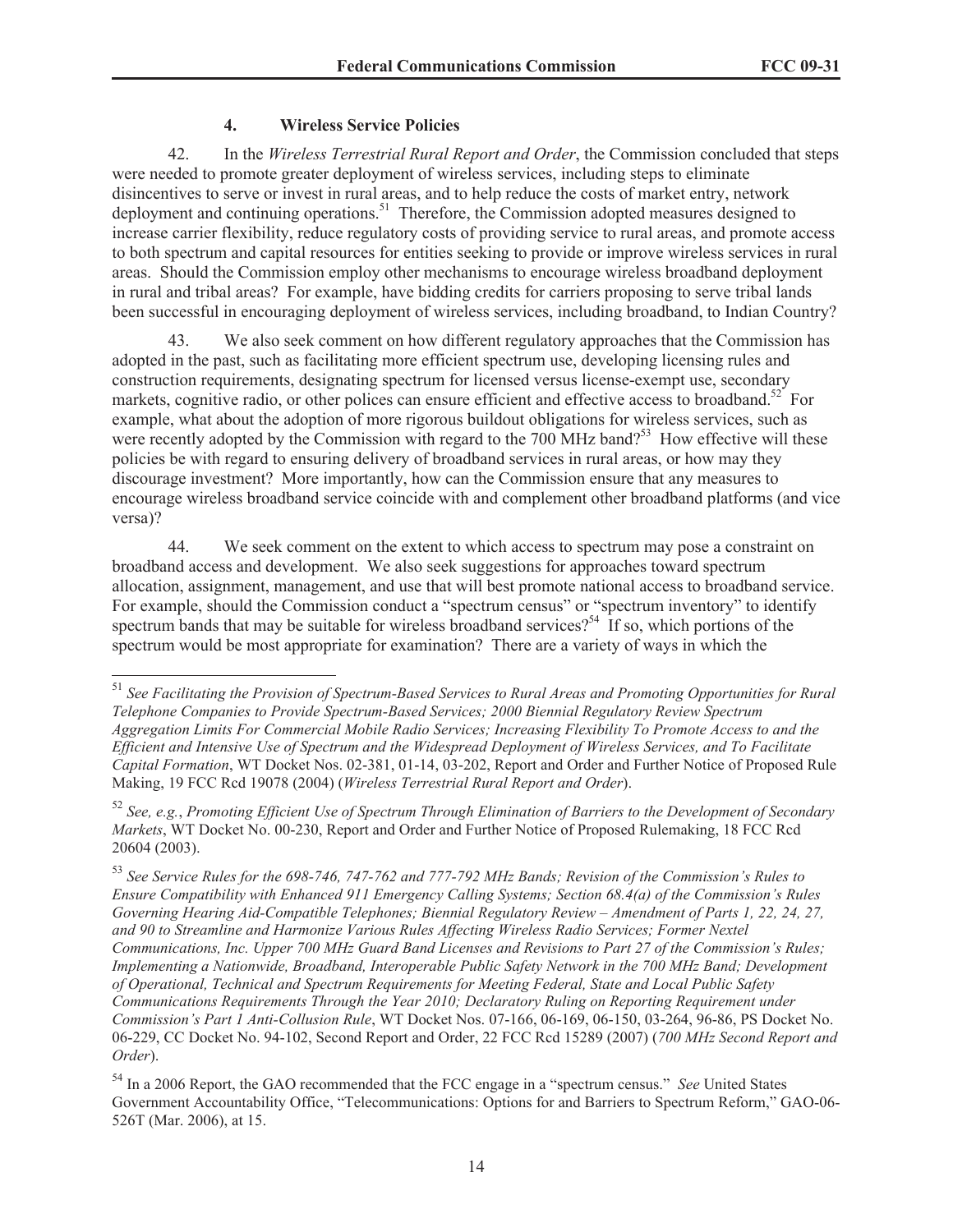Commission might conduct a "spectrum census" or "spectrum inventory", including review of spectrum allocations, licenses, spectrum monitoring, and user surveys. What approaches would be most effective in assessing the actual use of existing spectrum and gauging potential opportunities for wireless broadband services? How should we measure "use" of spectrum, accounting for different technical properties, licensing framework, and the like, in determining whether spectrum is being fully utilized? In conducting such a census or inventory, how should "underutilized spectrum" be defined and what actions should be taken if the spectrum is underutilized? Would such a census or inventory, especially if conducted along with a similar census or inventory by the National Telecommunications and Information Administration of Federal Government spectrum use, be helpful in implementing a more efficient use of spectrum or locating spectrum used for other purposes that could be reallocated and made available to meet growing demand for broadband communications and data services? More broadly, in developing a national broadband plan, we seek comment on how the Commission's joint spectrum policy responsibilities with NTIA should inform this plan.<sup>55</sup> To what extent can new technologies such as cognitive radio enable more efficient use of existing spectrum allocations or create new opportunities for sharing spectrum with existing services?

45. The Commission has recently adopted the *White Spaces Order*, which opens up the use of significant spectrum in the core TV spectrum bands for use by unlicensed devices.<sup>56</sup> Many see these rules as creating an important new mechanism that can help ensure broadband services become available for more Americans. Given the importance to wireless broadband services of backhaul to the PSTN and the Internet, how can this spectrum be maximized to provide point-to-point backhaul in rural areas?<sup>57</sup> Several other bands are currently used by WISPs to provide broadband through the use of unlicensed devices.<sup>58</sup> What more should the Commission do with respect to permitting the use of unlicensed devices? How should the Commission measure "subscribership" or use of devices utilizing unlicensed spectrum? What more should the Commission do to promote the development of cognitive radio devices in order to ensure more availability of spectrum for broadband uses?<sup>59</sup> To what extent should unlicensed wireless play a role in a national broadband plan?

46. The Commission has fostered opportunities for new satellite services capable of delivering broadband from satellite-based platforms. In implementing the Broadcasting-Satellite Service in the 17/24 GHz band, the Commission has created the potential for a new generation of broadband services to the public, providing a mix of local and domestic video, audio, data, video-on-demand and multi-media services to U.S. consumers.<sup>60</sup> Satellite operators have also been authorized to maximize

<sup>55</sup> *See* United States Government Accountability Office, "Telecommunications: Options for and Barriers to Spectrum Reform," GAO-06-526T (Mar. 2006); United States Government Accountability Office, "Telecommunications: Comprehensive Review of U.S. Spectrum Management with Broad Stakeholder Involvement

Is Needed," GAO-03-277 (Jan. 2003).

<sup>56</sup> *Unlicensed Operation in the TV Broadcast Bands; Additional Spectrum for Unlicensed Devices Below 900 MHz and in the 3 GHz Band*, ET Docket Nos. 04-186, 02-380, Second Report and Order, 23 FCC Rcd 16807 (2008) (*White Spaces Second Report and Order*).

<sup>57</sup> *White Spaces Second Report and Order*, 23 FCC Rcd 16807, at para. 160.

<sup>&</sup>lt;sup>58</sup> WISPs operate primarily on unlicensed spectrum in 900 MHz, 2.4 GHz, 3.6 GHz, 5.3 GHz and 5.8 GHz bands and have shown strong interest in the use of white space frequencies. *See* Wireless Internet Service Providers Association (WISPA), Ex Parte Presentation, WT Docket Nos. 04-186, 02-380 at 2 (filed Oct. 22, 2008) *available at* http://www.nab.org/Xert/CorpComm/PressRel/Releases/102208\_WISPA\_WhiteSpaces.pdf.

<sup>59</sup> *Facilitating Opportunities for Flexible, Efficient, and Reliable Spectrum Use Employing Cognitive Radio Technologies; Authorization and Use of Software Defined Radios*, ET Docket Nos. 03-108, 00-47, Notice of Proposed Rulemaking and Order, 18 FCC Rcd 26859 (2003).

<sup>60</sup> *The Establishment of Policies and Service Rules for the Broadcasting-Satellite Service at the 17.3-17.7 GHz Frequency Band and at the 17.7-17.8 GHz Frequency Band Internationally, and at the 24.75-25.25 GHz Frequency*  (continued....)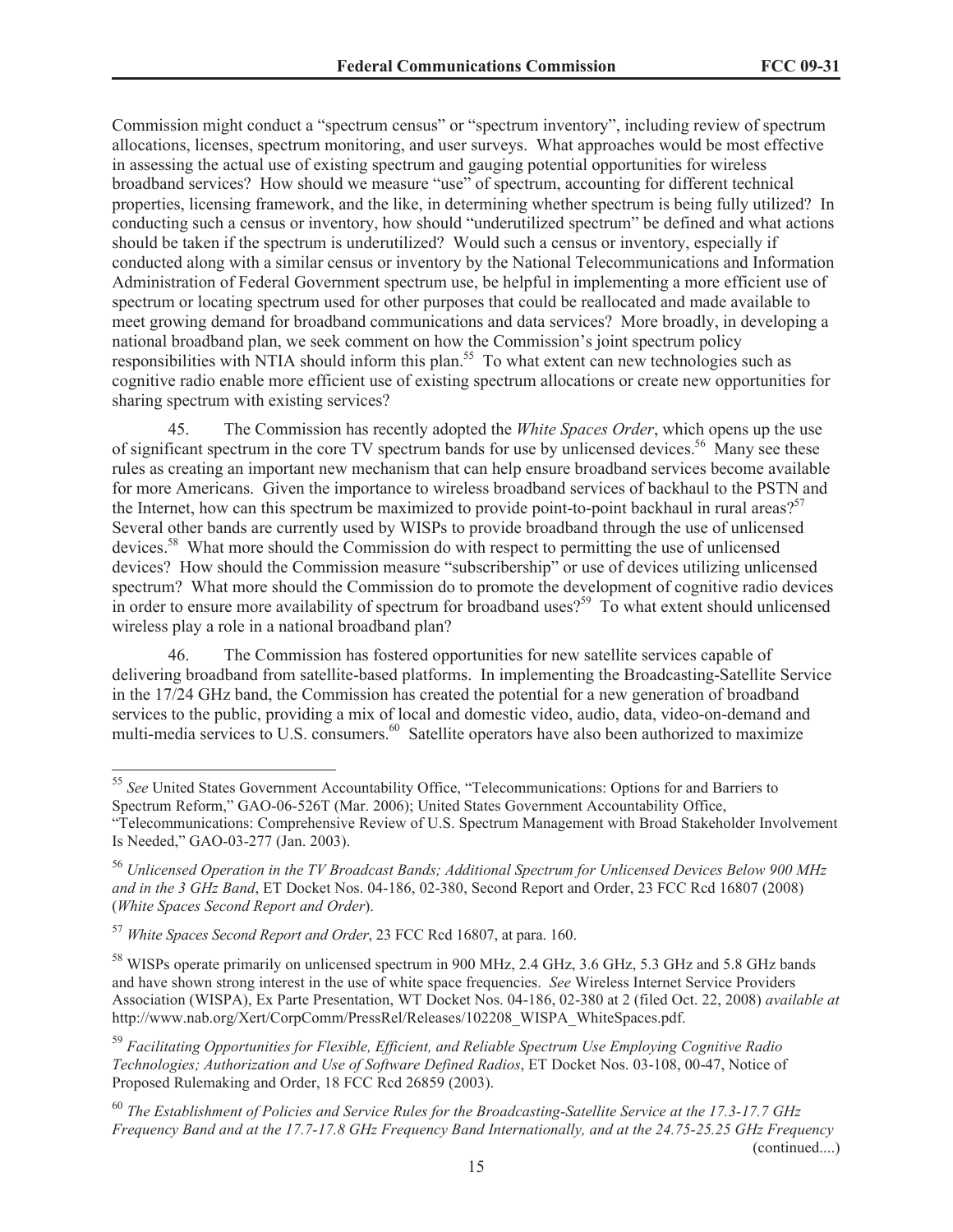spectrum utilization through the provision of ancillary terrestrial component services, including wireless broadband. Moreover, the Commission continues to license satellite-based broadband services for consumers in aeronautical, land-mobile and maritime environments.<sup>61</sup> The Commission has also streamlined non-routine earth station processing rules, which has facilitated access to terrestrial communications facilities by satellite-based broadband service providers.<sup>62</sup> Given the ubiquitous coverage capabilities of satellites, we seek comment on what further actions the Commission can take to promote the use of satellite-based platforms for access to broadband, especially in rural and remote communities.

## **5. Open Networks**

47. We seek comment on the value of open networks as an effective and efficient mechanism for ensuring broadband access for all Americans, and specifically on how the term "open" should be defined. For example, should it incorporate access, interconnection, nondiscrimination, or infrastructure sharing principles? The Commission, through its *Computer Inquiry* proceedings, developed specific nondiscrimination requirements for facilities-based telecommunications carriers,<sup>63</sup> although several of

<sup>61</sup> *See, e.g.*, *ViaSat, Inc. Application for Blanket Authority for Operation of 1,000 Technically Identical Ku-Band Aircraft Earth Stations in the United States and Over Territorial Waters*, Order and Authorization, 22 FCC Rcd 19964 (IB & OET 2007); *RaySat Antenna Systems, LLC Application for Authority to Operate 400 Land Mobile-Satellite Service Earth Stations in the 14.0-14.5 GHz and 11.7-12.2 GHz Frequency Bands*, Order and Authorization, 23 FCC Rcd 1985 (IB & OET 2008); *Procedures to Govern the Use of Satellite Earth Stations on Board Vessels in the 5925-6425 MHz/3700-4200 MHz Bands and 14.0-14.5 GHz/11.7-12.2 GHz Bands*, IB Docket No. 02-10, Report and Order, 20 FCC Rcd 674 (2005).

<sup>62</sup> *Streamlining the Commission's Rules and Regulations for Satellite Applications and Licensing Procedures*, IB Docket Nos. 95-117 and 00-248, Eighth Report and Order and Order on Reconsideration, 23 FCC Rcd 15099 (2008).

<sup>63</sup> *See Amendment of Section 64.702 of the Commission's Rules and Regulations*, CC Docket No. 85-229, Phase I, 104 FCC 2d 958 (1986) (*Computer III Phase I Order*), *recon*., 2 FCC Rcd 3035 (1987) (*Computer III Phase I Reconsideration Order*), *further recon.*, 3 FCC Rcd 1135 (1988) (*Computer III Phase I Further Reconsideration Order*), *second further recon.*, 4 FCC Rcd 5927 (1989) (*Computer III Phase I Second Further Reconsideration Order*); *Phase I Order and Phase I Recon. Order vacated sub nom. California v. FCC*, 905 F.2d 1217 (9th Cir. 1990) (*California I*); CC Docket No. 85-229, Phase II, 2 FCC Rcd 3072 (1987) (*Computer III Phase II Order*), *recon*., 3 FCC Rcd 1150 (1988) (*Computer III Phase II Reconsideration Order*), *further recon.*, 4 FCC Rcd 5927 (1989) (*Phase II Further Reconsideration Order*); *Phase II Order vacated*, *California I*, 905 F.2d 1217 (9th Cir. 1990); *Computer III Remand Proceeding*, CC Docket No. 90-368, 5 FCC Rcd 7719 (1990) (*ONA Remand Order*), *recon.*, 7 FCC Rcd 909 (1992), *pets. for review denied sub nom. California v. FCC*, 4 F.3d 1505 (9th Cir. 1993) (*California II*); *Computer III Remand Proceedings: Bell Operating Company Safeguards and Tier 1 Local Exchange Company Safeguards*, CC Docket No. 90-623, 6 FCC Rcd 7571 (1991) (*BOC Safeguards Order*), *BOC Safeguards Order vacated in part and remanded sub nom. California v. FCC*, 39 F.3d 919 (9th Cir. 1994) (*California III*), *cert. denied*, 514 U.S. 1050 (1995); *Computer III Further Remand Proceedings: Bell Operating Company Provision of Enhanced Services*, CC Docket No. 95-20, Notice of Proposed Rulemaking, 10 FCC Rcd 8360 (1995) (*Computer III Further Remand Notice*), Further Notice of Proposed Rulemaking, 13 FCC Rcd 6040 (1998) (*Computer III Further Remand Further Notice*); Report and Order, 14 FCC Rcd 4289 (1999) (*Computer III Further Remand Order*), *recon*., 14 FCC Rcd 21628 (1999) (*Computer III Further Remand Reconsideration Order*); *see also Further Comment Requested to Update and Refresh Record on Computer III Requirements*, CC Docket Nos. 95-20, 98-10, Public Notice, 16 FCC Rcd 5363 (2001) (asking whether, under the ONA framework, information service providers can obtain the telecommunications inputs, including digital subscriber line (DSL) service, they require) (collectively referred to as *Computer III*).

<sup>(...</sup>continued from previous page)

*Band for Fixed Satellite Services Providing Feeder Links to the Broadcasting-Satellite Service and for the Satellite Services Operating Bi-directionally in the 17.3-17.8 GHz Frequency Band*, IB Docket No. 06-123, Report and Order and Further Notice of Proposed Rulemaking, 22 FCC Rcd 8842 (2007).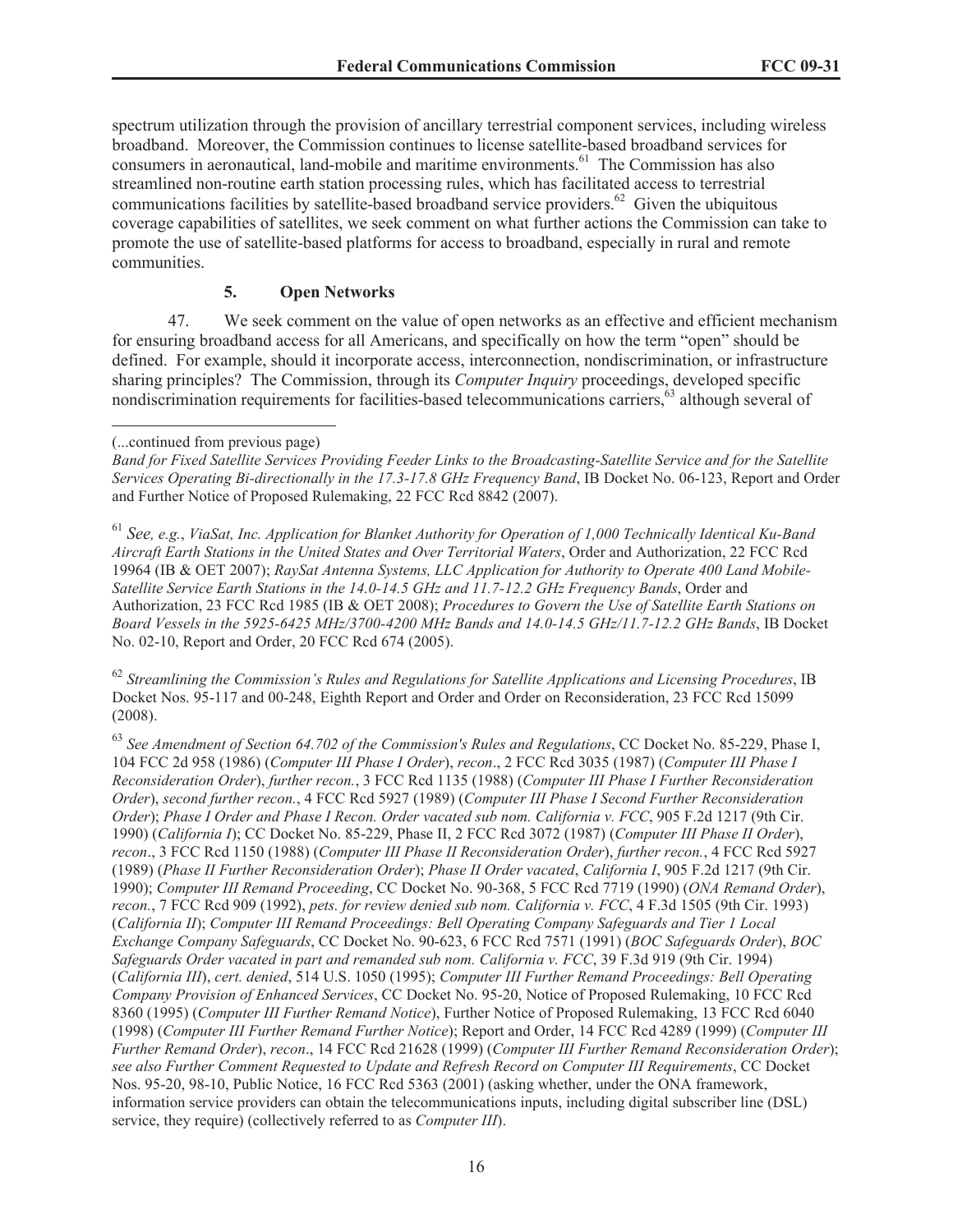these obligations have been scaled back by the courts and by the Commission's revised regulatory framework for wireline broadband Internet access services and other deregulatory measures.<sup>64</sup> However, as the regulatory framework for broadband Internet access services changed, the Commission has taken steps to clarify the importance of open networks.<sup>65</sup> For instance, the Commission published its *Internet Policy Statement* establishing four principles "to ensure that broadband networks are widely deployed, open, affordable, and accessible to all consumers."<sup>66</sup> More recently, the Commission clarified its authority to enforce those principles and has initiated a proceeding to review broadband industry practices generally.<sup>67</sup> In addition, as discussed below, the Commission adopted a requirement for licensees in the 700 MHz Upper C Block to provide an open platform for devices and applications, subject to certain conditions in the 700 MHz auction.<sup>68</sup> We also note that the Recovery Act requires the Commission to coordinate with NTIA on the publication of "non-discrimination and interconnection obligations" that will apply to grants received from NTIA "including, at a minimum, adherence to the principles contained in the Commission's [*Internet Policy Statement*]."<sup>69</sup>

48. We seek comment on the state of broadband infrastructure and service competition, interconnection, nondiscrimination, and openness, and whether these should factor into development of a national broadband plan. We ask commenters to address the value of open networks, and specifically, the impact on investment, innovation and entrepreneurship, content, competition and affordability of broadband, among other things. For instance, has the private sector sufficiently produced open platforms, and if so, to what extent? Would further regulation encourage or discourage more open platform innovation? We seek comment on how and whether open network principles should be incorporated into a national broadband plan. We note that some have suggested the need for a so-called "fifth principle" on

<sup>65</sup> *See infra* App., para. 17. In addition, as discussed in para. 99 *infra*, the Commission adopted a requirement for licensees in the 700 MHz Upper C Block to provide an open platform for devices and applications, subject to certain conditions in the 700 MHz auction.

<sup>66</sup> *Appropriate Framework for Broadband Access to the Internet over Wireline Facilities; Review of Regulatory Requirements for Incumbent LEC Broadband Telecommunications Services; Computer III Further Remand Proceedings: Bell Operating Company Provision of Enhanced Services; 1998 Biennial Regulatory Review – Review of Computer III and ONA Safeguards and Requirements; Inquiry Concerning High-Speed Access to the Internet Over Cable and Other Facilities Internet Over Cable Declaratory Ruling; Appropriate Regulatory Treatment for Broadband Access to the Internet Over Cable Facilities*, Policy Statement, 20 FCC Rcd 14987-88, para. 4 (2005) (*Internet Policy Statement*).

<sup>67</sup> *See generally Formal Complaint of Free Press and Public Knowledge Against Comcast Corporation for Secretly Degrading Peer-to-Peer Applications; Broadband Industry Practices; Petition of Free Press et al. for Declaratory Ruling that Degrading an Internet Application Violates the FCC's Internet Policy Statement and Does Not Meet an Exception for "Reasonable Network Management*," File No. EB-08-IH-1518, WC Docket No. 07-52, Memorandum Opinion and Order, 23 FCC Rcd 13028 (2008) (*Comcast Order*) *pet. for review pending*, *Comcast Corporation v. FCC*, No. 08-1291 (D.C. Cir. Sept. 4, 2008) (asserting the Commission's authority to enforce the *Internet Policy Statement* and addressing network management practices and consumer notice issues); *Broadband Industry Practices*, WC Docket No. 07-52, Notice of Inquiry, 22 FCC Rcd 7894 (2007).

<sup>64</sup> *See, e.g.*, *Wireline Broadband Order*, 20 FCC Rcd 14853 (2005); *National Cable & Telecommunications Ass'n v. Brand X Internet Services*, 125 S. Ct. 2688 (2005) (*NCTA v. Brand X*), *aff'g Inquiry Concerning High-Speed Access to the Internet Over Cable and Other Facilities; Internet Over Cable Declaratory Ruling; Appropriate Regulatory Treatment for Broadband Access to the Internet Over Cable Facilities*, GN Docket No. 00-185, CS Docket No. 02- 52, Declaratory Ruling and Notice of Proposed Rulemaking, 17 FCC Rcd 4798 (2002) (*Cable Modem Declaratory Ruling and NPRM*); *Qwest Petition for Forbearance Under 47 U.S.C. § 160(c) from Title II and Computer Inquiry Rules with Respect to Broadband Services*, WC Docket 06-125, Memorandum Opinion and Order, 23 FCC Rcd 12260 (2008).

<sup>68</sup> *See infra* para. 99.

<sup>69</sup> Recovery Act § 6001(j); *see infra* App., para. 3 & n.11.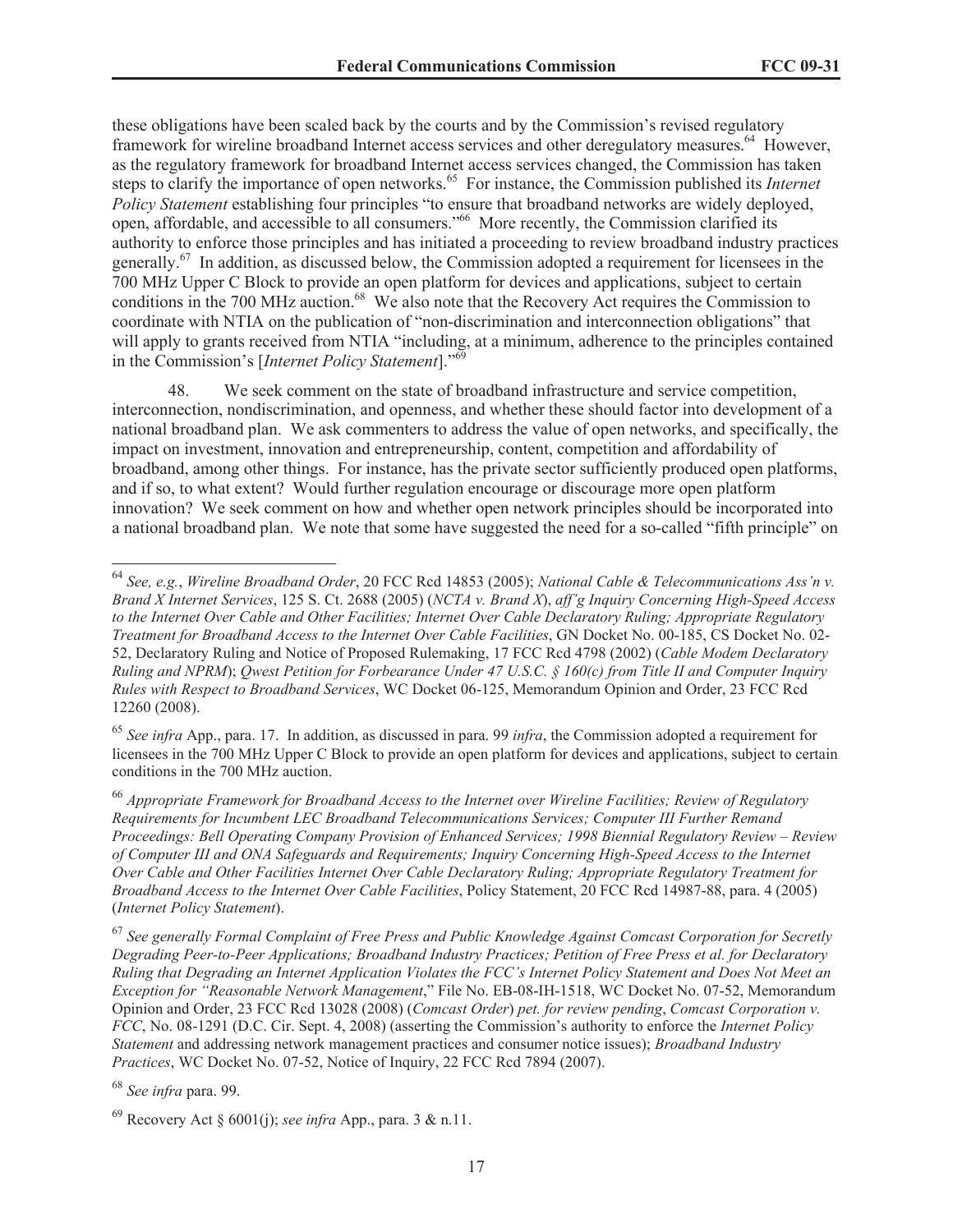nondiscrimination.<sup>70</sup> If the Commission were to adopt such a principle, what would be a definition of "nondiscrimination"? We ask commenters to address whether such a principle is necessary in light of the current state of competition and the four existing Internet policy principles. What would be the impact of adopting a principle requiring nondiscrimination? What would be the result if the Commission chose not to adopt such a principle, or if its *Internet Policy Statement* principles were found to be unenforceable? Should the underlying facilities over which service is provided have any impact on how open network policy should be applied to broadband providers? With regard to applying open network policies to wireless networks, what are the costs and benefits, technical considerations, bandwidth constraints, or constraints associated with the capacity of mobile wireless devices or networks that should be given consideration $2^{71}$ 

### **6. Competition**

49. We seek comment on the extent to which competition between various broadband network providers, application and service providers, and content providers should be evaluated as an effective and efficient mechanism to achieve the goals of the Recovery Act.<sup>72</sup> We seek comment on whether multiple providers of broadband services are useful or necessary for achieving our goal of providing broadband services to unserved and underserved areas. While competition between multiple providers may lower prices and provide a greater diversity of services, how does subsidizing more than one provider in areas with low population density affect the ability of the providers to achieve optimal economies of scale and to continue to operate effectively? Does it make a difference if the providers utilize different technological broadband platforms? How should we evaluate the potentially increased costs of supporting multiple providers relative to any benefits to consumer welfare from competition? We also seek comment on how we should define sufficient competition as we evaluate competition as a potentially effective and efficient mechanism for broadband deployment. Are there any other factors that we should consider in determining if a service provider should be counted as a competitor? Further we seek comment on additional metrics to assess the effects of competition in the provision of broadband services.

### **7. Other Mechanisms**

50. Are there other policies or programs that the Commission should review as a part of its analysis of effective and efficient mechanisms to achieve the goals of the Recovery Act? For instance, there are numerous proceedings impacting competition among broadband providers of all types in which parties advocate that certain changes will help to expedite the deployment of broadband facilities and services.<sup>73</sup> More generally, to what extent do tower siting, pole attachments, backhaul costs, cable

<sup>72</sup> We note that a similar concept is captured in the fourth principle in the Commission's *Internet Policy Statement*. *See* 20 FCC Rcd at 14987-88, para. 4 ("*To encourage broadband deployment and preserve and promote the open and interconnected nature of the public Internet*, consumers are entitled to competition among network providers, application and service providers, and content providers.") (emphasis in original).

<sup>73</sup> *See, e.g.*, *In the Matter of Special Access Rates for Price Cap Local Exchange Carriers; AT&T Corp. Petition for Rulemaking to Reform Regulation of Incumbent Local Exchange Carrier Rates for Interstate Special Access Services*, WC Docket No. 05-25, RM-10593, Order and Notice of Proposed Rulemaking, 20 FCC Rcd 1994 (2005) (special access rates); *Implementation of Section 224 of the Act; Amendment of the Commission's Rules and Policies Governing Pole Attachments*, WC Docket No. 07-245, RM Docket Nos. 11293, 11303, Notice of Proposed Rulemaking, 22 FCC Rcd 20195 (2007) (pole attachments); *Reexamination of Roaming Obligations of Commercial*  (continued....)

<sup>70</sup> *See, e.g.*, *Broadband Industry Practices*, WC Docket No. 07-52, Notice of Inquiry, 22 FCC Rcd 7894, 7898, para. 10 (2007).

<sup>71</sup> We note that the extent to which the principles in the *Internet Policy Statement* apply to wireless service providers is currently before the Commission in the Skype proceeding and we do not prejudge that issue here. *See* Petition of Skype Communications S.A.R.L. to Confirm a Consumer's Right to Use Internet Communications Software and Attach Devices to Wireless Networks, RM-11361, filed February 20, 2007.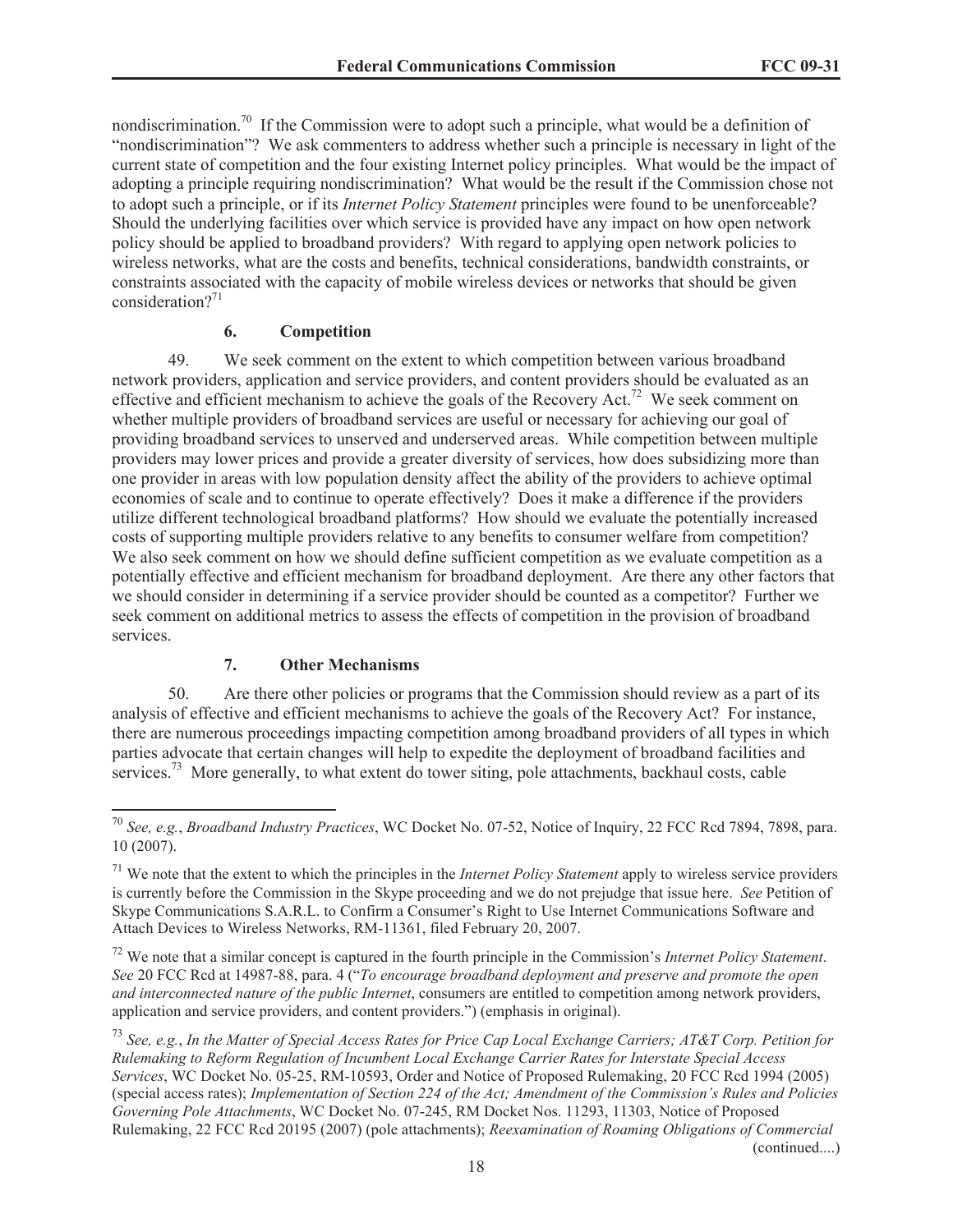franchising and rights of way issues, as well as others, stand as impediments to further broadband deployments where such deployments would be made by market participants in the absence of any government-funded programs? We also note that the development of equipment and protocol standards is a key element in broadband deployment and seek comment on the appropriate role of the Commission in facilitating the development of such standards. We seek comment on how this variety of proceedings and policies could or should be evaluated by the Commission as a part of its development of a national broadband plan. We also ask whether there are requirements or policies contained in any current federal, state, or local broadband grant or loan programs that act as strong incentives or disincentives for the deployment of broadband.

51. Finally, we seek comment on any national broadband policies or programs adopted by other nations or international organizations that may be useful to the Commission in this proceeding. We seek information on specific plans or other initiatives designed to enhance broadband development in other countries and the appropriateness of introducing the same or similar plans here. These may include: consumer outreach, such as education designed for underserved communities, and the promotion of consumer access to service pricing and capacity information; subsidy programs, especially information on how projects are identified and prioritized and how funds are disbursed, (including such mechanisms as reverse auctions); competition policy, including reviews for dominance or significant market power; and other regulatory actions, such as rules for licensing, unbundling, and open networks. We also are interested in hearing about how other countries have overcome any challenges. For instance, how have other countries accounted for any differences between actual and advertised speeds? What do other countries consider to be robust broadband speeds? How have they addressed challenges relating to geography, population density and dispersion, household size, GDP per capita, income distribution, education, population age, relative size of the country's largest cities, size of businesses, telephone penetration, consumer preferences, purchasing power parity, and any other potentially relevant factors? How have other countries determined the types of data to collect and the sources of that data (*e.g.*, consumer survey versus industry census), and how have they developed methodologies that ensure the reliability and accuracy of the data that they do collect? Finally, how does consumer satisfaction vary among countries?

# **D. Affordability and Maximum Utilization**

52. The Recovery Act requires that the Commission formulate "a detailed strategy for achieving affordability of such service and maximum utilization of broadband infrastructure and service by the public."<sup>74</sup> We seek comment generally on how to interpret this task, including how the goals of affordability and maximum utilization work together, or separately. As broadband becomes more affordable, will more consumers use broadband? Beyond affordability, what factors, such as digital literacy, affect consumers' choices regarding broadband? Are issues of privacy inhibiting consumer use and adoption of broadband technology? Also, as these various broadband platforms are deployed, what steps should the Commission take to ensure that delivery of services is competitive, and thus protects consumers and helps promote lower prices? Should the Commission revise its competitive review policies to take intermodal competition into account more or less?

53. We seek comment on how consumers and businesses are using broadband. Similarly, we seek comment on who is (and is not) using broadband – children, immigrants, small businesses, seniors, persons of color, tribal communities, people with disabilities, people with low income, and others. We seek comment on how we would monitor or measure affordability and maximum utilization of

<sup>(...</sup>continued from previous page)

*Mobile Radio Service Providers*, WT 05-26, Report and Order and Further Notice of Proposed Rulemaking, 22 FCC Rcd 15817 (2007) (wireless data roaming); *November 2008 Further Notice*, FCC 08-262, paras. 30-37, Apps. A-C (intercarrier compensation).

<sup>&</sup>lt;sup>74</sup> Recovery Act §  $6001(k)(2)(B)$ .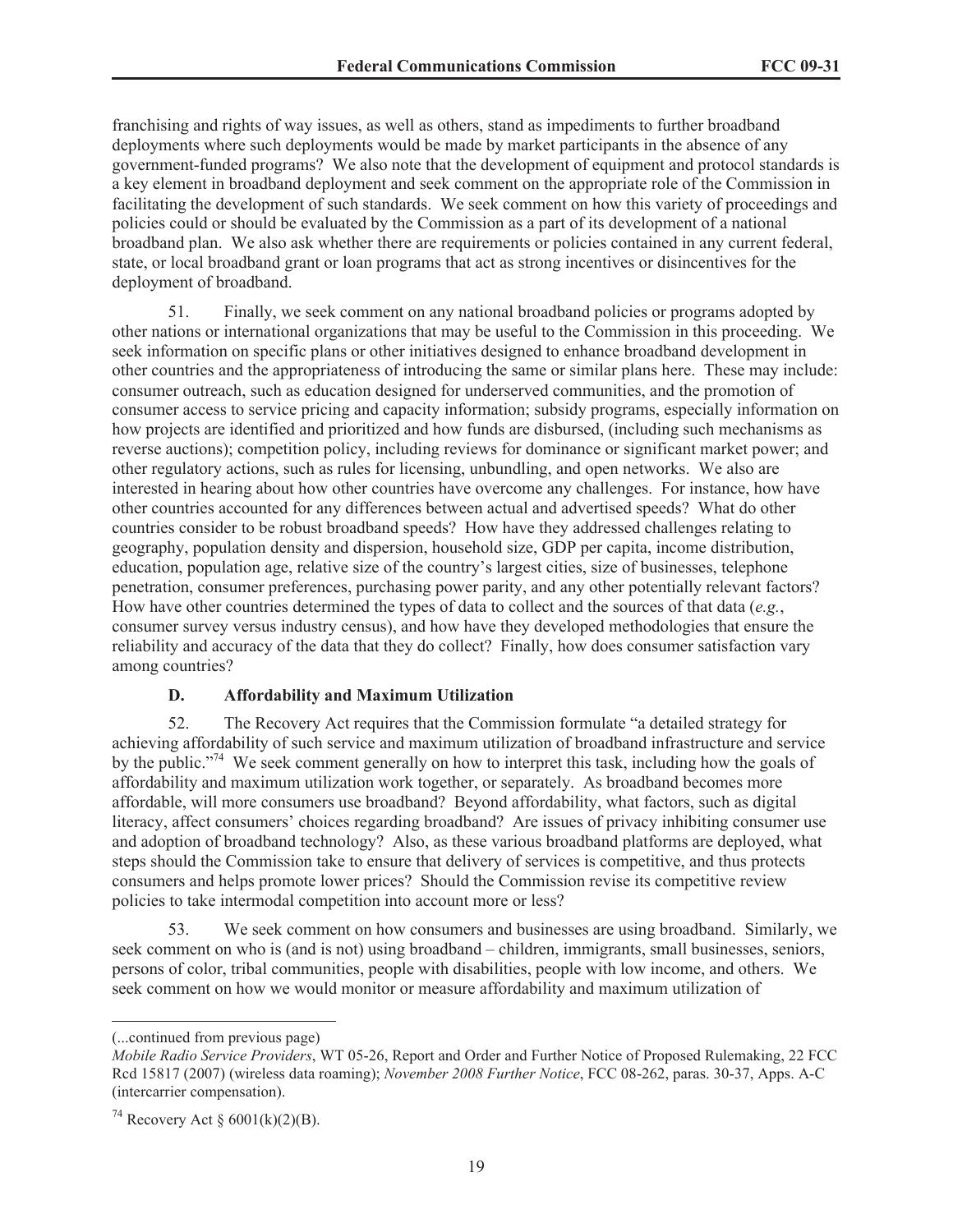infrastructure, and how we might address any problems, including changes or additions to regulatory requirements that need to be made to better address affordability and maximum utilization? How could the Commission establish benchmarks or measure progress toward this goal? Are there existing data sources the Commission could draw upon, or are there specific data the Commission should collect itself? In this regard, we seek comment on how we should incorporate the analysis and recommendations of the Government Accountability Office, which is tasked with developing a report analyzing additional metrics for broadband cost, capability, deployment, and penetration.<sup>75</sup> Further, we seek comment on any programs or policies adopted by other nations or international organizations aimed at achieving affordability for broadband services that may be useful to the Commission in this proceeding.

#### **1. Affordability**

54. We seek comment on how the Commission should define "affordability" with respect to broadband access. How should affordability be measured? To what extent does the fact that service providers typically offer different levels of broadband capability and access at different price points affect this definition? We seek comment on the role that other programs, at the Commission or elsewhere, may have in our evaluation of this topic. For instance, we seek comment on how to evaluate affordability for broadband services consistent with our obligation to base universal service policies on the principle that "[q]uality services should be available at just, reasonable, and *affordable* rates."<sup>76</sup> How should the Commission encourage consumers to more fully utilize broadband access already available to them?<sup>77</sup> For example, through the Lifeline and Link-Up programs, the Commission partially supports the monthly subscription costs and initial hook-up fees for telephone service.<sup>78</sup> How do existing government subsidies of traditional telephone networks and services impact broadband uptake, deployment, and affordability? We seek comment on whether subsidizing the recurring subscription cost for broadband service, or subsidizing the fixed costs of obtaining computer equipment could address the affordability of broadband for all Americans.<sup>79</sup> We also seek comment on how particular consumer communities of interest should be evaluated in such programs.<sup>80</sup>

<sup>77</sup> *See* Pew Internet & American Life Project Survey, Adoption Stalls for Low-Income Americans Even as Many Broadband Users Opt for Premium Services That Give Them More Speed, at iii (July 2008), *at* http://www.pewinternet.org/~/media//Files/Reports/2008/PIP\_Broadband\_2008.pdf (indicating that "19% of dial-up users said nothing would convince them to get broadband").

<sup>78</sup> *See infra* App., para. 9 & n.33.

<sup>79</sup> *See November 2008 Further Notice*, FCC 08-262, App. A, paras. 64-91, App C., paras. 60-87 (proposed extension of Lifeline/Linkup programs to broadband).

<sup>80</sup> For example, parties have recommended that the Commission modify its Lifeline and Link Up programs to subsidize the cost of broadband connections for deaf and blind users who rely on video relay services (VRS) and telecommunications relay services (TRS) services to communicate. GoAmerica Comments at 2-3 in *High-Cost Universal Service Support, Federal-State Joint Board on Universal Service, Lifeline and Link Up, Universal Service Contribution Methodology, Numbering Resource Optimization, Implementation of the Local Competition, Provisions in the Telecommunications Act of 1996, Developing a Unified Intercarrier Compensation Regime, Intercarrier Compensation for ISP-Bound Traffic, IP-Enabled Services*, WC Docket No. 05-337, CC Docket No. 96-45, WC Docket No. 03-109, WC Docket No. 06-122, CC Docket No. 99-200, CC Docket No. 96-98, CC Docket No. 01-92, CC Docket No. 99-68, WC Docket No. 04-36 (filed Nov. 26, 2008).

<sup>75</sup> BDIA § 104.

<sup>76</sup> 47 U.S.C. § 254(b)(1) (emphasis added); *see also* 47 U.S.C. § 151 (the purposes of the Act include "to make available, so far as possible, without discrimination on the basis of race, color, religion, national origin, or sex, a rapid, efficient, Nation-wide, and world-wide wire and radio communication service with adequate facilities at reasonable charges.").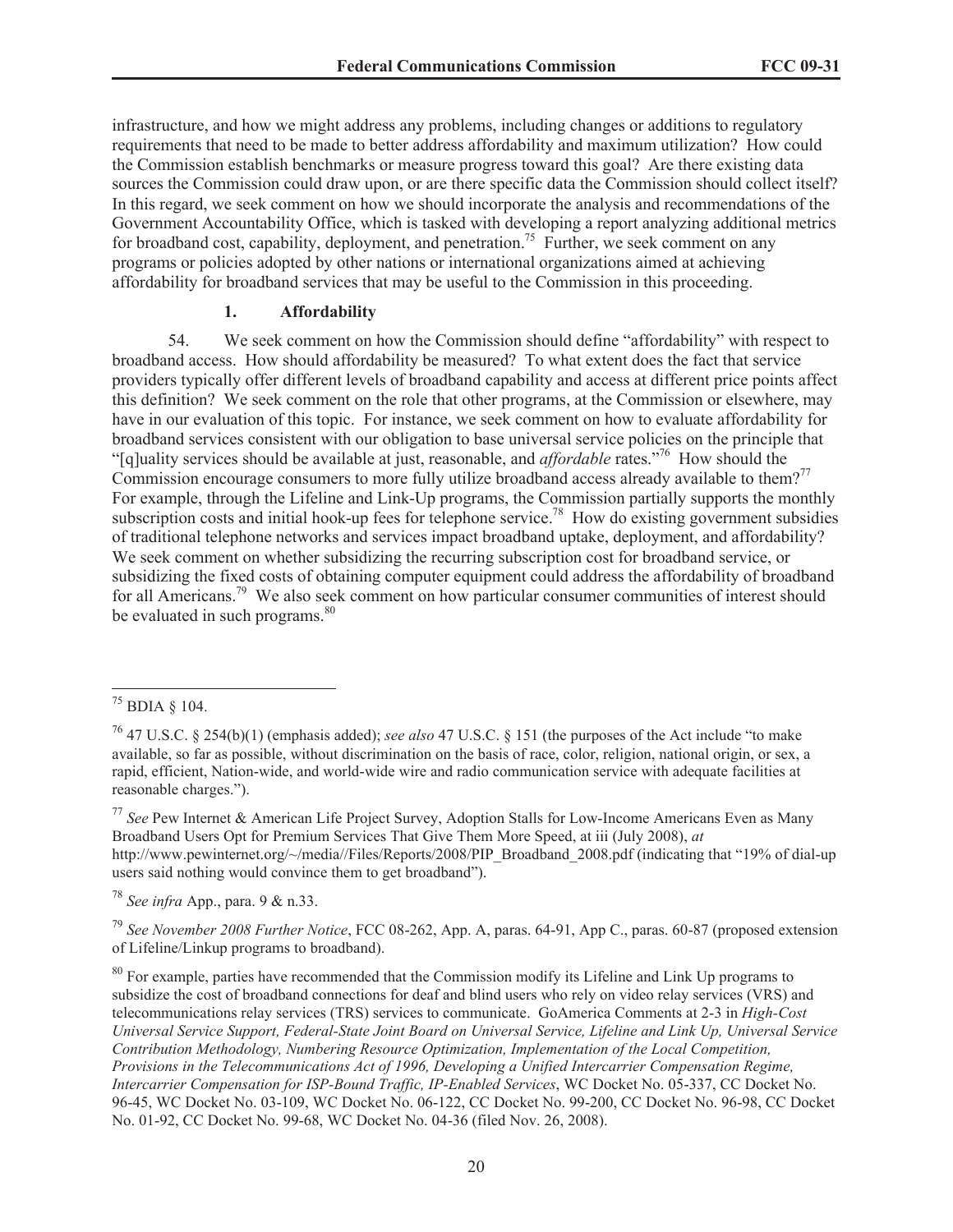# **2. Maximum Utilization**

55. A full understanding of the value of broadband networks and the Internet may not be grasped by all Americans. Moreover, many Americans may lack the complement of computer or other skills necessary to fully participate in the digital broadband era. Accordingly, we seek comment on how improving the digital literacy skills of Americans would create additional demand for broadband, thus more fully utilizing the broadband infrastructure. Along these lines, how does lack of a computer or other broadband access device affect broadband utilization and, if lack of broadband access device ownership is an obstacle to maximum utilization, how can that obstacle be reduced?<sup>81</sup> Further, are there media literacy skills that could educate our children, for example, to better understand and use all of the information available to them over this technology? How do content protections, like copyright, affect how broadband networks are deployed and used? How do such protections affect what individuals can do with broadband services and how should the Commission consider these questions in the formulation of a national broadband plan?

56. To what extent should programs that address consumer training and education about broadband play a role in a national broadband plan? For example, the Recovery Act directs NTIA to provide grants to "provide broadband education, awareness, training, access, equipment, and support to . . . organizations and agencies that provide outreach, access, equipment, and support services to facilitate greater use of broadband service by low-income, unemployed, aged, and otherwise vulnerable populations."<sup>82</sup> Are there ways to encourage maximum utilization of broadband infrastructure and services via the universal service programs, through federal, tribal, state, and local government initiatives, or through private and public/private initiatives? Are there specific communities that such policies should focus more heavily on, such as rural, low-income, tribal, insular, persons of color, senior citizens, or persons with disabilities? What opportunities are there to leverage federal, tribal, state, and local initiatives unrelated to broadband in an effort to increase broadband utilization? For example, are there "smart housing" initiatives that promote the connection of broadband to affordable housing?<sup>83</sup>

57. We also seek comment on the extent to which a centralized clearinghouse for outreach and computer and broadband training initiatives should be a component of the national broadband plan. For instance, what can the Commission learn from prior outreach campaigns?<sup>84</sup> If outreach programs or the development of a clearinghouse of information and programs is warranted, we seek comment on the best ways to incorporate these practices into a national broadband plan.

# **3. Broadband Privacy**

58. Americans are using broadband to perform everyday tasks in which they pass personal and confidential information over broadband connections, raising important consumer privacy concerns.<sup>85</sup>

(continued....)

<sup>81</sup> *See supra* para. 54.

 $82$  Recovery Act § 6001(b)(3).

<sup>83</sup> *See, e.g.*, California Emerging Technology Fund, Annual Report 2009 at 14, *available at* http://cetfund.org/files/CETF\_Annual\_Report\_web\_Accessible.pdf.

<sup>&</sup>lt;sup>84</sup> For instance, the Commission and USDA launched a "Broadband Opportunities for Rural America" website in 2008 and conducted regional workshops designed to provide communities, organizations, and businesses in rural America seeking to bring the benefits of broadband to their communities with an opportunity to learn about the resources, programs, and policies of the Commission and USDA. *See* FCC, Broadband Opportunities for Rural America, http://wireless.fcc.gov/outreach/index.htm?job=broadband\_home; FCC, Broadband Opportunities for Rural America, http://wireless.fcc.gov/outreach/index.htm?job=broadband\_home, and FCC/USDA Rural Broadband Educational Workshops, http://wireless.fcc.gov/outreach/index.htm?job=workshop; FCC, Making the Rural Connection: FCC Satellite Rural Forum, http://www.fcc.gov/cgb/rural/ruralforum.html.

<sup>&</sup>lt;sup>85</sup> For instance, millions of Americans pay bills, file their taxes, and send and receive financial information over broadband connections. *See, e.g.*, Russell, Roger, *IRS Survey: Online Filing Continuing to Grow,* 22 Accounting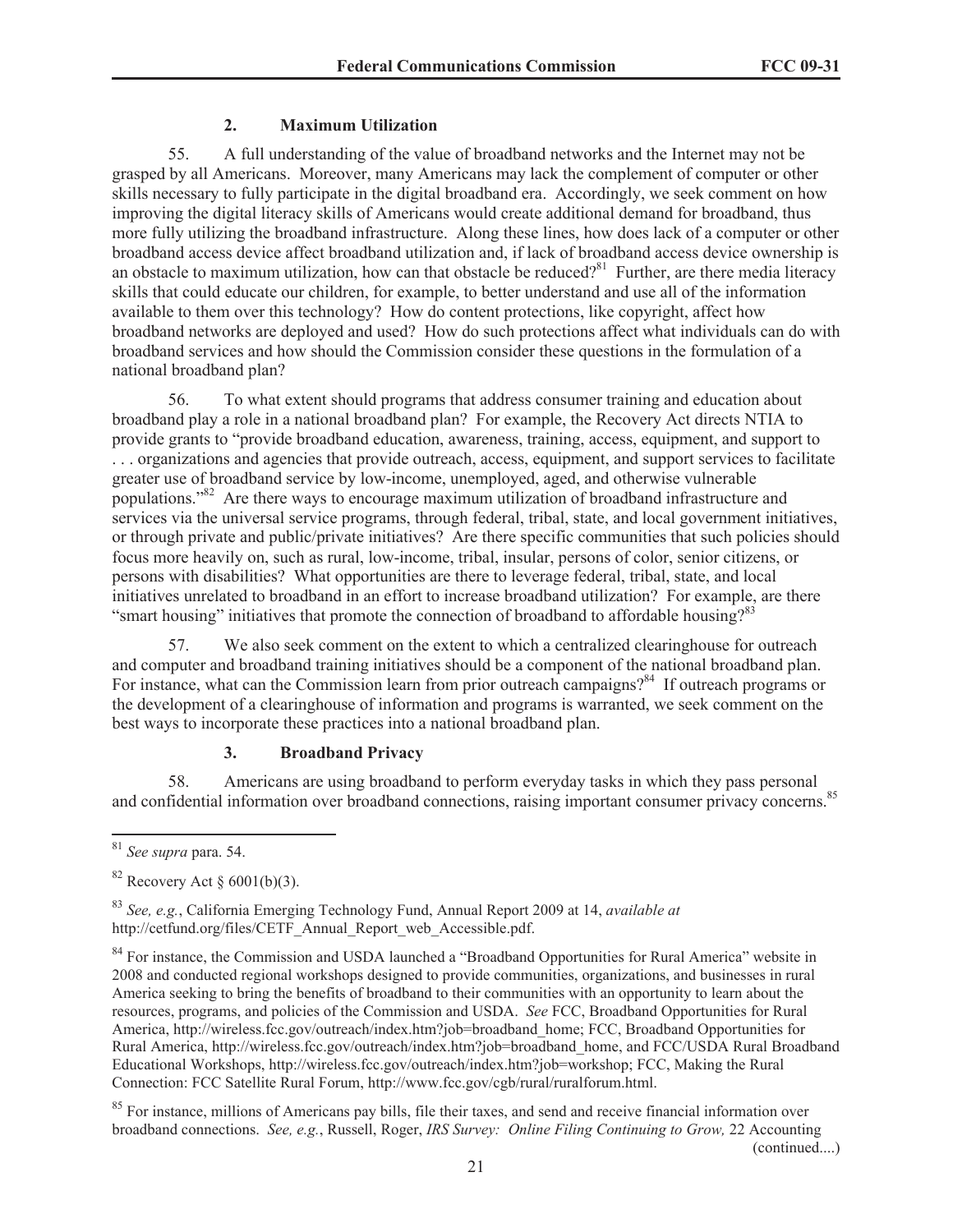As a result, it is important to consider the privacy implications of such use in connection with our development of a national broadband plan.

59. The last several years have witnessed significant growth in multi-platform services, such as mobile wireless telephones enabled with broadband Internet access; bundled service offerings of voice, video, and broadband communications; and voice services offered over broadband. What are consumer expectations of privacy when using broadband services or technology and what impact do privacy concerns have on broadband adoption and use? We also note that certain broadband providers have purchased the behavioral advertising<sup>86</sup> services of companies that advertise an ability to "deliver<sup>[]</sup> the most actionable consumer intelligence by extending [those companies'] reach dynamically to encompass the ever-growing network of sites that consumers visit."<sup>87</sup> These companies track the webpages customers visit, the searches they perform, and the ads they click, among other information.<sup>88</sup> Consumers may also be aware of the technological ability that broadband providers have to perform functions such as deep packet inspection.<sup>89</sup> What is the impact of this type of activity on consumers' willingness to use

<sup>86</sup> Behavioral advertising is the tracking of a consumer's activities online – including the searches the consumer has conducted, the webpages visited, and the content viewed – in order to deliver advertising targeted to the individual consumer's interests. Congress has taken note of the issue, looking at how deep packet inspection (*see* definition at note 89) technologies affect consumer privacy and related issues. *See* House Subcommittee on Telecommunications and Internet Hearing: "What Your Broadband Provider Knows About Your Web Use: Deep Packet Inspection and Communications Laws and Policies," July 18, 2008; Senate Committee on Commerce, Science, and Transportation Hearing: "Privacy Implications of Online Advertising," July 9, 2008. Also, in November 2007, the Federal Trade Commission (FTC) hosted a Town Hall meeting to focus on privacy issues raised by behavioral advertising. *See* FTC Staff Proposes Online Behavioral Advertising Privacy Principles, Dec, 20, 2007, *available at* http://www.ftc.gov/opa/2007/12/principles.shtm. On December 20, 2007, the staff of the FTC released a set of proposed principles to guide the development of self-regulation in online behavioral advertising, and sought comment from the public. *See* Behavioral Advertising, Moving the Discussion Forward to Possible Self-Regulatory Principles, *available at* http://www.ftc.gov/os/2007/12/P859900stmt.pdf.

<sup>87</sup> *See, e.g.*, Letter from Neil Smit, President & CEO, Charter Communications, to Congressmen John D. Dingell, Joe Barton, Edward J. Markey, and Cliff Sterns, *available at*

http://markey.house.gov/docs/telecomm/charter\_communications\_080808.pdf (dated Aug. 8, 2008) (stating that Charter planned a limited pilot with NebuAd).

<sup>88</sup> *See NebuAd Advertising Network Policy: US Version*, available at:

http://www.nebuad.com/privacy/ad\_network\_privacy\_policy.php (describing its policies regarding the collection, use, and sharing of consumers' Internet activity data) (last visited Apr. 7, 2009). NebuAd states that its vendors collect consumer IP addresses for a limited purpose and that they are immediately discarded. *Id*. We understand that broadband providers generally know to whom they have assigned IP addresses, even in the case of dynamic IP addresses because such providers generally keep a log of the date, time, duration and dynamic IP address given to the Internet user. For this reason, certain European regulators view an IP address as personal data. *See, e.g.*, Article 29 Data Protection Working Party, WP 136 (June 20, 2007), *available at*

http://ec.europa.eu/justice\_home/fsj/privacy/docs/wpdocs/2007/wp136\_en.pdf.

 $89$  Deep packet inspection (DPI) involves examining the content of a packet – the actual data the packet carries – in addition to the packet header that contains the routing information that directs the packet to its destination. In other words, DPI involves examining the contents of a Web browsing session, email, instant message, or whatever other data the packet contains. The Commission has received considerable input from parties on this issue. *See Formal Complaint of Free Press and Public Knowledge Against Comcast Corporation for Secretly Degrading Peer-to-Peer*  (continued....)

<sup>(...</sup>continued from previous page)

Today, 10 (Apr. 14, 2008) (noting that an increasing number of taxpayers are filing their tax returns online with alternatives such as IRS E-file and Free File, and some of these include direct deposit options for refunds). We also participate in the political process, order prescriptions, and even obtain health care remotely. *See Maimonides Medical Center Deploys the PGP Encryption Platform*, Health and Medicine Week 2007, WLNR 6995121 (Apr. 16, 2008) (stating that "email communication has become a primary communications tool in health care, enabling doctors, hospital administrators, and insurance representatives to exchange email with patients and employees."). We also research all kinds of topics, some of which may be intensely personal.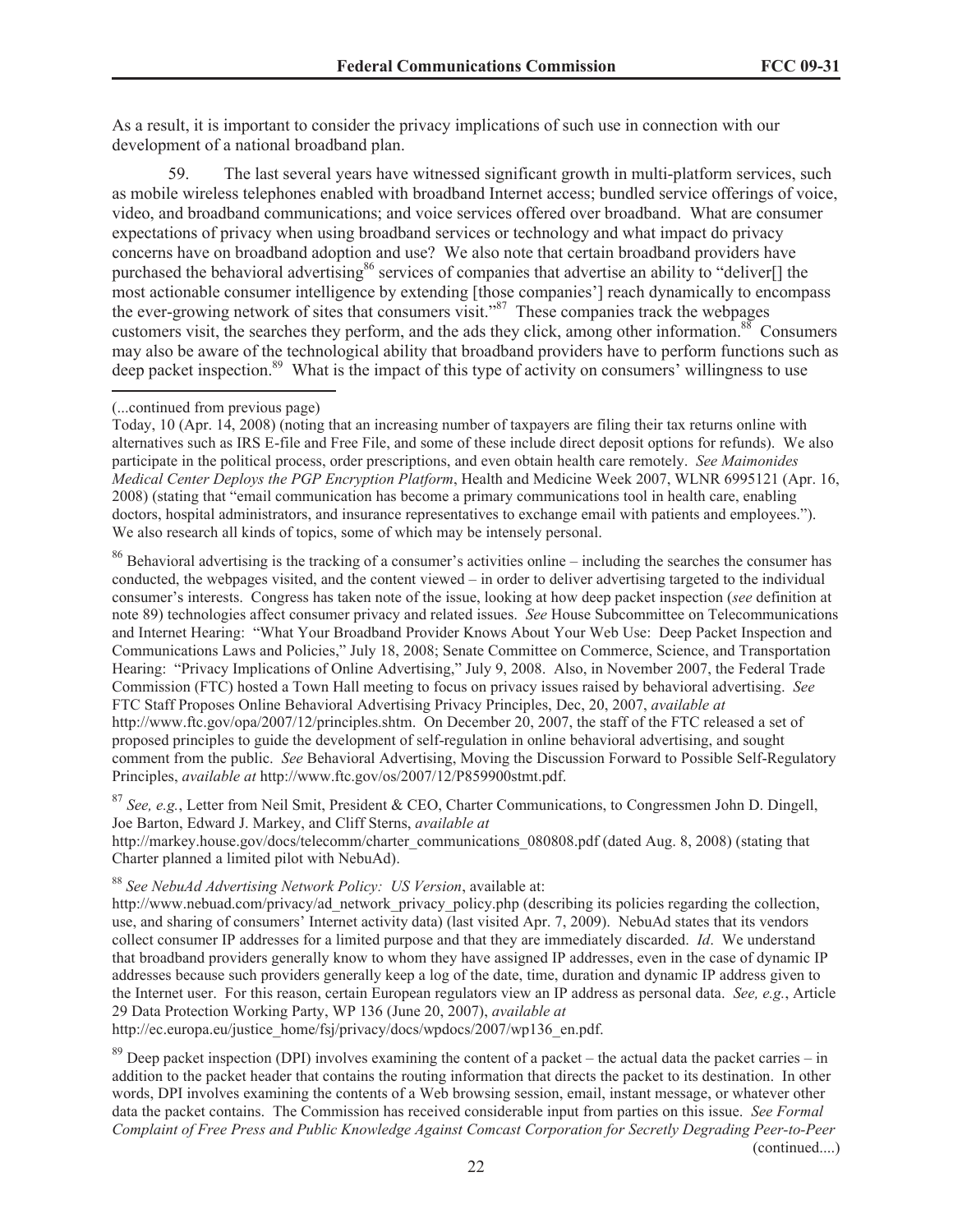broadband services? We seek comment on how the Commission should treat issues such as deep packet inspection and behavioral advertising in developing a national broadband plan and whether there are issues related to other types of information connected with the provision of broadband services that the Commission should consider. Do these practices discourage consumers from "access[ing] the lawful Internet content of their choice" for fear of having that access tracked or revealed?<sup>90</sup> If consumers view this negatively, is it something that Congress or government agencies should address, or can privacy protections be achieved through industry self-regulation, such as industry best practices? Would protection of customers' private information spur consumer demand for broadband connections, and consequently encourage more broadband investment and deployment consistent with the goals of section  $706?^{91}$ 

60. The Commission has long been committed to safeguarding customer privacy and repeatedly has taken steps to ensure that private customer information is adequately protected. In fact, the Commission has already stated that consumers' privacy needs are no less important when consumers communicate over and use broadband Internet access than when they rely on telecommunications services.<sup>92</sup> Should the Commission consider as part of its plan whether to exercise its ancillary jurisdiction to address broadband privacy issues, or are other approaches available? $93$ 

### **E. Status of Deployment**

# **1. Subscribership Data and Mapping**

61. The Recovery Act requires the Commission to develop a national broadband plan that includes "an evaluation of the status of deployment of broadband service, including progress of projects supported by the grants made pursuant to this section."<sup>94</sup> We note that the Commission recently revised its Form 477 collection of data regarding broadband subscribership. In particular, the Commission is beginning to collect broadband subscribership data at the Census Tract level, including data on the number of subscribers using different technologies, and at various upload and download speeds.<sup>95</sup> We seek comment on how the Commission can use these data to report on the status of broadband deployment, including any benefits and limitations inherent in these data. We also seek comment on how

<sup>91</sup> Section 706 of the Act, among other things, directs the Commission to encourage the deployment of advanced telecommunications capability to all Americans by using measures that "promote competition in the local telecommunications market." 47 U.S.C. § 157 nt.

<sup>92</sup> *See Consumer Protection in the Broadband Era*, 20 FCC Rcd at 14903, para. 148.

<sup>93</sup> The Commission has already used this authority to address customer privacy concerns related to broadbandenabled voice services. *See, e.g*., *Implementation of the Telecommunications Act of 1996: Telecommunications Carriers' Use of Customer Proprietary Network Information and Other Customer Information; IP-Enabled Services*, CC Docket No. 96-115, WC Docket No. 04-36, Report and Order and Further Notice of Proposed Rulemaking, 22 FCC Rcd 6927, 6954-57, paras. 54-59 (2007) (exercising ancillary jurisdiction under Title I to extend the CPNI obligations of section 222 of the Communications Act to interconnected VoIP providers).

<sup>94</sup> Recovery Act §  $6001(k)(2)(C)$ .

<sup>(...</sup>continued from previous page)

*Applications; Broadband Industry Practices Petition of Free Press et al. for Declaratory Ruling that Degrading an Internet Application Violates the FCC's Internet Policy Statement and Does Not Meet an Exception for "Reasonable Network Management,"* File No. EB-08-IH-1518, WC Docket No. 07-52, Memorandum Opinion and Order, 23 FCC Rcd 13028 (2008); *Broadband Industry Practices*, WC Docket No. 07-52, Notice of Inquiry, 22 FCC Rcd 7894 (2007); *Petition to Establish Rules Governing Network Management Practices by Broadband Network Operators of Vuze, Inc*., WC Docket No. 07-52 (filed Nov. 14, 2007).

<sup>90</sup> *Internet Policy Statement*, 20 FCC Rcd at 14988, para. 4.

<sup>95</sup> *See infra* App., para. 13. Mobile wireless broadband providers are required to report their total number of subscribers in each state and provide a list of Census Tracts where their broadband service is available.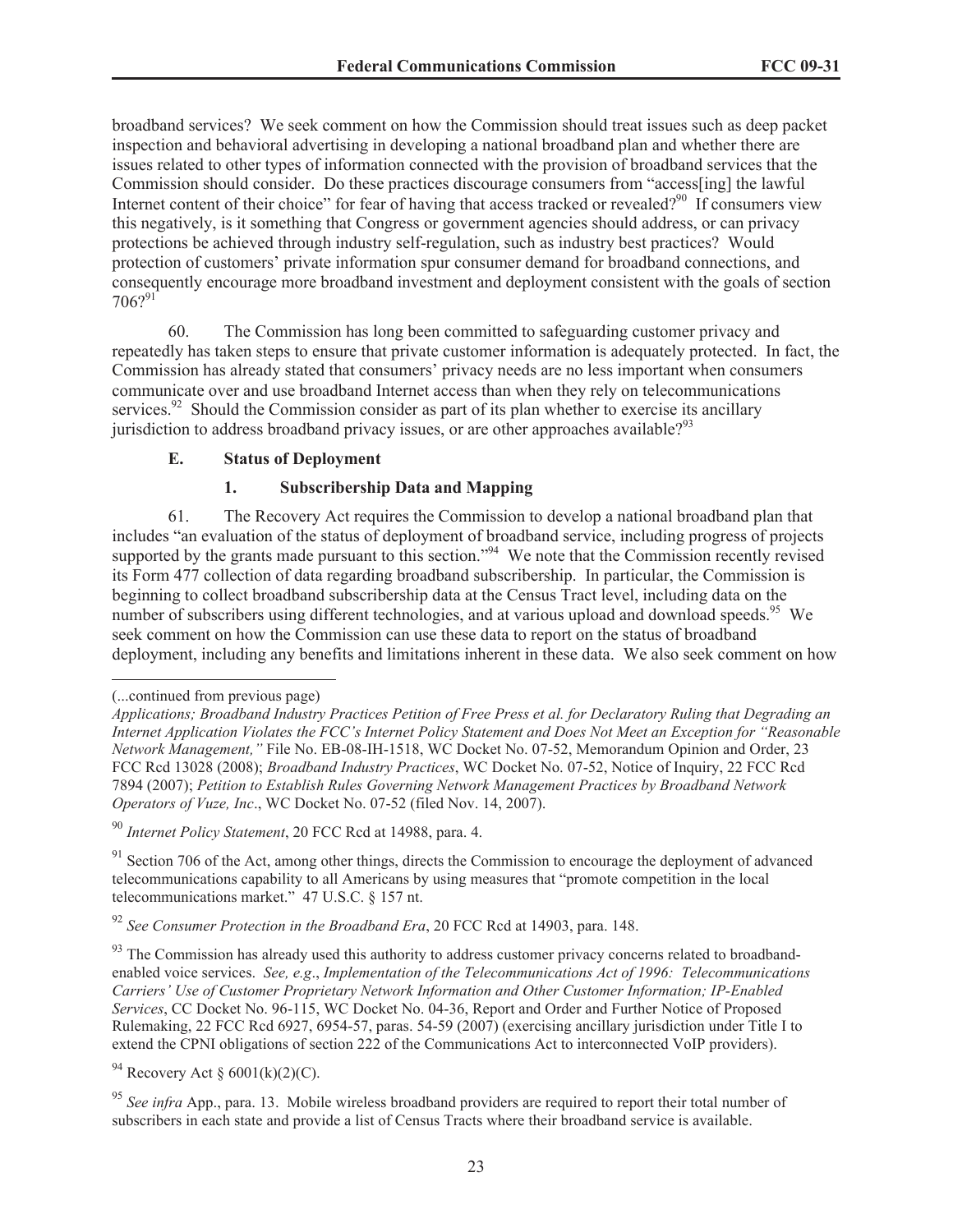additional measures, such as broadband availability data and mapping, would help the Commission to accurately assess the status of broadband deployment.<sup>96</sup> For example, does measurement by Census Tract adequately capture deployment on tribal lands, or in rural areas?<sup>97</sup> Also with regard to availability, to what extent have local exchange carriers comprehensively inventoried their loop plant to the service address level to know whether their lines are capable of providing acceptable DSL service? Likewise, we seek comment on other types of data, including pricing data that could further assist the Commission in reporting to the public on the availability of broadband services.<sup>98</sup> Further, we seek comment on whether the Commission should collect data on broadband use supported through universal service programs. If so, how should these data be collected and used? How would the availability of additional data improve efforts to accomplish our broadband goals?

### **2. Stimulus Grant and Loan Programs**

62. Recent legislation has created several opportunities for organizations seeking to build out broadband infrastructure and services to unserved and underserved areas to receive grants and loans to help defray the cost of deployment, among other things.<sup>99</sup> The Recovery Act provides funding for broadband programs at RUS and NTIA. We seek comment on how the programs in the Recovery Act should be considered as the Commission develops a national broadband plan. We also seek comment on how we would obtain data regarding the success of these programs. We note that the Recovery Act includes requirements that all grantees report quarterly to NTIA information on the use of grant funding and progress toward fulfilling the objectives of the award.<sup>100</sup> We also note that agencies must make broadband applicant information available on their websites.<sup>101</sup> Further, the Department of Agriculture must submit information to Congress regarding the RUS grants and loans provided under the Recovery Act. We seek comment on how the Commission can best access that information for purposes of implementing a national broadband plan. In particular, we seek comment on whether the information regarding the grants the Commission must monitor are limited to the NTIA grants, given that the RUS grants are located in a different section of the Recovery Act. Finally, we seek comment on how the Commission might work with NTIA to ensure that the Broadband Technology Opportunities Program (BTOP), including requirements like the nondiscrimination and network interconnection provisions, operates in an effective and efficient manner under a national broadband plan.

### **F. Specific Policy Goals of the National Broadband Plan**

63. The Recovery Act requires the Commission to develop a national broadband plan that includes "a plan for the use of broadband infrastructure and services in advancing" a series of public

<sup>99</sup> *See* Food, Conservation, and Energy Act of 2008, Pub. L. No. 110-246, 122 Stat. 923 § 6110 (2008 Farm Bill); Recovery Act RUS Appropriations; Recovery Act NTIA Appropriations; *see also infra* App., para. 5.

 $100$  Recovery Act § 6001(i).

<sup>96</sup> *See* BDIA § 103; *see infra* App., paras. 6, 13, 16.

<sup>97</sup> Government Accountability Office, *Telecommunications: Broadband Deployment Is Extensive throughout the United States, but It Is Difficult to Assess the Extent of Deployment Gaps in Rural Areas*, GAO-06-426 (May 2006).

<sup>98</sup> *See infra* App., para. 13 & n.56.

<sup>&</sup>lt;sup>101</sup> Specifically, the Recovery Act requires that NTIA "create and maintain a fully searchable database, accessible on the Internet at no cost to the public, that contains at least a list of each entity that has applied for a grant under this section, a description of each application, the status of each such application, the name of each entity receiving funds made available pursuant to this section, the purpose for which such entity is receiving such funds, each quarterly report submitted by the entity pursuant to this section, and such other information sufficient to allow the public to understand and monitor grants awarded under the program." Recovery Act § 6001(i)(5). *See* Office of Management and Budget, "Initial Implementing Guidance for the American Recovery and Reinvestment Act of 2009," Memorandum, M-09-10 (Feb. 18, 2009).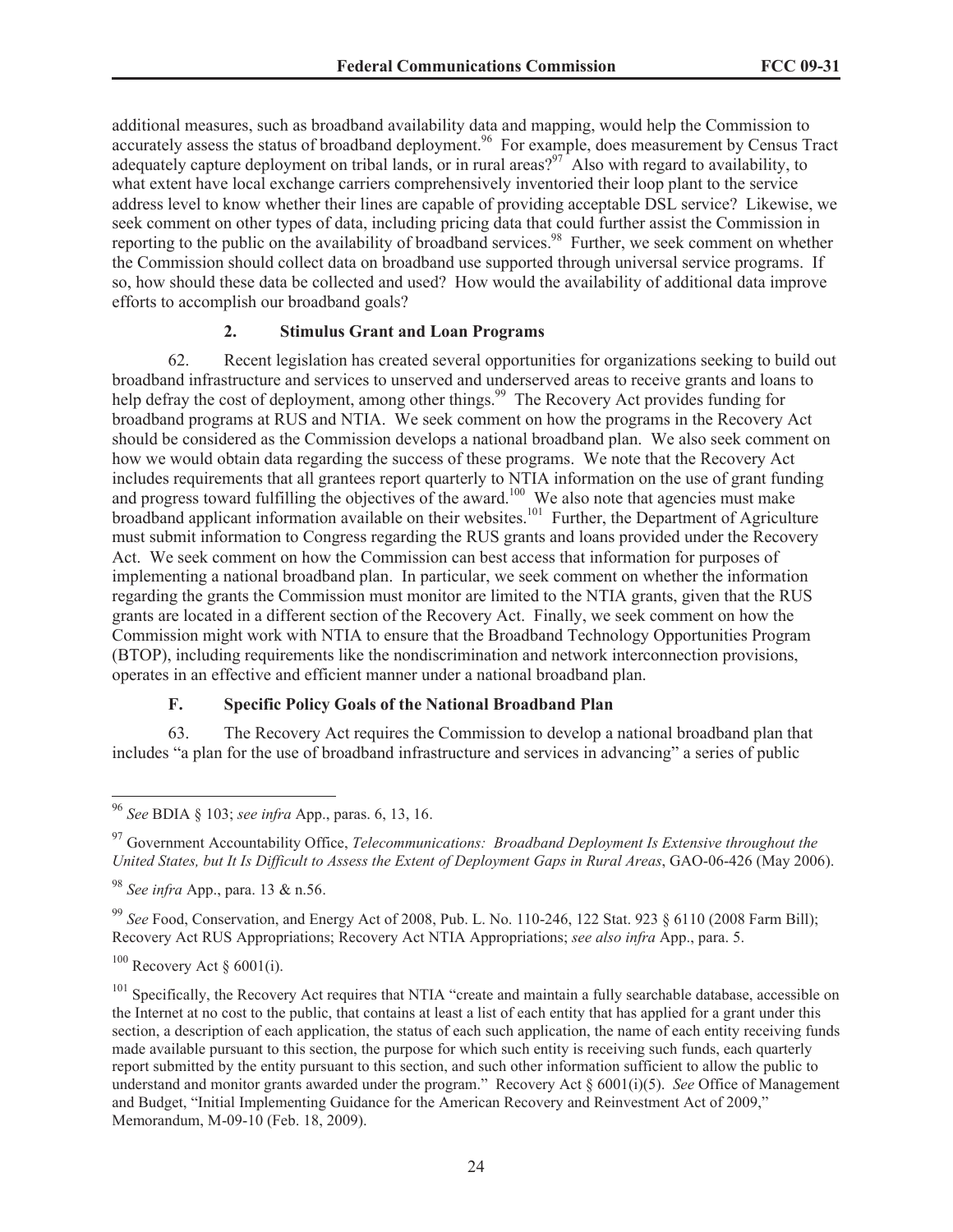policy goals. <sup>102</sup> We seek comment on how to interpret this requirement and how the Commission should implement this in its development of a national broadband plan. Below, we seek comment more specifically on each of the policy goals in the order in which they are enumerated in the Recovery Act.

# **1. Advancing Consumer Welfare**

64. In the development of a national broadband plan, the Recovery Act requires that the Commission include "a plan for the use of broadband infrastructure and services in advancing consumer welfare."<sup>103</sup> We seek comment on how to interpret and implement this directive, including an analysis of existing Commission policies, programs, and proposals for advancing consumer welfare through the use of broadband infrastructure and services.

65. Consumer welfare has been an important consideration in recent Commission broadband decisions. Among other actions taken to protect consumers, the Commission has issued an *Internet Policy Statement* defining rights consumers should have when they access the Internet regardless of what service provider they choose,  $104$  and enforcing these policies when they have been ignored by service providers.<sup>105</sup> The Commission also currently is considering additional consumer protection rules proposed in the *Consumer Protection in the Broadband Era NPRM*, which sought comment on the need for any non-economic regulatory requirements necessary to ensure that consumer protection needs are met by all providers of broadband Internet access service, regardless of the underlying technology.<sup>106</sup> We seek comment on how to incorporate both the consumer rights addressed in these proceedings, and the providers' network and facilities management practices for prioritizing service and bandwidth into a broader, nationwide plan for broadband development.<sup>107</sup>

66. We request comment specifically on the role that privacy protections can play in enhancing consumer welfare. If consumers feel secure that they can calibrate the privacy level of their broadband communications, are they more likely to experience the benefits associated with broadband use? What is the role of applications providers in guarding privacy so as to encourage greater use of broadband-enabled services such as photo sharing, online tax filing and bill payment, remote data storage, social networking, and others? Do data retention policies and fears that digital records are "permanent" inhibit use of broadband technologies?

67. We ask for comment generally on how advances in technology are helping to advance consumer welfare. We seek comment on what applications are emerging or may emerge in the future that will advance consumer welfare and what their network requirements will be. As Internet and computing security issues consume a great deal of resources by consumers of all types, how should the Commission take security issues into account as it develops a national broadband plan? Additionally, we seek comment on how consumers understand the dependability of broadband services and if there are ways to improve consumer understanding of the benefits and limitations of their services. Would consumer welfare be enhanced by more disclosures to customers of any limitations that providers place on broadband services, including limitations that may be placed on service on a temporary or intermittent basis, to deal with network congestion or for other reasons?

<sup>&</sup>lt;sup>102</sup> Recovery Act § 6001(k)(2)(D); *see supra* note 15 (listing the policy goals enumerated in the Recovery Act).

<sup>&</sup>lt;sup>103</sup> Recovery Act §  $6001(k)(2)(D)$ .

<sup>104</sup> *Internet Policy Statement*, 20 FCC Rcd at 14987-88, para. 4. For a discussion of open network policies, *see supra* Section III.C.5.

<sup>105</sup> *See Comcast Order*, 23 FCC Rcd 13028.

<sup>106</sup> *Consumer Protection in the Broadband Era NPRM*, 20 FCC Rcd 14853.

 $107$  Recovery Act § 6001(k)(2)(d).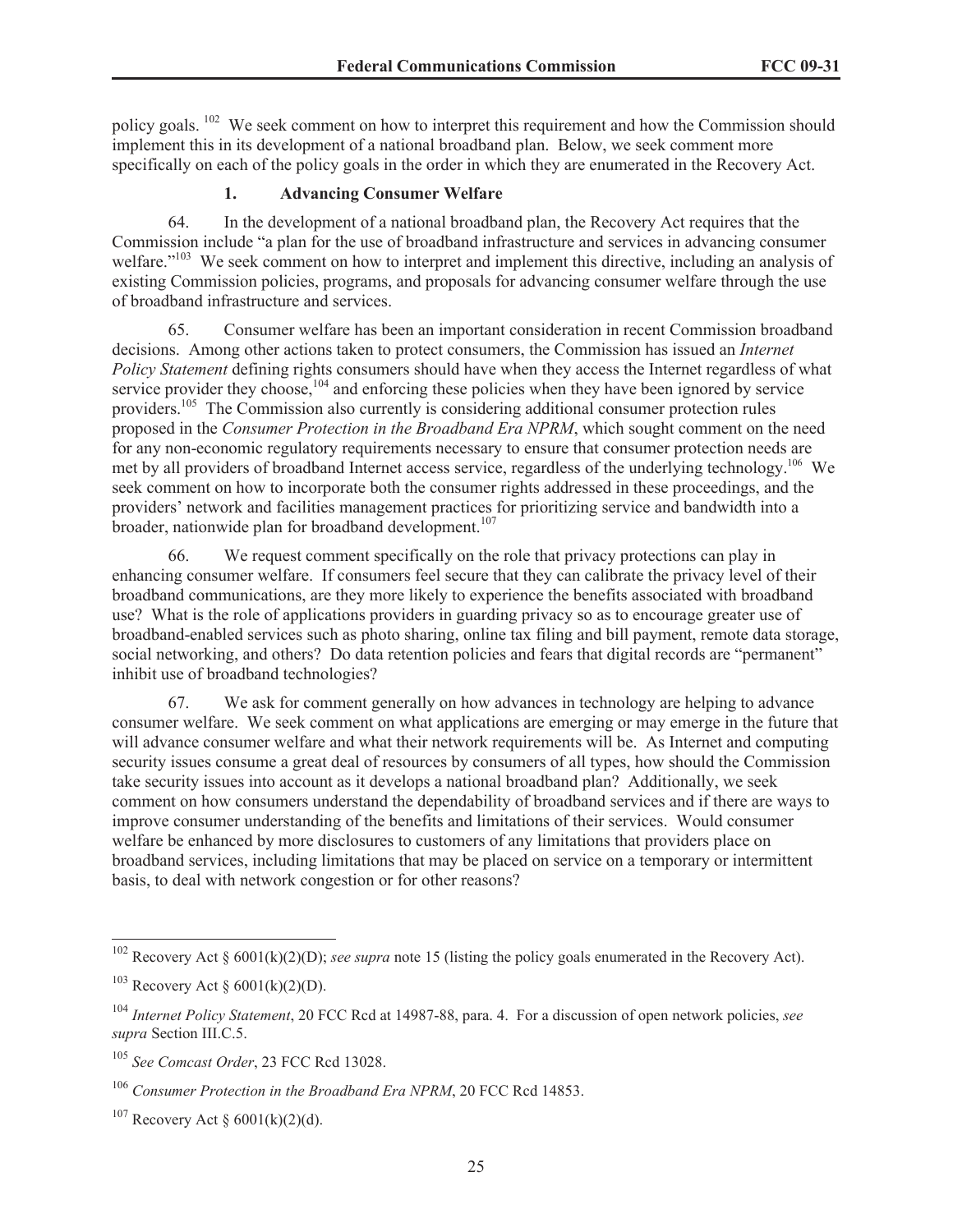68. What aspects of broadband policy have improved consumer welfare, promoted competition, and led to technological innovation? Are there negative aspects of broadband that should be considered when assessing consumer welfare? How can these aspects be minimized while maximizing the potential benefits?

69. We seek comment on the interplay between consumer welfare and the market generally. Where does market competition for broadband customers fall short of providing sufficient consumer safeguards and where must the government step in to ensure that consumers are being properly protected? How can the government maximize the efficiency of its consumer protection regulations? We also seek comment on how the Commission and other agencies should evaluate consumer protections for broadband and broadband-enabled services in ongoing reviews,<sup>108</sup> and we seek comment on how the Commission's plan will consider developments in the regulation and classification of broadband services.<sup>109</sup>

# **2. Civic Participation**

70. The Commission is also instructed to formulate "a plan for use of broadband infrastructure and services in advancing . . . civic participation."<sup>110</sup> We seek comment on how to interpret and implement this portion of the Recovery Act. We also seek comment on how the goals of open and accessible government aimed at increasing public awareness and participation in government can be amplified by access to broadband. For example, what are new uses of broadband that would further open government and civic participation? How do new media, including social networking tools, advance civic participation, and are there limitations or concerns associated with such use? There is a constant push towards greater transparency in government, including innovative methods for direct public access to government and participation in decision making. We seek comment on how broadband infrastructure and services can improve citizen access to local and national news, information, dialogue with government and other citizens, transactional efficiency, and participation in governance. What are the positive and negative consequences of such disintermediation?

71. We also seek comment on how broadband infrastructure and services enable amateur content creation and distribution. For example, does access to broadband increase the ability of the average citizen to make her voice heard by the government and other citizens, and if so, how can this be advanced? Similarly, we seek comment on the benefits of video streaming or video conferencing of government meetings to enable participation by those who cannot attend a meeting in person (because of distance, cost, disability, illness, and the like). Are there other applications of broadband technology that can improve civic participation and how can they be encouraged?

# **3. Public Safety and Homeland Security**

72. In the development of a national broadband plan, the Recovery Act requires that the Commission include "a plan for the use of broadband infrastructure and services in advancing . . . public

<sup>108</sup> *See, e.g., Consumer Protection in the Broadband Era NPRM*, 20 FCC Rcd 14853 (2005).

<sup>109</sup> *See Wireline Broadband Order*, 20 FCC Rcd 14853 (2005); *see also National Cable & Telecommunications Ass'n v. Brand X Internet Services*, 125 S. Ct. 2688 (2005) (*NCTA v. Brand X*), *aff'g Inquiry Concerning High-Speed Access to the Internet Over Cable and Other Facilities*, *Internet Over Cable Declaratory Ruling*, *Appropriate Regulatory Treatment for Broadband Access to the Internet Over Cable Facilities*, GN Docket No. 00-185, CS Docket No. 02-52, Declaratory Ruling and Notice of Proposed Rulemaking, 17 FCC Rcd 4798 (2002) (*Cable Modem Declaratory Ruling and NPRM*); *Appropriate Regulatory Treatment for Broadband Access to the Internet Over Wireless Networks*, WT Docket No. 07-53, Declaratory Ruling, 22 FCC Rcd 5901 (2007); *United Power Line Council's Petition for Declaratory Ruling Regarding the Classification of Broadband over Power Line Internet Access Service as an Information Service*, WC Docket No. 06-10, Memorandum Opinion and Order, 21 FCC Rcd 13281 (2006) (*BPL Order*).

 $^{110}$  Recovery Act § 6001(k)(2)(D).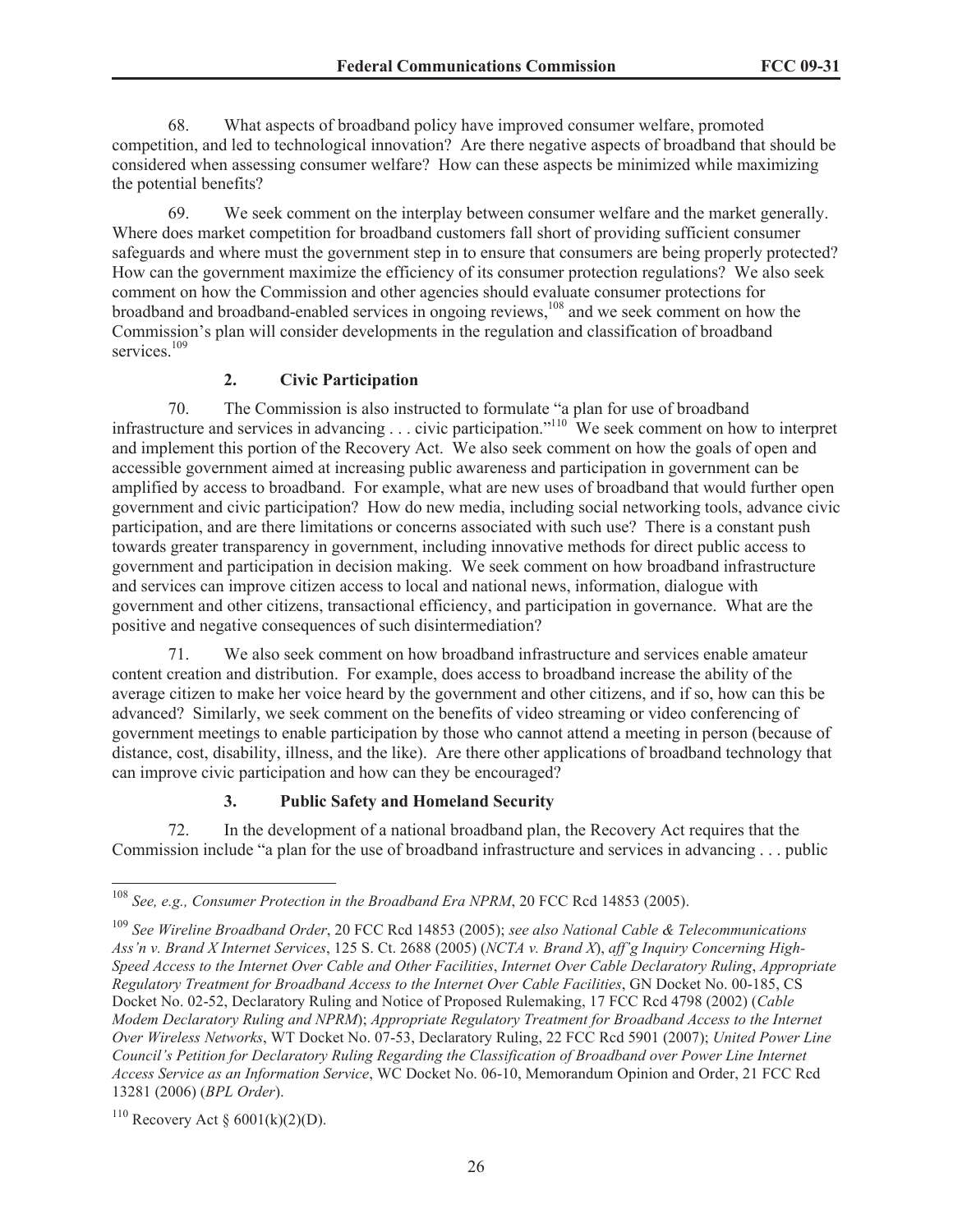safety and homeland security."<sup>111</sup> We seek comment on how to interpret and implement this directive, including an analysis of existing policies and programs that are on point. We seek comment on how to identify which broadband services are most needed to advance public safety and homeland security. For example, should the Commission focus on broadband high-speed Internet connectivity for public safety and homeland security needs? How should the broadband infrastructure be designed in order to support both the needs of the public for connectivity to the global Internet and the needs of emergency services for connectivity to a restricted, private IP infrastructure? We seek comment on how advancing public safety and homeland security is interrelated with improvements in telehealth and telemedicine delivery through broadband. We also seek comment on how access to broadband capability may promote interoperable wireless-based communications among various public safety agencies and jurisdictions, as well as plans and benchmarks to improve interoperability. Similarly, we seek comment on how access to broadband capability in general and specific broadband services in particular will ensure that broadbandbased applications and support systems (over any broadband transport platform) are compatible among different public safety agencies.

73. We seek comment on whether and to what extent the national broadband plan should address means to protect and advance cybersecurity, specifically with respect to those broadband networks critical to the nation's critical infrastructure, financial institutions, public safety and homeland security. If so, what steps should be taken to secure the nation's most vulnerable broadband facilities and data transfers from cyber threats, such as espionage, disruption, and denial of service attacks? Should certain broadband service providers and operators adhere to specific standards or best practices to minimize such threats? Should the Commission adopt a process whereby communications providers can certify their compliance with specific standards and best practices? What agency or organization within the government is best positioned to take the lead inter-agency coordination role for protecting against and responding to cyber security attacks?

74. We seek comment on any special concerns about ensuring physical diversity or redundancy in public safety and critical infrastructure industry networks and how to track and measure these factors. We seek comment on these issues with respect to commercial networks, as used by public safety entities for emergency communications. We also seek comment on strategies for improving network redundancy and hardening network assets.

75. We seek comment on how developments in broadband technologies and broadbandenabled services impact public safety and homeland security goals. Specifically, in preparing a national broadband plan, how should the Commission take into account the advent of advanced commercial wireless broadband technologies, such as LTE and WiMAX? Are "off-the-shelf" solutions sufficient? Why or why not? What broadband policies would best promote the deployment of next generation 911 (NG 911) networks, including emergency services IP networks? How might the results of NTIA's obligation under the NET 911 Act to develop an NG 911 migration plan assist with ensuring access to broadband service by public safety answering points (PSAPs) and establishing appropriate benchmarks?<sup>112</sup>

76. We seek comment on how the public safety, homeland security, and health care communities envision using broadband both near-term and in the future. Specifically, what features are most important: live video; data transfer; web access; IP-based voice; security and encryption; mission critical or emergency use; virtual private networks; deployable systems for special events, disasters, and pandemics? What are the costs to public safety entities of obtaining broadband service (whether commercial or self-provisioned), devices, and applications, and what sources of funding are available? Are there opportunities for pooling resources, such as shared infrastructure? What models, such as

<sup>&</sup>lt;sup>111</sup> Recovery Act § 6001(k)(2)(D).

<sup>112</sup> *See* 47 U.S.C. § 942(d); *see also* New and Emerging Technologies 911 Improvement Act of 2008, Pub. L. No. 110-283, 122 Stat. 2620 (2008).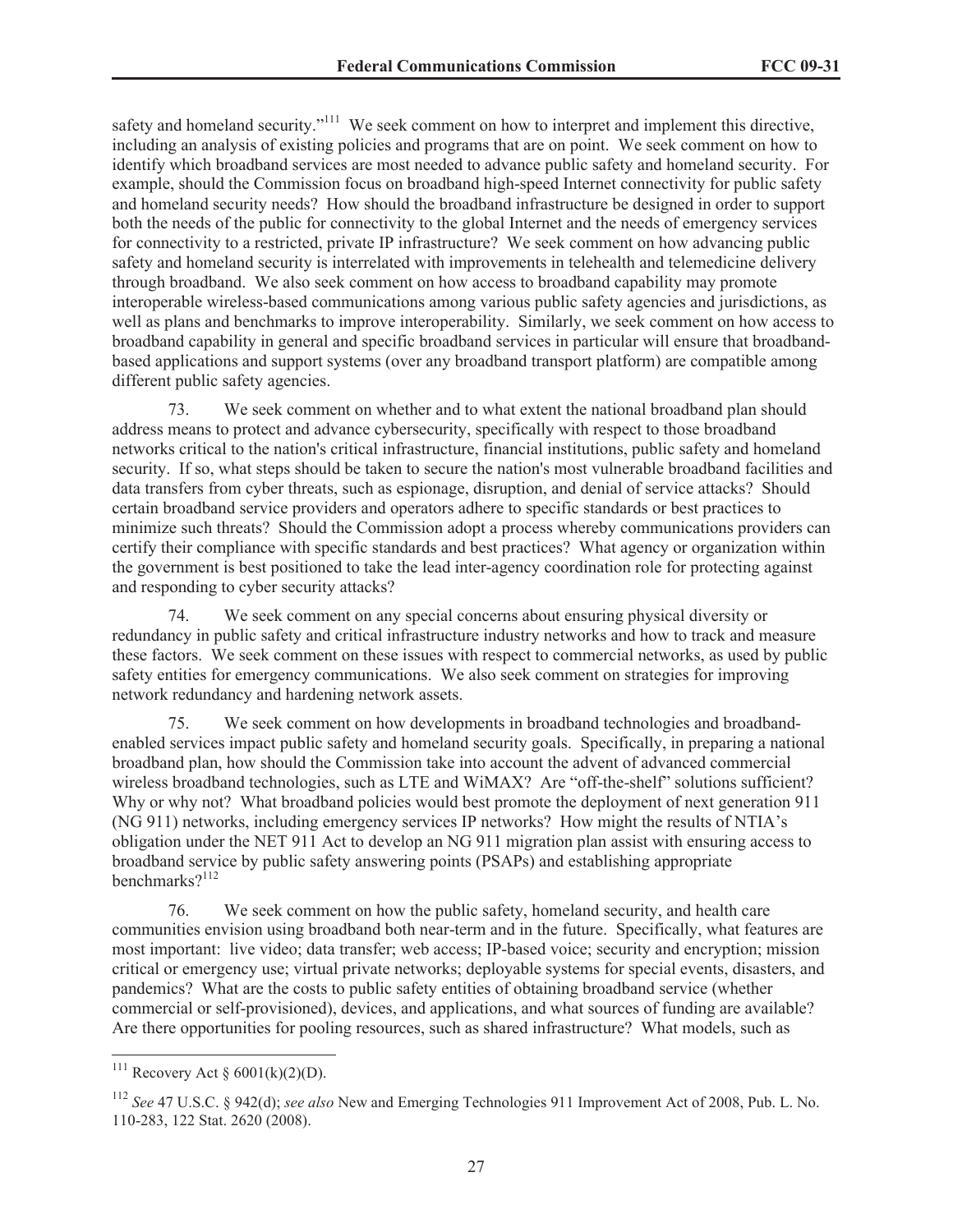statewide networks, have been tried and shown successes or limitations? What broadband networks exist or are planned? How are public safety entities currently utilizing or planning to utilize commercial broadband networks to carry out their missions? Are such networks used for "mission critical" communications? Are there accommodations that commercial carriers have made for public safety users, such as increased geographic coverage, back-up power or hardening of facilities against weather or terrorist events, enhanced security, or enterprise customer discounts? At what cost? What limitations are public safety entities encountering with respect to commercial broadband networks, and what needs are going unmet by commercial offerings? We seek comment on how to achieve economies of network resource sharing by public safety, where there is "a dedicated broadband network that connects health care providers in a state or region."<sup>113</sup>

77. The Commission has previously found that wireless broadband services will play an essential role in the ability of public safety entities, especially first responders, to fulfill their mission to protect the health, welfare and property of the public.<sup>114</sup> What role should existing fixed and mobile spectrum allocations, which are able to support public safety broadband deployments, have in the development of a national broadband plan? Specifically, how can the 4.9 GHz band meet the broadband needs of the public safety community? In developing the national broadband plan, what is the interplay with our current rulemaking addressing public safety services in the 700 MHz band? For example, in a separate proceeding, the Commission is seeking comment on how to promote the development of a nationwide, interoperable broadband network for the nation's first responders.<sup>115</sup> What additional steps should the Commission take with regard to other spectrum bands available for public safety use, such as the 4.9 GHz band, in order to help meet the broadband needs of the public safety community? What special considerations, concerns or limitations should be taken into account specifically with respect to public safety broadband deployments in rural areas?

78. In the instant proceeding, we seek comment on what part, if any, the development of an interoperable public safety broadband network should play in the overall plan for the use of broadband infrastructure and services in advancing public safety and homeland security. We seek comment on whether there are programs at other agencies that should be considered as a part of the national broadband plan. We also seek comment on what lessons the Commission can incorporate from its existing policy

<sup>113</sup> *Rural Health Care Support Mechanism*, WC Docket No. 02-60, Order, 21 FCC Rcd 11111, para. 3 (2006) (*2006 Rural Healthcare Pilot Program Order*) ("Under this pilot program, all public and non-profit health care providers may apply for funding to construct a dedicated broadband network that connects health care providers in a state or region.").

<sup>114</sup> *Service Rules for the 698-746, 747-762 and 777-792 MHz Bands; Revision of the Commission's Rules to Ensure Compatibility with Enhanced 911 Emergency Calling Systems; Section 68.4(a) of the Commission's Rules Governing Hearing Aid-Compatible Telephones; Biennial Regulatory Review – Amendment of Parts 1, 22, 24, 27, and 90 to Streamline and Harmonize Various Rules Affecting Wireless Radio Services; Former Nextel Communications, Inc. Upper 700 MHz Guard Band Licenses and Revisions to Part 27 of the Commission's Rules; Implementing a Nationwide, Broadband, Interoperable Public Safety Network in the 700 MHz Band; Development of Operational, Technical and Spectrum Requirements for Meeting Federal, State and Local Public Safety Communications Requirements Through the Year 2010; Declaratory Ruling on Reporting Requirement under Commission's Part 1 Anti-Collusion Rule*, WT Docket Nos. 06-150, 01-309, 03-264, 06-169, 96-86, 07-166, CC Docket No. 94- 102, PS Docket No. 06-229, Second Report and Order, 22 FCC Rcd 15289, 15407-08, para. 325 (2007) (*Second Report and Order*).

<sup>115</sup> *See Service Rules for the 698-746, 747-762 and 777-792 Bands; Implementing a Nationwide, Broadband, Interoperable Public Safety Network in the 700 MHz Band*, WT Docket No. 06-150, PS Docket No. 06-229, Second Further Notice of Proposed Rulemaking, 23 FCC Rcd 8047 (2008) (*Second Further Notice*); *Service Rules for the 698-746, 747-762 and 777-792 Bands; Implementing a Nationwide, Broadband, Interoperable Public Safety Network in the 700 MHz Band*, WT Docket No. 06-150, PS Docket No. 06-229, Third Further Notice of Proposed Rulemaking, 23 FCC Rcd 14301 (2008) (*Third Further Notice*).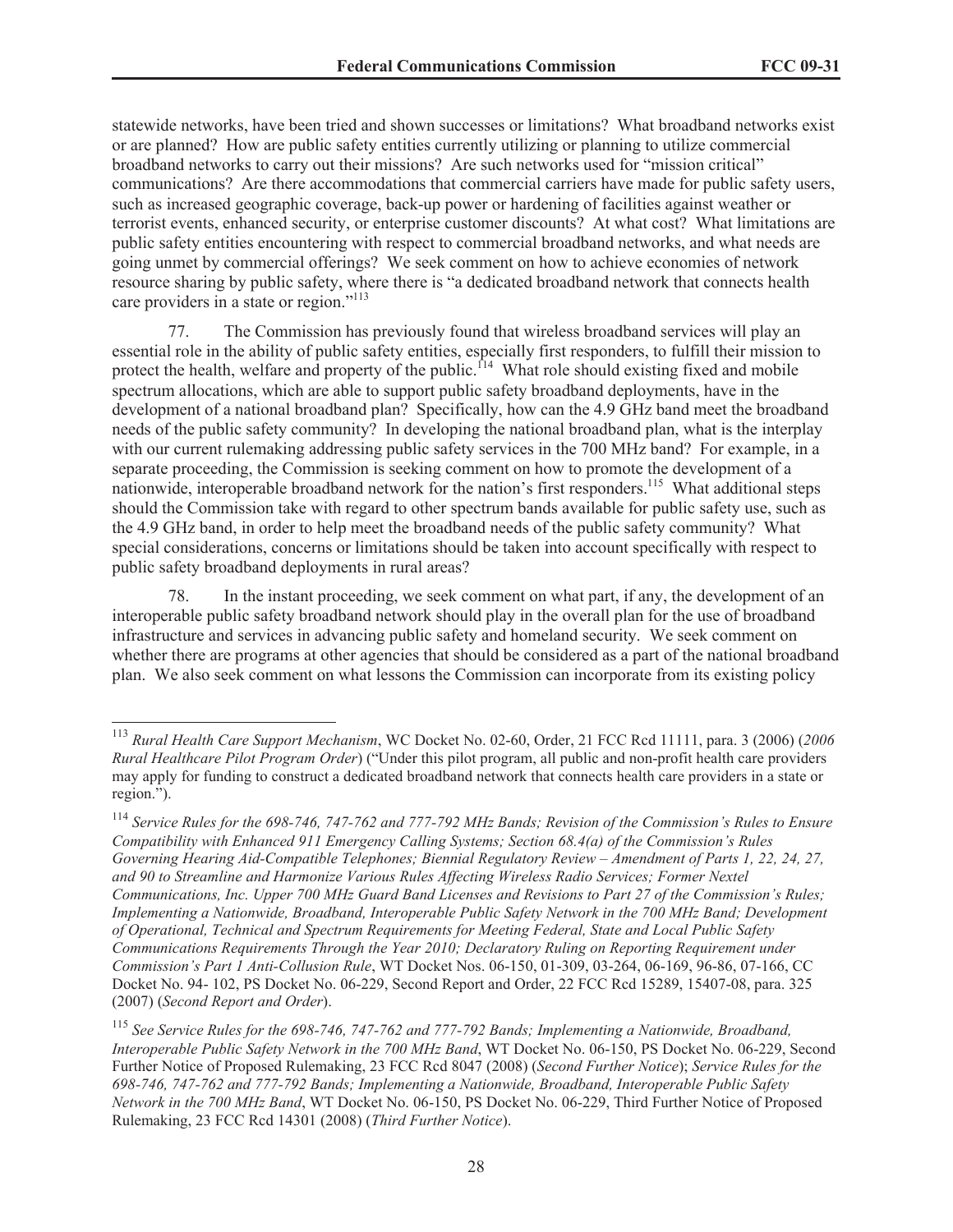roles impacting public safety and homeland security.<sup>116</sup> Finally, we seek comment on how plans and efforts to advance public safety and homeland security should be coordinated between and among the various federal, tribal, state, and local entities.

The prospect of a pandemic outbreak or act of bioterrorism raises the potential for radically shifting network traffic patterns. A likely result of a pandemic or bioterrorism threat is a large surge in citizens telecommuting from their homes or other locations rather than from their typical work sites. Could such a shift in broadband use from the workplace to the home trigger significant congestion and delays in the flow of data over broadband networks, particularly at the enterprise and residential Internet access levels? Should a plan for access to broadband capability address this possibility, and if so, how? For example, in such an event, would traffic prioritization schemes be necessary to maintain the flow of data essential to the nation's economy, public health, and defense? We seek comment on whether the national broadband plan should include a prioritization scheme to account for pandemic and bioterrorism threats. If so, which agencies should have the authority and responsibility for setting priorities, and how should these priorities be established and enforced? For example, should traffic be prioritized by traffic type, by destination, or by some other qualifier?

# **4. Community Development**

80. The Recovery Act directs the Commission to include in its national broadband plan "a plan for use of broadband infrastructure and services in advancing . . . community development."<sup>117</sup> We seek comment on the interpretation and implementation of this portion of the Act. While one of the benefits of broadband is the ability to connect more efficiently with the global community, we seek comment on how it could be used for developing local communities. For example, how could a local community use broadband Internet access to identify local problems and enhance methods for solving those problems? Does or can broadband be used to help develop local resources, assess the needs of the local community, and foster cooperation and volunteerism on a local level? How can broadband be used as a resource for economic development in communities across America? How could broadband be used to provide communities with local news and information? How can the universal service High-Cost, Low-Income, Rural Health Care, and Schools and Libraries programs be modified to encourage community broadband development? What other local social goals may be impacted positively by broadband, and how could broadband access be used to further those goals?

#### **5. Health Care Delivery**

81. The Recovery Act directs the Commission to include in its national broadband plan "a plan for use of broadband infrastructure and services in advancing . . . health care delivery."<sup>118</sup> We seek comment on how to interpret and implement this portion of the Act.

82. Electronic medical records are an important aspect of modernizing our healthcare system and stimulating our economy. Federal agencies are actively working to develop interoperable Health IT

<sup>&</sup>lt;sup>116</sup> For instance, there are public safety elements of the Rural Health Care Pilot Program in which participants are to coordinate the use of their health care networks with HHS and, in particular, with its Centers for Disease Control and Prevention (CDC) in instances of national, regional, or local public health emergencies (*e.g.*, pandemics, bioterrorism). *Rural Health Care Support Mechanism*, WC Docket No. 02-60, Order, 22 FCC Rcd 20360, 20402- 03, paras. 81-82 (2007) (*RHC Pilot Selection Order*). Pilot Program participants must also submit quarterly reports providing detail on how their supported networks have complied with this directive. *Id.* at 20423-24, 20434, paras. 126-29, App. D. Additionally, when there is a natural disaster, the Commission often receives requests for additional funding from the E-rate program for infrastructure that has been destroyed. We seek comment on whether funding from the E-rate program should be used to upgrade – and possibly provide greater broadband access – beyond what insurance will replace.

<sup>&</sup>lt;sup>117</sup> Recovery Act §  $6001(k)(2)(D)$ .

<sup>&</sup>lt;sup>118</sup> Recovery Act §  $6001(k)(2)(D)$ .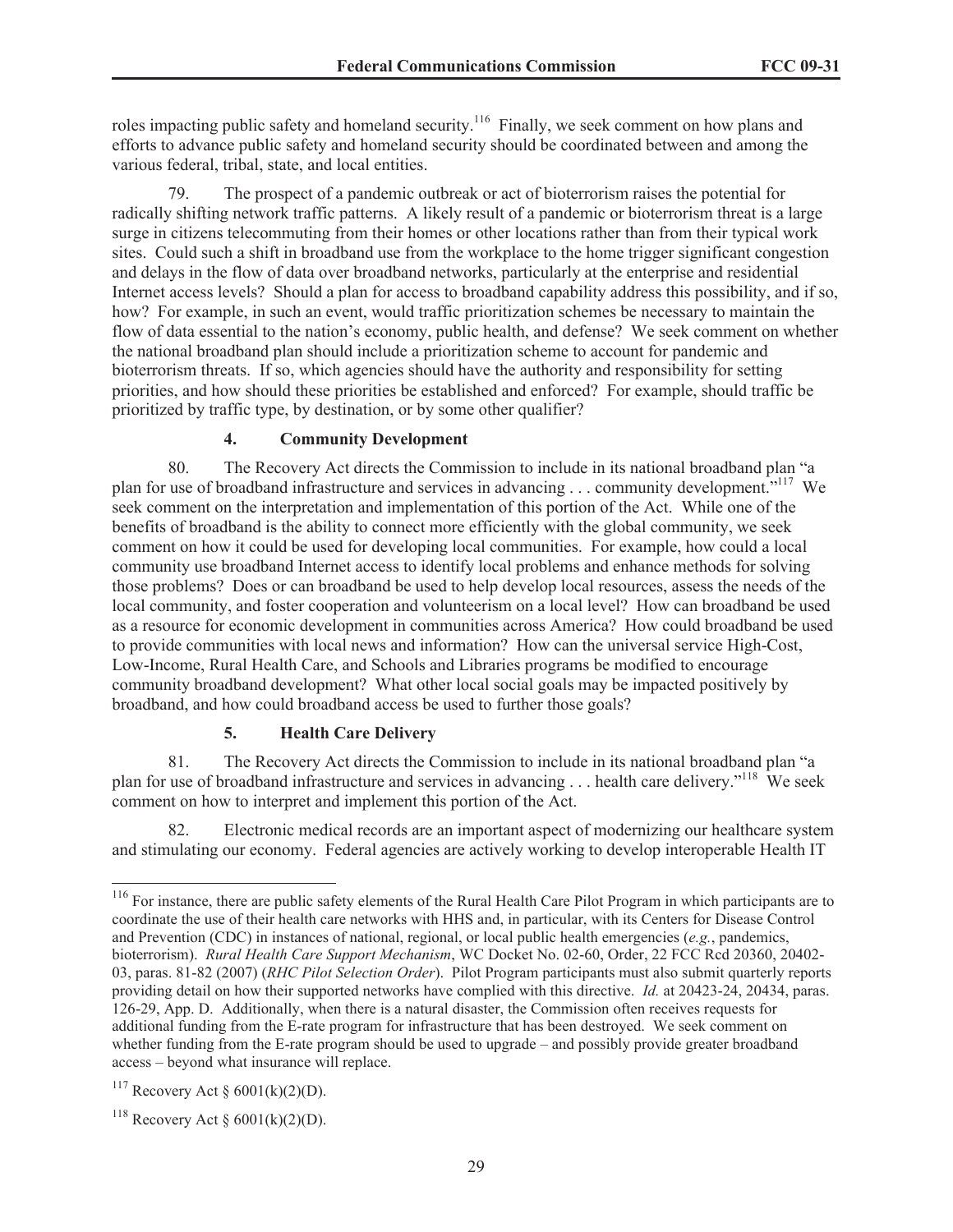standards.<sup>119</sup> We seek comment generally on the interaction between broadband development and improved access to medical records and healthcare. For example, how can broadband infrastructure and services be used to develop more efficient, effective, and secure access to medical records? We also seek comment on ways to advance broadband networks that are consistent with the Health IT standards set by HHS to support and promote the NHIN.

83. Consistent with the Health IT policy goals outlined above, in 2006 the Commission initiated a rural healthcare program supported by universal service funds.<sup>120</sup> The Rural Health Care Pilot Program supports up to 85 percent of eligible costs of designing, installing, operating and maintaining a broadband health care network that is available to eligible healthcare providers.<sup>121</sup> Pilot Program participants are required, where feasible, to use Pilot Program funding in ways to ensure their funded broadband network projects are consistent with HHS's Health IT initiatives in several areas: Health IT standards; certification of electronic health records, personal health records, and networks; the NHIN architecture; the National Resource for Health Information Technology; and the PHIN.<sup>122</sup> Pilot Program participants must also submit quarterly reports providing detail on how their supported networks have complied with the HHS Health IT initiatives.<sup>123</sup>

84. We also seek comment on how improved broadband infrastructure and services can increase the quality of medical care available to unserved and underserved parts of the country through tele-health initiatives. For example, how effective have existing efforts been and how can they be improved? To what extent would potential regulations impede or enhance development of a vibrant

<sup>120</sup> *2006 Rural Healthcare Pilot Program Order*, 21 FCC Rcd 11111.

<sup>121</sup> *2006 Rural Healthcare Pilot Program Order*, 21 FCC Rcd 11111; *2007 RHC Pilot Selection Order*, 22 FCC Rcd 20360. In the Rural Health Care Pilot Program, the Commission, in consultation with HHS, addressed ways the Pilot Program and the NHIN can advance the provision of critical patient information to clinicians at the point of care to enable vital links for disaster preparedness and emergency response, to improve healthcare and population health, and to prevent illness and disease. *2007 RHC Pilot Selection Order*, 22 FCC Rcd at 20402-03, para. 82.

<sup>122</sup> *2007 RHC Pilot Selection Order*, 22 FCC Rcd at 20402-03, para. 82. Participants shall use Pilot Program funding in ways that are consistent with HHS's health information technology (IT) initiatives that "provide leadership for the development and nationwide implementation of an interoperable health information technology infrastructure to improve the quality and efficiency of health care." Accordingly, where feasible, selected participants, as part of their Pilot Program network build-out projects shall: (1) use Health IT systems and products that meet interoperability standards recognized by the HHS Secretary; (2) use Health IT products certified by the Certification Commission for Healthcare Information Technology; (3) support the NHIN architecture by coordinating their activities with the organizations performing NHIN trial implementations; (4) use resources available at HHS's Agency for Healthcare Research and Quality (AHRQ) National Resource Center for Health Information Technology; (5) educate themselves concerning the Pandemic and All Hazards Preparedness Act and coordinate with the HHS Assistant Secretary for Public Response as a resource for telehealth inventory and for the implementation of other preparedness and response initiatives; and (6) use resources available through CDC's Public Health Information Network (PHIN) to facilitate interoperability with public health organizations and networks. *See id*.

<sup>123</sup> *RHC Pilot Selection Order*, 22 FCC Rcd at 20432-44, App. D. Quarterly reports are due for a 72-month period from the initial due date (July 30, 2008). *See RHC Pilot Selection Order*, 22 FCC Rcd at 20423-24, paras. 126-27.

<sup>&</sup>lt;sup>119</sup> In 2004, President Bush issued an Executive Order calling for the development and implementation of a national interoperable health information technology infrastructure. A key element of the 2004 Executive Order's interoperable health information technology infrastructure plan is the National Health Information Network (NHIN) plan which promotes a "network of networks" where state and regional health information exchanges and other networks that provide health information services work together, through common architecture (services, standards, and requirements), processes and policies to securely exchange information. Letter from Robert M. Kolodner, MD, National Coordinator for Health Information Technology, to Chairman Kevin J. Martin, FCC, WC Docket No. 02- 60 (dated Aug. 17, 2007). As a result, HHS has worked since 2005 to define standards necessary to assure the interoperability of electronic health records.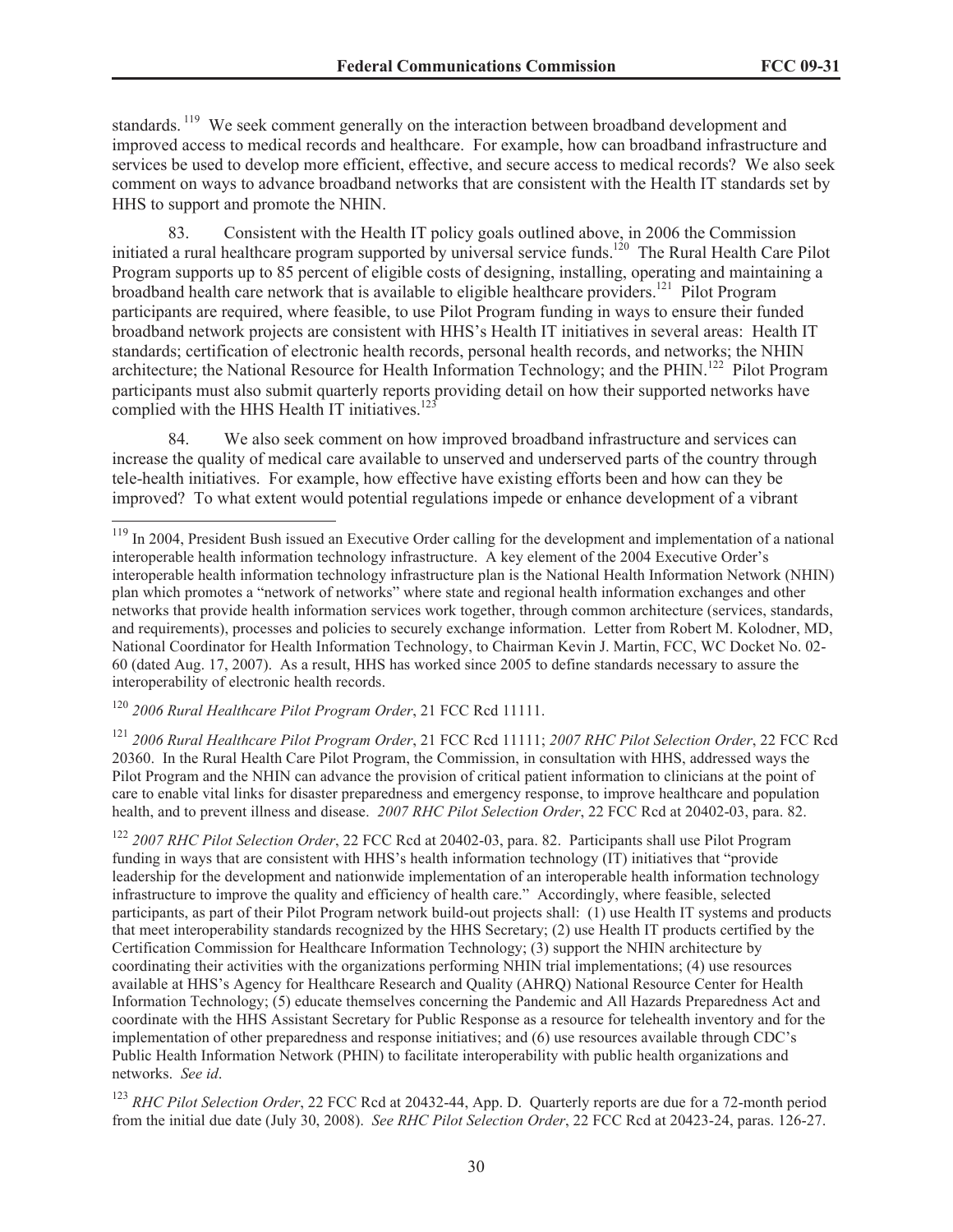nationwide tele-health network? What effect would this network have on our economy and jobs? We also seek comment on ways in which Rural Health Care Pilot Program projects are advancing implementation of a national interoperable health information technology infrastructure. In doing so, we seek comment on lessons learned from the pilot and suggestions concerning how the Rural Health Care program can further this initiative.

85. We also seek comment on how we can continue to work with HHS and other agencies to maximize the penetration of tele-health initiatives, educate citizens on broadband and tele-health options, and generally use broadband to increase health awareness, diagnosis, and treatment. Finally, the Recovery Act requires that HHS, in consultation with other government agencies, including the Commission, conduct a study and report on the availability of open source health information technology systems.<sup>124</sup> We seek comment on how to consider the availability of open source health information technology systems with respect to the national broadband plan, which, as stated, includes a plan for use of broadband infrastructure and services in advancing health care delivery.

#### **6. Energy Independence and Efficiency**

86. In the development of a national broadband plan, the Recovery Act requires that the Commission include "a plan for the use of broadband infrastructure and services in advancing . . . energy independence and efficiency."<sup>125</sup> We seek comment on how to interpret and implement this directive, including an analysis of existing Commission and other agency policies, programs, and proposals designed to advance the policy goals of the Recovery Act. Federal policy and recent legislation have trended towards implementing more efficient energy distribution mechanisms. Are there broadband applications that could help to improve efficiencies in energy production, distribution or consumption, like smart grid technology?<sup>126</sup> In 2007, Congress set aside \$100 million per fiscal year between 2008 and 2012 for developing and implementing smart grid technologies.<sup>127</sup> The Recovery Act provisioned \$11 billion for the same goal.<sup>128</sup> We seek comment on how broadband infrastructure and services could help achieve efficient implementation of smart grid technology. Are there other organizations, such as the Department of Energy, with which the Commission should coordinate? We also seek comment on how these aspects of the national broadband plan will affect the economy and the creation of new jobs.

87. How does the potential for more widespread use of teleworking based on access to broadband capability factor into our country's energy independence and efficiency? Would the opportunity for workers to "commute" over a broadband network rather than over roads or other transportation networks have a significant effect on the amount or source of energy that we use on a regional or national level? Is there an energy conservation role for intelligent highways, which may use broadband technologies for such things as traffic control?<sup>129</sup> What standards and programs exist regarding energy efficiency of consumer and commercial electronics for broadband? We also seek comment generally on how broadband technology can be leveraged to make the United States more climate-friendly, and how a national broadband plan can help us achieve this goal.

<sup>124</sup> Recovery Act § 4103(b); *see* App., para. 4 (describing this requirement).

<sup>&</sup>lt;sup>125</sup> Recovery Act §  $6001(k)(2)(D)$ .

<sup>126</sup> *See, e.g.*, Peter Slevin and Steven Mufson, *Stimulus Dollars Energize Efforts To Smarten Up the Electric Power Grid*, WASH. POST, Mar. 10, 2009, at A1.

<sup>127</sup> Energy Independence and Security Act of 2007, Pub. L. No. 110-140, 121 Stat. 1492 at § 1304 (2007) *codified at* 42 U.S.C. § 17384.

<sup>128</sup> Recovery Act Div. A, Title IV.

<sup>129</sup> *See, e.g.*, Charles J. Murray, *Auto Industry Prepares for Intelligent Highway: Automotive experts say nothing comes close to the life-saving potential of the intelligent highway*, DESIGN NEWS, June 2, 2008, *available at*: http://www.designnews.com/article/46149-Auto\_Industry\_Prepares\_for\_Intelligent\_Highway.php.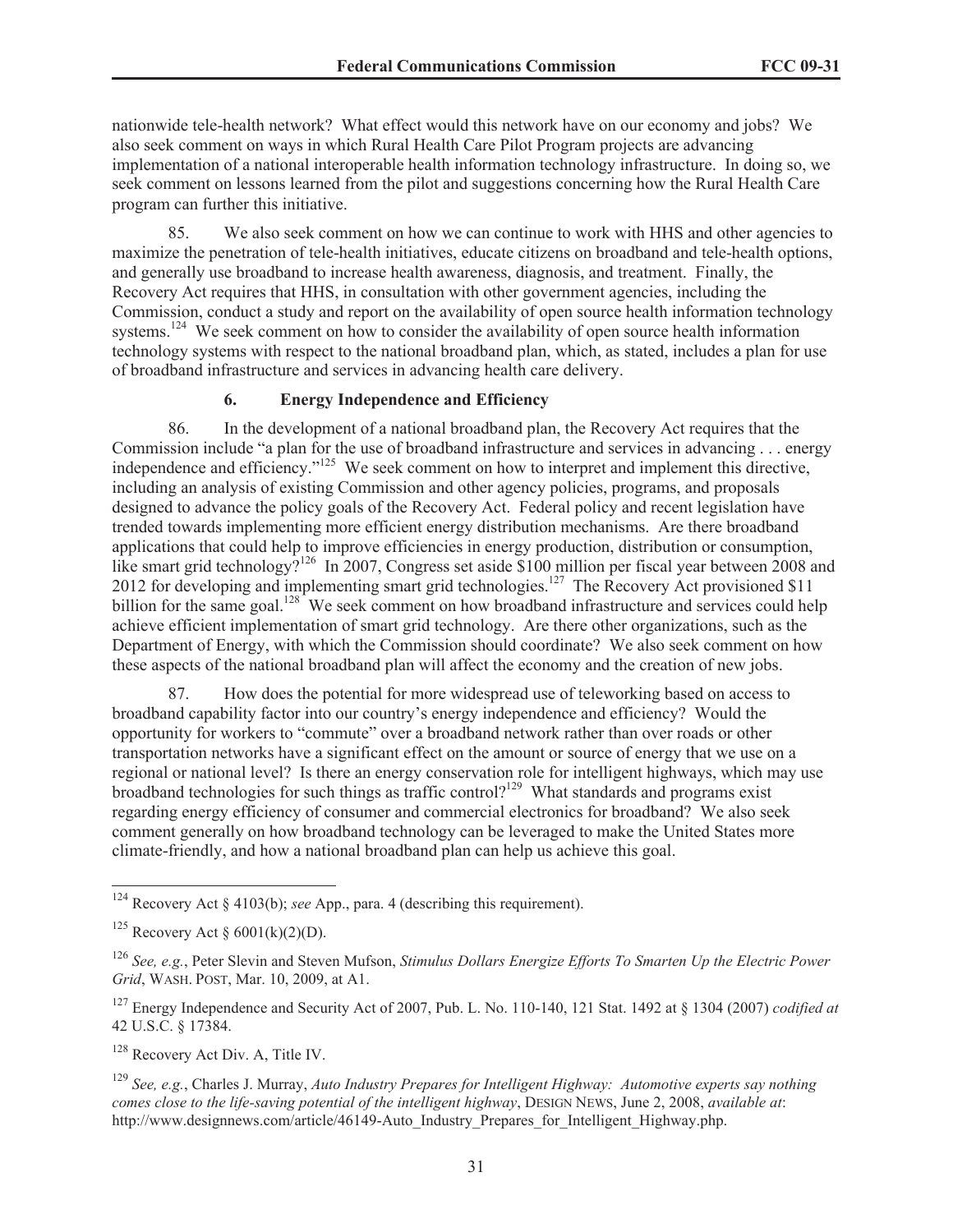# **7. Education**

88. The Recovery Act directs the Commission to include in its national broadband plan "a plan for use of broadband infrastructure and services in advancing . . . education."<sup>130</sup> We seek comment on how to interpret and implement this portion of the Act.

89. It has been said that education is the key to our future economic success. What role can broadband play in boosting the quality of American schools? Can the availability of broadband be used to encourage more technology partnerships between schools and businesses? In what ways does broadband access allow children and adults with disabilities to participate more fully in school and other educational activities? What is the role of this country's libraries in marshaling broadband access to advance education?

90. How can a broadband plan maximize the benefits that our nation can derive from distance learning? Are the potential benefits greater in, and should our attention be focused more on, any particular scholastic level, such as grade school, middle school, high school or college? Should resources be directed more toward institutions or student locations? Does the potential to take online courses and earn a degree from a remote location increase the chances that people will earn a degree? What are the benefits of teaching media literacy to students of all ages so they can better utilize the information they receive?

91. In recent years, broadband access has allowed schools, parents, teachers and students to communicate and share valuable information online. How many parents, teachers and students are missing out on these benefits because of a lack of computers, computer literacy, or access to broadband? What other barriers are there to bringing the benefits of broadband into the classroom, and what can be done about them?

92. The Commission's E-rate program helps schools and libraries obtain affordable telecommunications, Internet access and internal connections by providing discounts on eligible equipment and services.<sup>131</sup> We seek comment on how this program fits into a national broadband plan. Does the Commission need additional data on the broadband needs of schools and libraries or on the services currently being supported in order to best determine how E-rate would fit into a national plan? If so, how should these data be collected?

93. We also seek comment on how we can work with the Department of Education to maximize the positive impact that a national broadband plan would have on the Department of Education's initiatives. In addition, we seek comment on how we can identify existing and planned state initiatives that use broadband to advance education and incorporate these into our preparation of a national broadband plan.

# **8. Worker Training**

94. The Recovery Act directs the Commission to include in its national broadband plan "a plan for use of broadband infrastructure and services in advancing . . . worker training."<sup>132</sup> We seek comment on how to interpret and implement this portion of the Act. For example, how can American workers use broadband to increase their workplace effectiveness, both for training and on a daily basis? How can access to broadband be utilized by citizens; state, local, tribal, and federal governmental agencies; and educational institutions, among others, to enable worker training in preparation for

<sup>&</sup>lt;sup>130</sup> Recovery Act §  $6001(k)(2)(D)$ .

<sup>131</sup> *Federal-State Joint Board on Universal Service*, CC Docket No. 96-45, Report and Order, 12 FCC Rcd 8776, 9002, para. 424 (1997) (*Universal Service First Report and Order*); *see also Release of the Funding Year 2009 Eligible Services List for Schools and Libraries Universal Service Mechanism*, CC Docket No. 02-6, Public Notice, FCC 08-265 (2008).

 $132$  Recovery Act § 6001(k)(2)(D).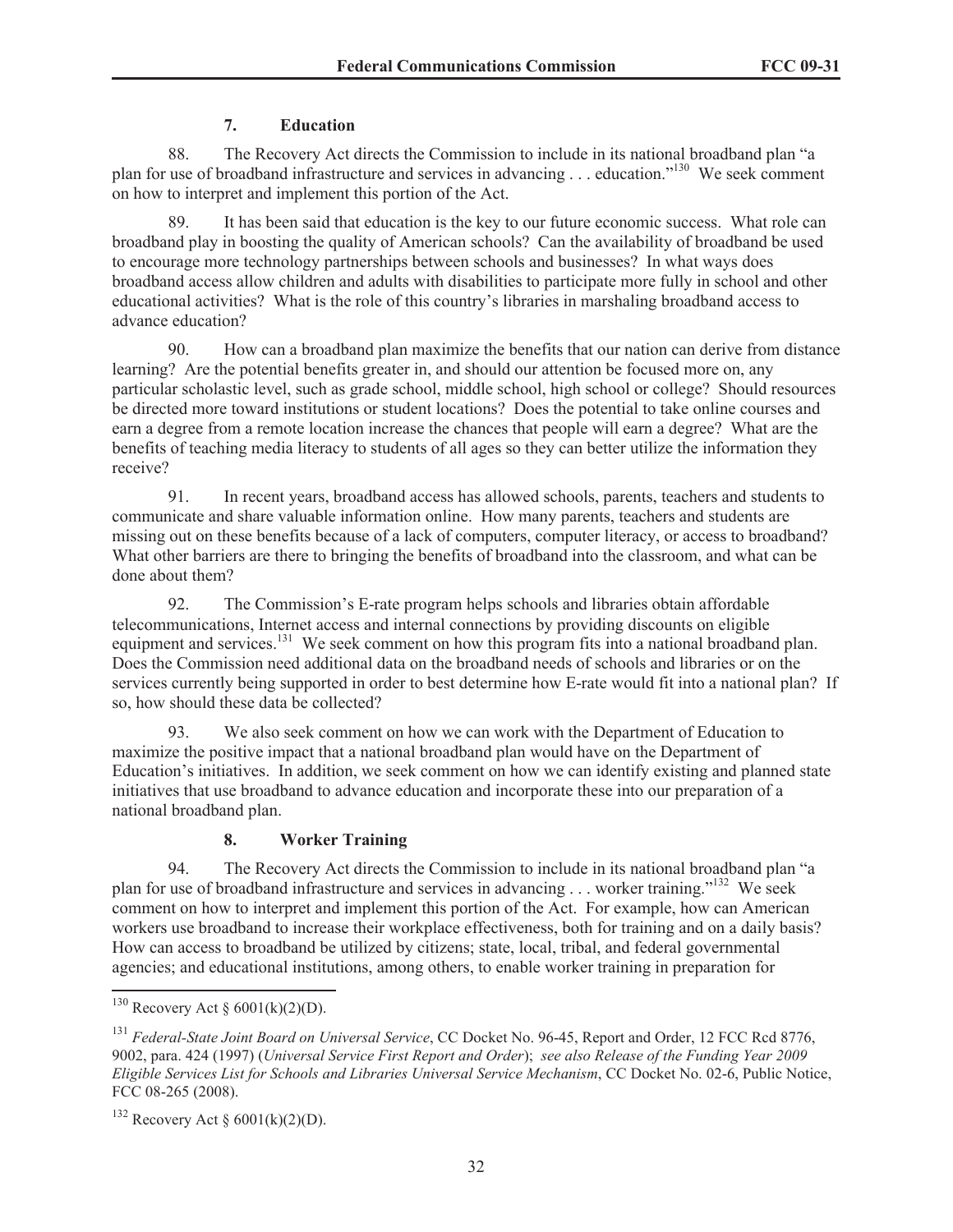employment, including when workers are laid off, between jobs, or preparing to re-enter the workforce after a number of years? We also seek comment on how we can work with the Department of Labor to maximize the positive impact that a national broadband plan would have on the Department of Labor's initiatives. How could we work with the Department of Labor or other organizations to ensure that the American worker benefits from increased broadband access?

# **9. Private Sector Investment**

95. The Recovery Act directs the Commission to include in its national broadband plan "a plan for use of broadband infrastructure and services in advancing . . . private sector investment.<sup>"133</sup> We seek comment on how to interpret and implement this portion of the Act. For example, how can Congress or the Commission encourage private sector investment in broadband technology and services and the services and economic activity that they support? Likewise, how can Congress or the Commission encourage uses of broadband infrastructure and services that stimulate private sector investment in a variety of contexts (*e.g.*, seed programs, technology hubs, unlicensed services)? Some communities have developed their own broadband projects where private sector competition has not yielded sufficient results.<sup>134</sup> We seek comment on the efficacy of encouraging the development of local and municipal broadband projects that compete with private enterprise. Does such public investment discourage or encourage private investment? What can we do to encourage private sector investment in broadband apart from loans and grants?

96. We seek comment on how to accurately measure private sector investment both in and as a result of broadband infrastructure and services. For example, how and from what sources should we obtain these data? Additionally, we seek comment on how to analyze the data we receive.

97. *Research and Development*. As with any other technology-based enterprise, research and development (R&D) play a key role in developing broadband infrastructure and services. Some experts have stated that the United States may have to pay a high economic price in the future for falling out of the lead in these areas.<sup>135</sup> As we contemplate a national broadband plan, we seek comment as to whether the change in financial markets or other global competitive factors are having an impact on the continuing development of cutting edge technologies in the United States. We seek comment on how to move our nation forward in research and development of next-generation technologies. For example, should such an effort include more government-funded research and development? Do we require more basic research? We also seek comment on how this particular economic climate should inform any efforts to stimulate R&D.

# **10. Entrepreneurial Activity**

98. The Recovery Act directs the Commission to include in its national broadband plan "a plan for use of broadband infrastructure and services in advancing . . . entrepreneurial activity."<sup>136</sup> We seek comment on how to interpret and implement this portion of the Act. For example, web-based

<sup>136</sup> Recovery Act §  $6001(k)(2)(D)$ .

 $133$  Recovery Act  $\delta$  6001(k)(2)(D).

<sup>&</sup>lt;sup>134</sup> For example, a number of municipalities have undertaken projects to bring high-speed broadband to their citizens. *See, e.g.*, Marguerite Reardon, "Lafayette, La., finally gets its fiber network," CNET NEWS, Feb. 6, 2009 *available at* http://news.cnet.com/8301-11386\_3-10158583-76.html (Lafayette, Louisiana fiber network); W. David Gardner, "Vermont Municipal Fiber Network Is On The Road To Profitability," INFORMATIONWEEK, Sept. 26, 2007, *available at* http://www.informationweek.com/news/telecom/showArticle.jhtml?articleID=202102007 (Burlington, Vermont fiber network).

<sup>135</sup> *See, e.g.*, Richard J. Newman, *Can America Keep Up?*, U.S. NEWS AND WORLD REPORT, Mar. 27, 2006, *available at* http://www.usnews.com/usnews/biztech/articles/060327/27global.htm (arguing that many of the breakthroughs in technology are no longer happening in America).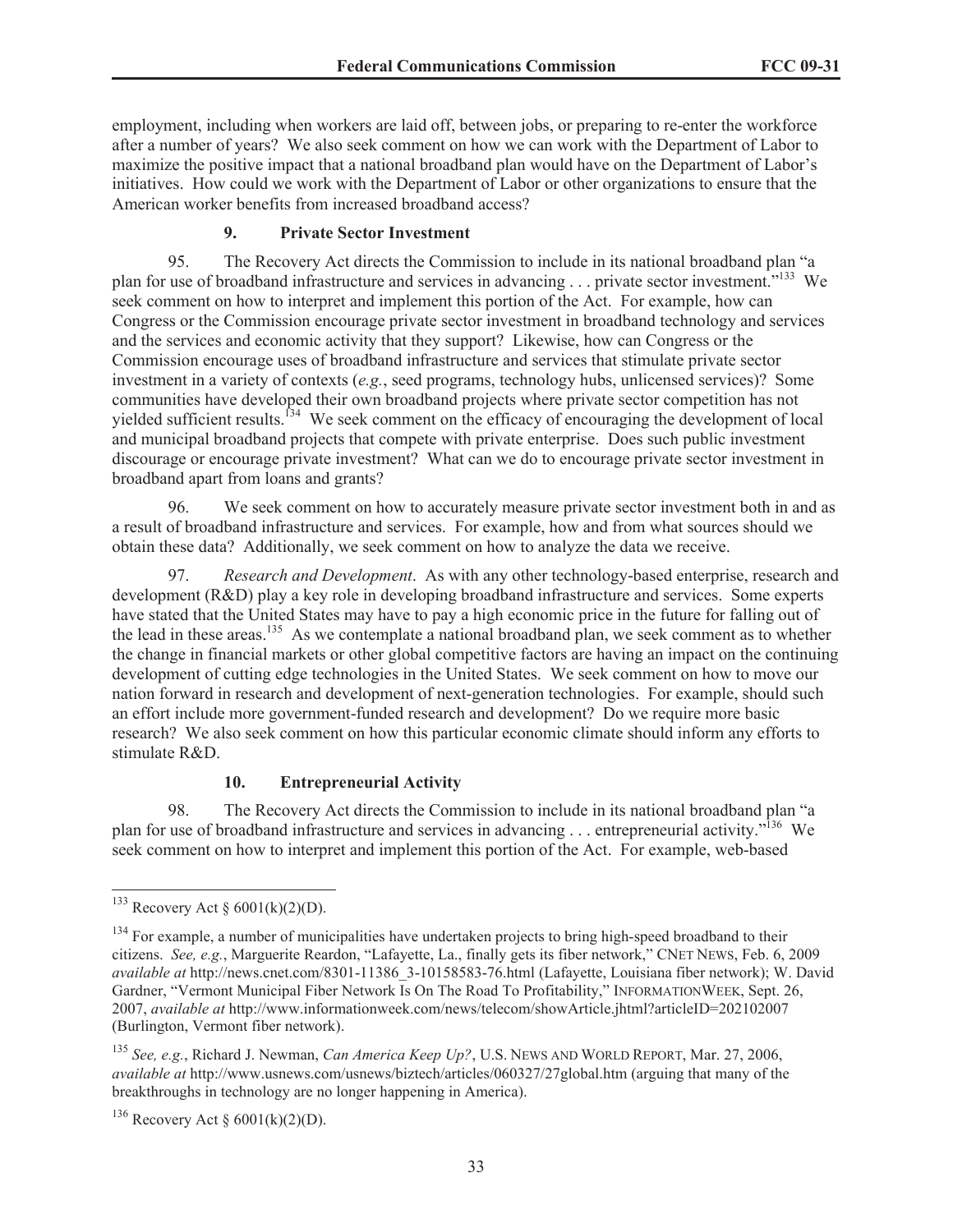entrepreneurial ventures abound. We seek comment on how increased access to broadband would either improve existing ventures or create new ones. How does widespread broadband access impact traditional entrepreneurship? Could potential access to widely dispersed resources and workers over a broadband network change the likelihood of success? Could the success rate of small businesses be improved as a result of a national broadband plan?

99. In the 700 MHz auction, the Commission adopted a requirement for licensees in the 700 MHz Upper C Block to provide an open platform for devices and applications, subject to certain conditions, a move that was supported by a coalition of entrepreneurs.<sup>137</sup> We seek comment on whether additional open platform or open network regulations, including expansion of the 700 MHz C Block regulation to other wireless spectrum, would stimulate or harm the development of new and innovative services previously ignored by incumbent carriers and providers. Commenters should include estimates of the positive and negative effects of such regulations on the economy and job creation.

100. We also seek comment on how we can work better with the Small Business Administration to maximize the positive impact that a national broadband plan would have on the Small Business Administration's initiatives.

101. *Diversity in Ownership*. In section 257 of the Communications Act, Congress tasked the Commission to eliminate market entry barriers for entrepreneurs and other small businesses in the provision of services such as broadband information services, and to promote the policies and purposes of the Act favoring, among other things, a diversity of media voices.<sup>138</sup> Further, section 309(j)(3)(B) of the Communications Act requires the Commission to promote various objectives such as "ensuring that new and innovative technologies are accessible to the American people" by disseminating licenses to "members of minority groups and women."<sup>139</sup> We seek comment on how the national broadband plan can incorporate these objectives, particularly participation in the broadband industry by new entrants and small businesses, including minority and women-owned businesses. What are the barriers to entry for such entities, and what are the ways to encourage diversity in the provision of broadband services? We invite commenters to propose mechanisms that they believe would better advance our goals of promoting diversity and new entry in development and deployment of broadband networks.

### **11. Job Creation and Economic Growth**

102. In the development of a national broadband plan, the Recovery Act requires that the Commission include "a plan for the use of broadband infrastructure and services in advancing . . . job creation and economic growth."<sup>140</sup> We seek comment generally on how to interpret and implement this directive, including an analysis of existing Commission and other agency policies, programs, and proposals designed to advance the policy goals of the Recovery Act. For example, how should we evaluate the impact of the Recovery Act grant and loan programs addressing job creation in the process of broadband deployment? Further, how should the Commission consider the role of broadband as an

<sup>137</sup> *Service Rules for the 698-746, 747-762, and 777-792 Bands; Implementing a Nationwide Broadband Interoperable Public Safety Network in the 700MHz Band*, WT Docket No. 06-150, PS Docket No. 06-229, Second Report and Order, 22 FCC Rcd 15289, 15358-74, paras. 184-230 (2007).

<sup>138</sup> 47 U.S.C. § 257(a), (b).

 $139$  47 U.S.C. § 309(j)(3)(B) (requiring the Commission to promote various objectives such as "ensuring that new and innovative technologies are accessible to the American people" by disseminating licenses to "members of minority groups and women"). *Turner Broadcasting Sys. v. FCC*, 512 U.S. 622, 663-64 (1994) ("*Turner I*") (quoting *United States v. Midwest Video*, 406 U.S. 649, 668 n.27 (1972) (plurality opinion) and *Associated Press v. United States*, 326 U.S. 1, 20 (1945)) (stating that "it has long been a basic tenet of national communications policy that the widest dissemination of information from diverse and antagonistic sources is essential to the welfare of the public.").

<sup>&</sup>lt;sup>140</sup> Recovery Act §  $6001(k)(2)(D)$ .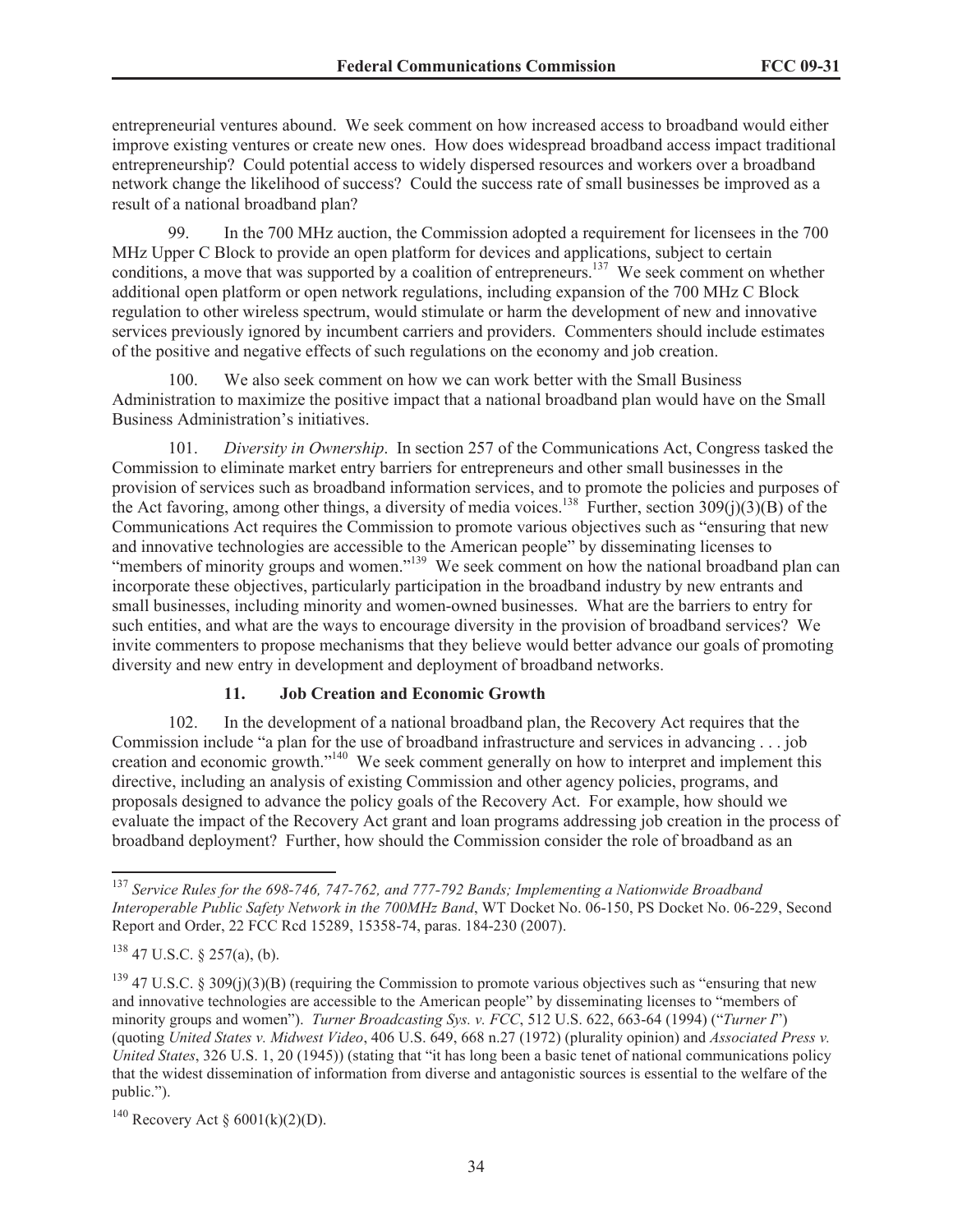enabling infrastructure for the creation of jobs and economic growth? Would the ability to "virtually" assemble a geographically dispersed workforce on a broadband network result in the creation of new jobs and economic growth, as well as creating opportunity for dispersed workers to compete for otherwise existing jobs? Are there particular elements of a broadband network, for example security of communications, that are essential to realizing the job creation potential of a broadband network? Are existing broadband networks and existing technologies, such as video-conferencing, sufficient to enable a dispersed workforce to assemble over a broadband network or will new technologies be required? Toward this end, how should we factor in considerations such as speed when considering the role of broadband in our economic competitiveness globally?

103. We also seek comment on how we can work with the Department of Labor to maximize the positive economic impact a broadband development plan would have on the United States economy and the American worker.

#### **12. Other National Purposes**

104. The Recovery Act directs us to include in our national plan a consideration of "other national purposes" that could be advanced by broadband infrastructure and services.<sup>141</sup> We seek comment on how to interpret and implement this portion of the Act. Specifically, we seek comment on other national purposes not mentioned elsewhere in this NOI, their risks and rewards, and how they could be effectuated by national broadband access. For example, in what other ways can broadband infrastructure and services stimulate economic and social development? Additionally, we seek comment on the impact that ensuring access to broadband capability for all Americans will have with respect to America's competitiveness in the global economy. Likewise, as the Commission compares broadband deployment in the United States with multiple communities around the globe, how should we incorporate the lessons we learn into the development of our own national broadband plan?

105. We seek comment on whether a national broadband plan is an appropriate forum for addressing other known risks associated with Internet access.<sup>142</sup> We seek comment on whether the Commission should address traditional malfeasance that has been exacerbated by ubiquitous access to the Internet, like online child predators and cyberbullying. We also seek comment on whether the Commission should address novel issues unique to the Internet, like the potential privacy, economic, homeland security, and other issues associated with cloud computing.

#### **G. Relationship between the Recovery Act and Other Statutory Provisions**

106. The Recovery Act tasks the Commission with the development of a national broadband plan, which could include everything from policies the Commission can implement within its other statutory authority to recommendations to Congress regarding proposed policies or programs to be overseen by other governmental or non-governmental entities. Accordingly, we seek comment on how the national broadband plan should account for the variety of previously existing statutory provisions that touch on broadband, and seek comment on where authority may be needed or where resources should be directed as a part of the national broadband plan the Commission will report to Congress. While discussion in this *Inquiry* often details the policies and programs at the Commission, we ask that parties not limit the scope of their comments on the national broadband plan only to programs within the policymaking authority of the Commission.<sup>143</sup>

<sup>&</sup>lt;sup>141</sup> Recovery Act §  $6001(k)(2)(D)$ .

<sup>142</sup> *See, e.g., Implementation of the Child Safe Viewing Act; Examination of Parental Control Technologies for Video or Audio Programming*, MB Docket No. 09-26, Notice of Inquiry, FCC 09-14, paras. 37-43 (rel. Mar. 2, 2009) (discussing child online safety, advanced blocking technologies, and other parental empowerment tools related to the Internet).

<sup>&</sup>lt;sup>143</sup> We ask that parties be specific about the statutory authority for programs and policies whenever possible.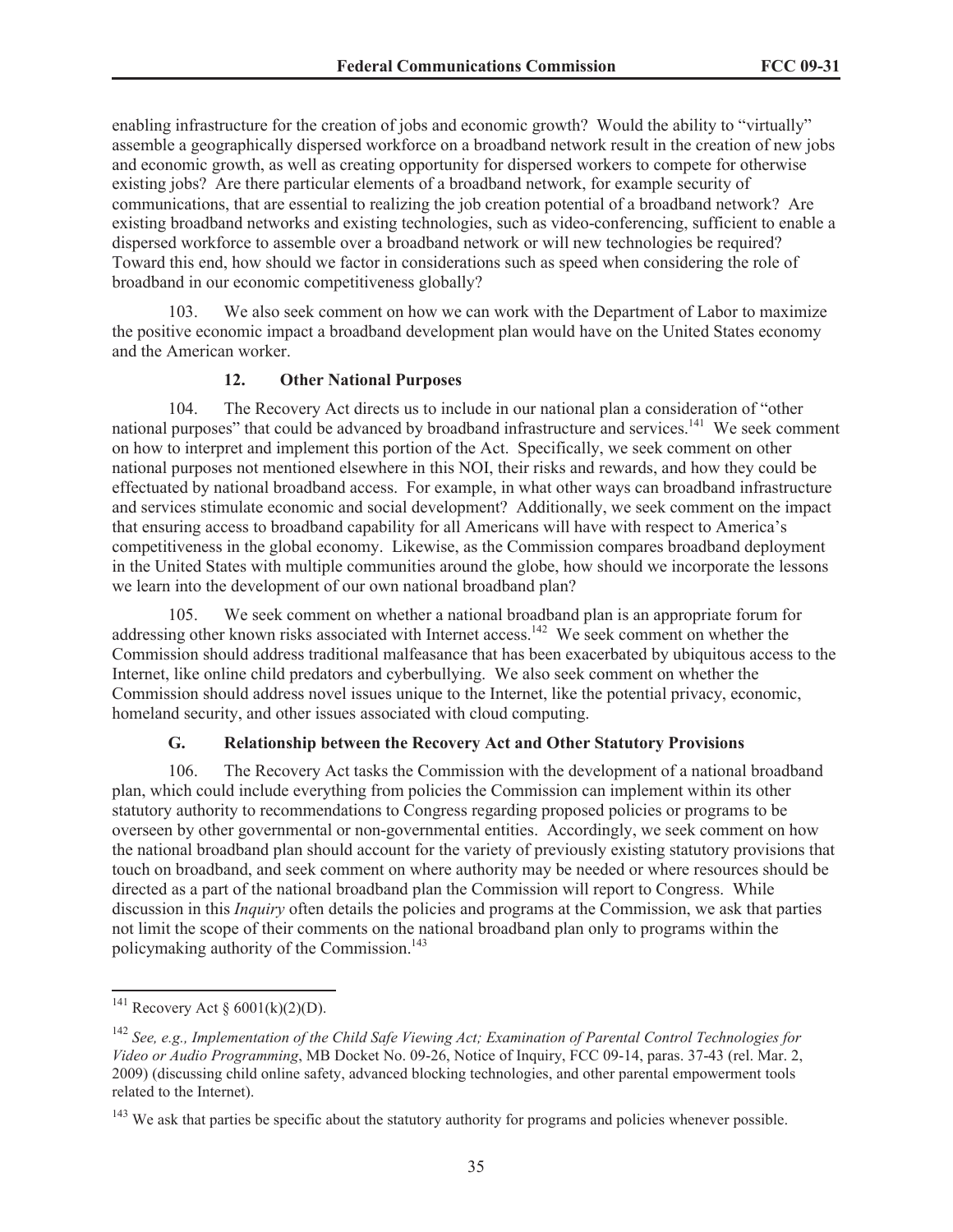107. We seek comment on how the Commission's development of a national broadband plan under the Recovery Act relates to other statutory provisions. As noted above, the Commission has a variety of policies and statutory directives relating to broadband, both long-standing and recent. For example, the Commission has for many years encouraged broadband deployment and promoted the public interest through policies such as universal service and competition for telephone and video services. Also, several recent Acts of Congress have required the Commission (and other agencies) to collect specific information, evaluate, provide recommendations, or report on broadband deployment. We seek comment on how these existing Commission activities and policies intersect with and can support the Commission's requirement to develop a national broadband plan.

108. We seek comment on the relationship between the Commission's development of a national broadband plan and the requirements Congress set forth in the BDIA. Specifically, through the BDIA, Congress recently amended reporting obligations under section 706.<sup>144</sup> We seek comment on the relationship between the amended section 706 reporting and analysis requirements and the development of a national broadband plan.<sup>145</sup> Will this information be sufficient to support the plan's "evaluation of the status of deployment of broadband service," or is something more required?<sup>146</sup> Similarly, we seek comment regarding how the Commission should integrate the other information collection and analysis required of the Commission in the BDIA.<sup>147</sup> For example, the BDIA tasks the Commission with cataloging "geographical areas that are not served by any provider of advanced telecommunications capability."<sup>148</sup>

109. We also seek comment on how the broadband elements of the 2008 Farm Bill relate to the Commission's development of a national broadband plan.<sup>149</sup> Specifically, the 2008 Farm Bill requires the Commission, in a separate proceeding, to develop "a comprehensive rural broadband strategy," including recommendations to Congress.<sup>150</sup> We seek comment on whether and how the Commission's comprehensive rural broadband strategy should become a part of its development of a national broadband plan. Further, we seek comment on how the Commission's directive under the 2008 Farm Bill to identify and promote a government-wide strategy, including federal, state, regional, and local government agencies, will relate to or can be incorporated into our development of a national broadband plan.

110. We also seek comment on how the Communications Act and other relevant statutory provisions should inform our development of a national broadband plan. For example, in section 230(b) of the Act, Congress describes a national Internet policy. Specifically, Congress states that it is the policy of the United States "to preserve the vibrant and competitive free market that presently exists for the

<sup>150</sup> *Id*.

<sup>144</sup> BDIA § 103.

<sup>&</sup>lt;sup>145</sup> The Section 706 reporting requirement states, "[t]he Commission shall, within 30 months after the date of enactment of this Act, and annually thereafter, initiate a notice of inquiry concerning the availability of advanced telecommunications capability to all Americans (including, in particular, elementary and secondary schools and classrooms) and shall complete the inquiry within 180 days after its initiation. In the inquiry, the Commission shall determine whether advanced telecommunications capability is being deployed to all Americans in a reasonable and timely fashion. If the Commission's determination is negative, it shall take immediate action to accelerate deployment of such capability by removing barriers to infrastructure investment and by promoting competition in the telecommunications market." 47 U.S.C. § 157 nt (b).

<sup>&</sup>lt;sup>146</sup> Recovery Act §  $6001(k)(2)(C)$ .

<sup>&</sup>lt;sup>147</sup> *See infra* App., paras. 6-7 (describing the additional reporting called for by the BDIA).

 $^{148}$  BDIA  $\delta$  103(a).

<sup>149</sup> *See* 2008 Farm Bill; *see also infra* App., para. 5 & n.18 (describing the 2008 Farm Bill and detailing the statutory requirements for the Commission's recommendations).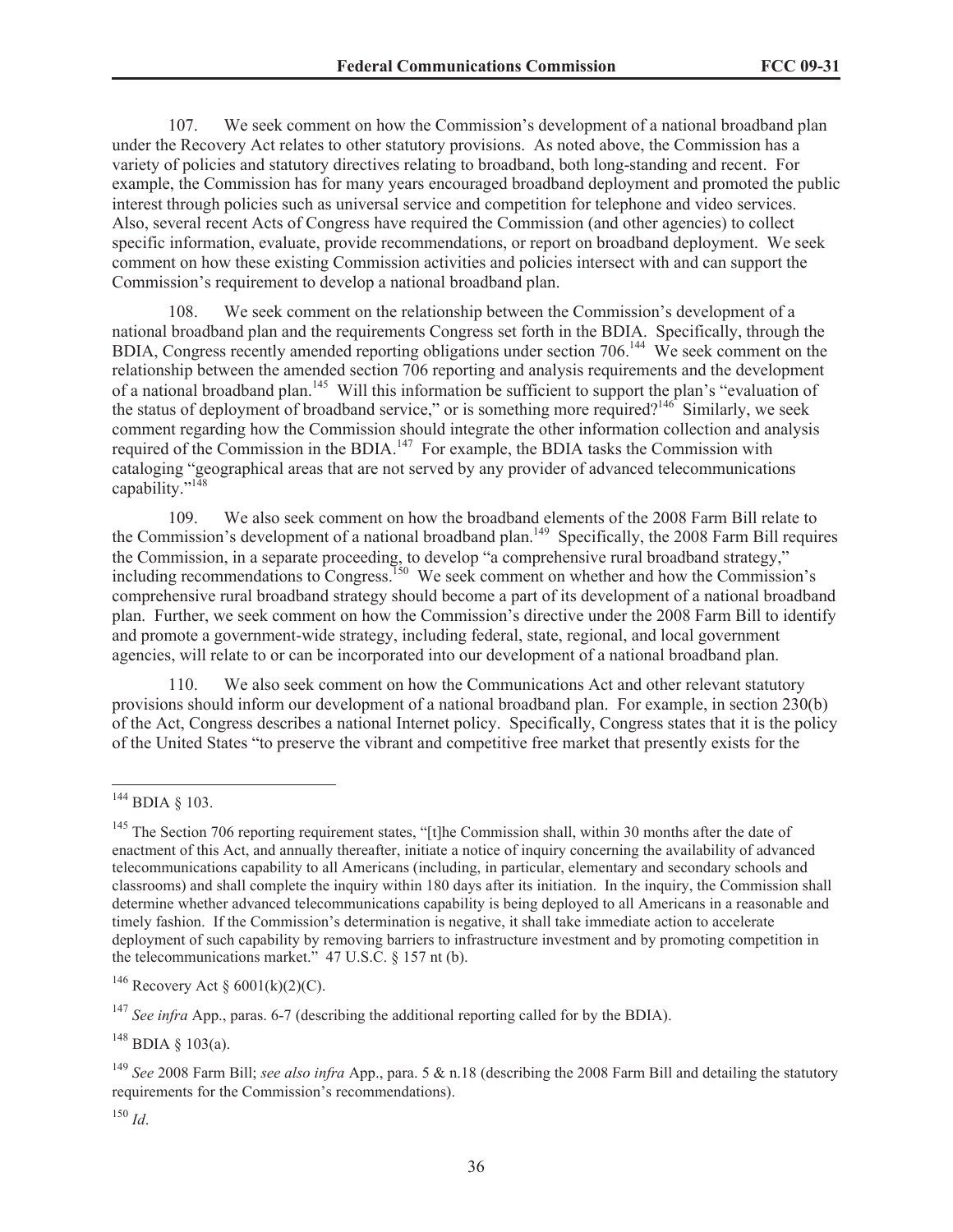Internet<sup> $151$ </sup> and "to promote the continued development of the Internet."<sup>152</sup> And in section 706(a) of the 1996 Act, Congress charges the Commission with "encourag[ing] the deployment on a reasonable and timely basis of advanced telecommunications capability" – broadband – "to all Americans."<sup>153</sup> We seek comment on how these statutory provisions should inform our development of a national broadband plan. We also seek comment on how to consider the clause in section 706 that requires the Commission to "take immediate action to accelerate deployment of such capability by removing barriers to infrastructure investment and by promoting competition in the telecommunications market" should the Commission find deployment of advanced telecommunications capability is not being deployed to all Americans in a reasonable or timely manner.<sup>154</sup>

111. We seek comment on the ways in which section 254 of the Act defines broadband-related terms in the context of universal service and how to relate these definitions and obligations to the development of a national broadband plan. For example, the Commission is tasked with basing its universal service policies on, among other things, a policy that "[c]onsumers in all regions of the Nation ... should have access to ... advanced telecommunications and information services.<sup>"155</sup> Section 254 of the Act also requires the Commission to "establish competitively neutral rules . . . to enhance, to the extent technically feasible and economically reasonable, access to advanced telecommunications and information services for all public and non-profit elementary and secondary school classrooms, heath care providers, and libraries."<sup>156</sup>

# **H. Improving Government Performance and Coordination with Stakeholders**

112. We ask parties to comment on how a coordinated effort among federal departments and agencies; tribal, state, and local governments; and interested groups and individuals may enable the nation to achieve Congress's goal that all Americans have access to broadband. We seek comment on what specific steps each of these parties should take to ensure that all stakeholders work cooperatively toward that goal. We ask, in particular, that commenters suggest both formal and informal means of coordination, and describe the information and other systems they believe may be needed to make the coordination seamless and effective.

113. *Coordination among Federal Departments, Agencies, and Others.* A number of federal departments and agencies, including RUS, NTIA, and the Commission, have programs aimed at increasing the deployment and use of broadband facilities, and many of these departments and agencies are tasked with substantive broadband-related obligations under the Recovery Act.<sup>157</sup> We seek comment on what specific steps these departments and agencies should take to cooperate with each other.<sup>158</sup> How, in particular, can the heads of broadband-related programs ensure that the programs are consistent with

<sup>154</sup> 47 U.S.C. § 157 nt (b).

<sup>155</sup> 47 U.S.C. § 254(b)(3). Further, section 254(c) specifically requires that "[u]niversal service is an evolving level of telecommunications services . . . taking into account advances in telecommunications and information technologies and services." 47 U.S.C. § 254(c)(1); *see supra* para. 10.

 $156$  47 U.S.C. § 254(h)(2).

<sup>157</sup> *See infra* App., paras. 2-4.

<sup>158</sup> *See, e.g.*, Kruger, Lennard G. and Gilroy, Angele A., Broadband Internet Access and the Digital Divide: Federal Assistance Programs, Congressional Research Service, Report No. RL30719 (Jan. 23, 2009) (tables listing federal programs related to telecommunications development and broadband access).

 $151$  47 U.S.C. § 230(b)(2).

 $152$  47 U.S.C. § 230(b)(1).

<sup>153</sup> 47 U.S.C. § 157 nt (incorporating section 706 of the Telecommunications Act of 1996, Pub. L. No. 104-104, 110 Stat. 56 (1996)).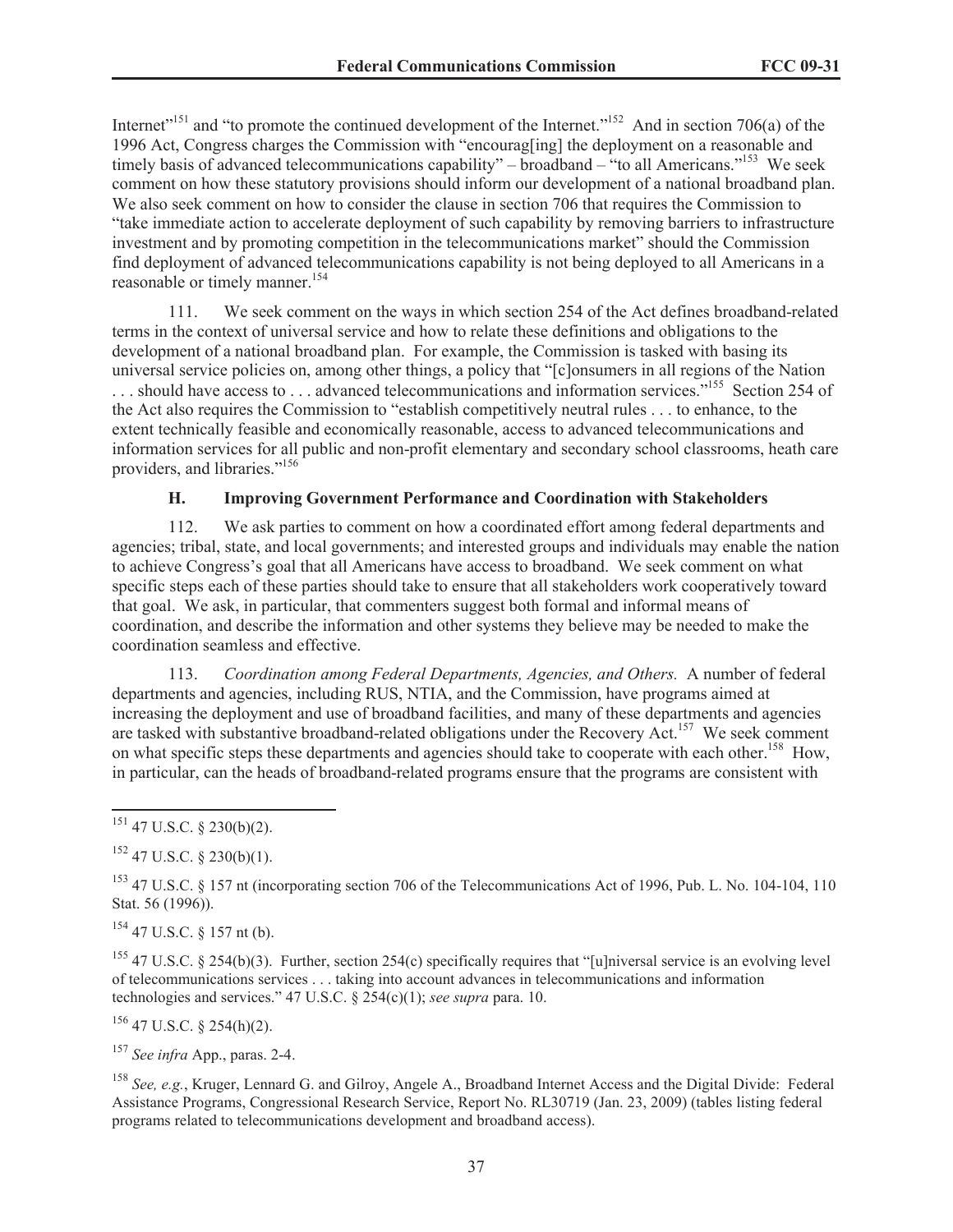each other? What should each department and agency do to ensure that its staff has access to expertise and relevant information in other departments and agencies having responsibility for broadband initiatives? What specific steps should broadband program heads take to make staff in other departments and agencies aware of their broadband initiatives and to avoid duplication of efforts? To what extent should interagency coordination include informal staff-to-staff interactions as well as more formal contacts?

114. We note that broadband itself can enhance the level of coordination among, and services provided by, federal, tribal, state, and local governments. For example, the federal government's recovery.gov website provides an interactive map with links to state government websites providing information about how Recovery Act funds are being used in each state.<sup>159</sup> Feedback to the government is easily enabled at the recovery.gov website and many others at the federal, state and local level. What other ways are there that government at all levels can utilize broadband capabilities for coordination and service provision? Are there "best practices" models that we should be aware of while crafting the national broadband plan?

115. *Public/Private Partnerships and Cooperatives*. We recognize that public/private partnerships have historically achieved public goals in innovative ways.<sup>160</sup> We seek comment on ways in which public/private partnerships can collaborate to advance common broadband objectives. Likewise, we seek comment on cooperatives, including their successes and potential to meet the broadband needs of communities around the country. We ask how public/private partnerships should be structured to ensure that objectives are reached in a timely and efficient manner. Would such partnerships be more effective on a federal, state, local, or tribal level? We also seek comment on any past successful broadband public/private partnerships, as well as specific proposals for public/private partnerships in line with the objectives of a national broadband plan.

116. *Information Systems and Websites.* We seek comment on specific steps federal departments and agencies should take to improve their information systems to facilitate sharing of information among different parts of the federal government, with other governmental entities, and with the public. Is there specific technology that can be cost-effectively employed for such sharing? What interim measures should the Commission and other federal departments and agencies take in the short run to improve information sharing regarding broadband initiatives? What steps should the federal government take to develop a long-term system for information sharing among departments and agencies having broadband-related responsibilities?

117. We ask whether there should be a single website that all departments and agencies tasked with implementing broadband initiatives may use to inform members of the public regarding their programs. If so, should this website expand an existing website, such as Grants.gov<sup>161</sup> or cfda.gov,<sup>162</sup> or should a new website be established for this purpose? What specific functionalities should the website

<sup>159</sup> State Recovery Sites, http://www.recovery.gov/?q=content/state-recovery-page (last visited Mar. 18, 2009).

<sup>160</sup> *See, e.g.,* UNITED STATES DEP'T OF TRANS., REPORT TO CONGRESS ON PUBLIC-PRIVATE PARTNERSHIPS (Dec. 2004) (reporting on the benefit of public/private partnerships in highway construction and maintenance), *available at* http://www.fhwa.dot.gov/reports/pppdec2004/.

<sup>&</sup>lt;sup>161</sup> Grants.gov is a federal governmental website that allows individuals and organizations to find and apply for grants from various federal governmental departments and agencies. *See* Grants.gov, About, http://www.grants.gov/aboutgrants/about\_grants\_gov.jsp (last visited June 16, 2008).

<sup>162</sup> The Catalog of Federal Domestic Assistance, *available at* www.cfda.gov, provides a full listing of all federal programs available to state and local governments; federally-recognized Indian tribal governments; territories (and possessions) of the United States; domestic public, quasi-public, and private profit and nonprofit organizations and institutions; specialized groups; and individuals.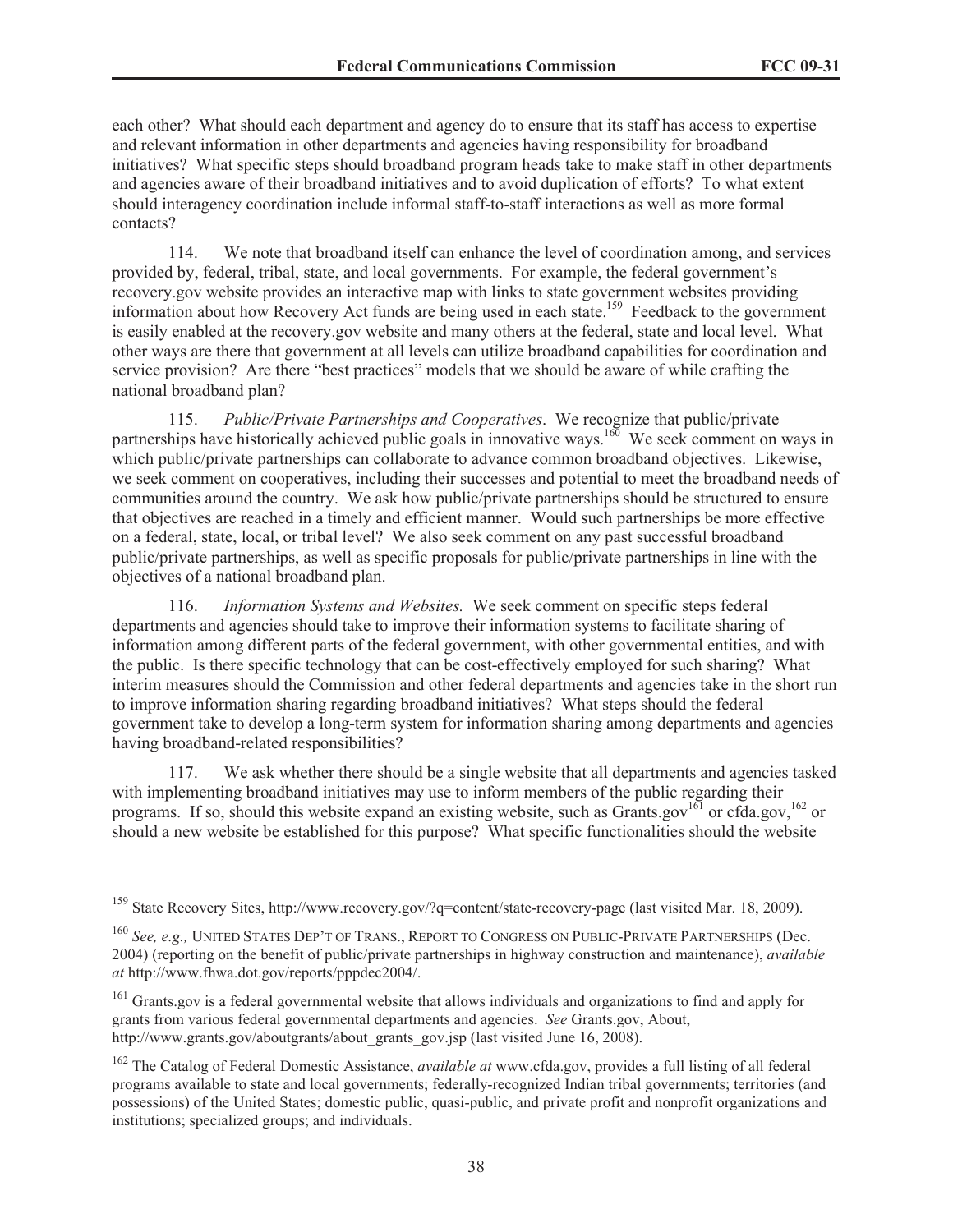have on the user side in order to make the user experience as easy as possible? Could one application feasibly address all of a user's needs while meeting other operational requirements?

118. We also seek comment on how the federal government can use web-based systems to coordinate broadband rollout with tribal, state, and local governments and other interested groups and individuals. We ask how these systems may be made accessible to individuals with disabilities. We also ask whether we should develop other systems specifically to assist individuals and organizations that lack broadband access.

119. *Case Workers.* There are a variety of broadband grant and loan initiatives administered by numerous agencies. Some have suggested a benefit stemming from a single point of contact within the government. We ask whether each potential grant or loan applicant should be assigned a case worker to help sort through the various broadband programs to determine which would be the most likely to meet the applicant's needs, and to assist in the application process and provide further guidance in the event the applicant receives a grant or loan. Such a program could be patterned after the program the Army has developed to assist patients at Walter Reed Army Medical Center.<sup>163</sup> We seek specific input regarding the details of how a case worker system would operate in an environment where a single applicant might need to interface with multiple agencies. In particular, should a case worker, in addition to assisting a grant or loan applicant, serve as a central point of contact for federal government staff and other interested parties to obtain information regarding the applicant and the status of each grant or loan for which the applicant has applied? If so, should the case worker have access to confidential information regarding the applicant and be able to share that information with the federal agency personnel responsible for processing a grant or loan application pending in another agency?

120. *Confidential Information*. We ask the parties to address the extent to which federal departments and agencies will obtain confidential information in the course of discharging their broadband-related responsibilities. We invite comment on what confidentiality laws or rules might be implicated by the exchange of information among federal departments and agencies, and between those departments and other governmental entities, non-governmental organizations, and individuals. Should employees at one agency have access to otherwise confidential information held by another agency when that information may be relevant to the first agency's performance of its broadband-related responsibilities? How can the federal government best protect confidential information while complying with the Confidential Information Protection and Statistical Efficiency Act of 2002,<sup>164</sup> the Freedom of Information Act,  $165$  the Paperwork Reduction Act,  $166$  and other potentially applicable laws?

121. We also ask what laws and regulations would apply to tribal, state, and local governments and non-governmental entities in the event they receive confidential information in connection with broadband-related initiatives? How can these entities most easily comply with applicable statutes and rules, and what can the government do—beyond its current procedures—to help tribal, state, and local governments and non-governmental entities secure confidential information? Suggestions should account for electronic and interpersonal exchanges, as well as electronic and non-electronic data storage.

122. *Data Sharing.* In creating a national broadband plan, the Commission is given the opportunity to access all of the BDIA data procured by other government agencies in their compliance with the BDIA.<sup>167</sup> We seek comment on the most efficient and effective methods of acquiring these data,

<sup>163</sup> *See* Janet Boivin, R.N., *Update: Nurse's Help Heal Walter Reed*, NURSING SPECTRUM, Apr. 28, 2007, *available at* http://allnurses.com/nursing-activism-healthcare/update-nurses-help-224037.html (last visited June 16, 2008).

<sup>&</sup>lt;sup>164</sup> Consumer Information Protection and Statistical Efficiency Act of 2002, 44 U.S.C. § 3501 note.

<sup>165</sup> 5 U.S.C. § 552.

<sup>166</sup> *See* Paperwork Reduction Act, 44 U.S.C. § 3510.

 $167$  Recovery Act § 6001(1).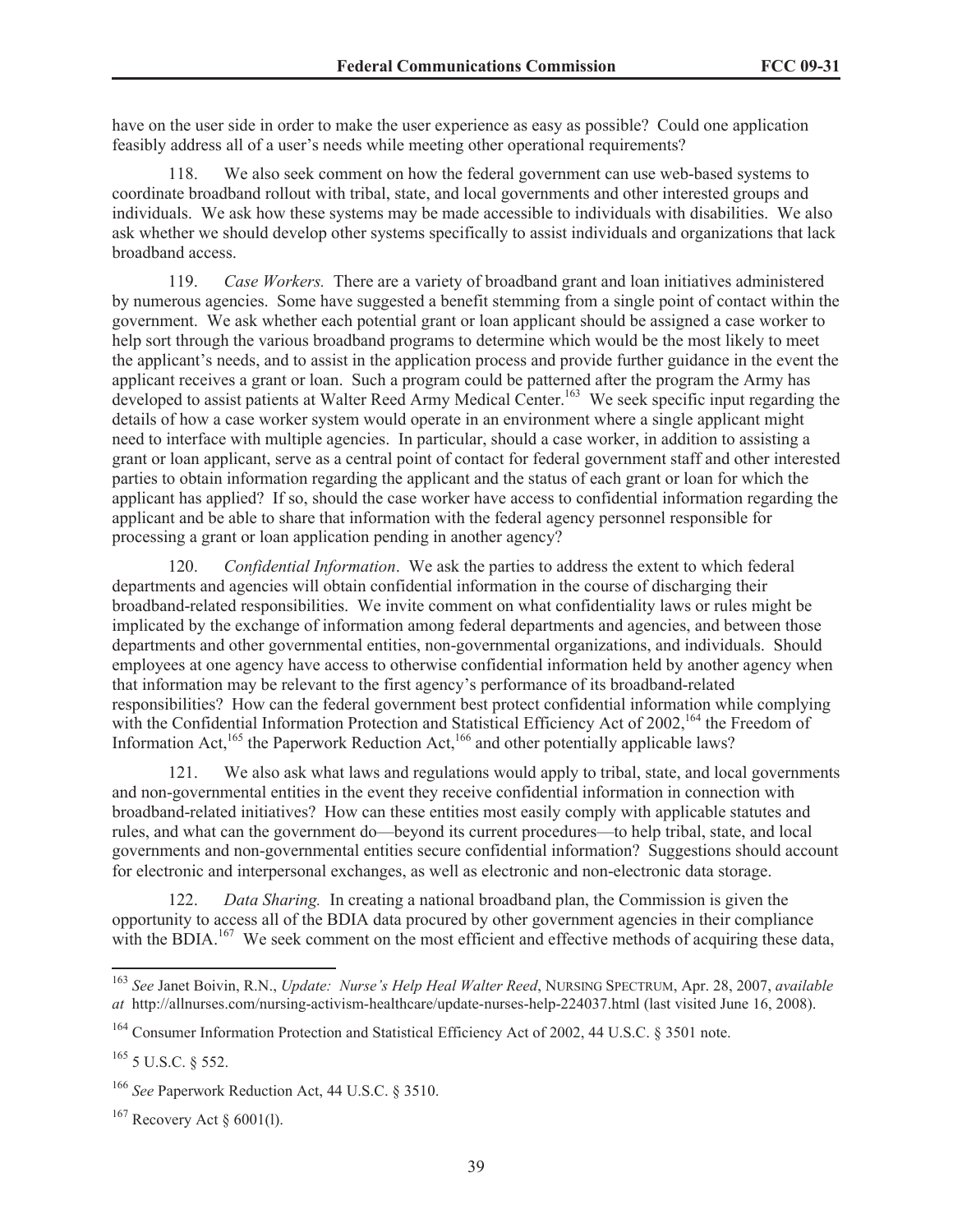and whether there are any complications, such as privacy restrictions, that need to be resolved. We seek submission of studies, surveys, and reports that are relevant to the development of a national broadband plan, and are considering cataloging them for public use. We also seek comment on other potential sources of data to help us measure the nation's progress toward achieving universal broadband availability.

#### **IV. CONCLUSION**

123. We recognize the gravity and scope of this forward-looking undertaking, the incredible value of ubiquitous broadband, and the difficulties that lie ahead in ensuring its availability. While bold action may be necessary, we recognize the need to approach an endeavor as vital as a national broadband plan with a spirit of collaboration, transparency, and openness. Accordingly, we seek comment on those issues discussed above, as well as any facts or issues not otherwise addressed in this NOI relating to the adoption or implementation of a national broadband plan.

### **V. PROCEDURAL MATTERS**

#### **A. Paperwork Reduction Act**

124. This document does not contain proposed information collection(s) subject to the Paperwork Reduction Act of 1995 (PRA), Public Law 104-13. In addition, therefore, it does not contain any new or modified "information collection burden for small business concerns with fewer than 25 employees," pursuant to the Small Business Paperwork Relief Act of 2002, Public Law 107-198, *see* 47 U.S.C. § 3506(c)(4).

### **B. Ex Parte Presentations**

125. The inquiry this Notice initiates shall be treated as a "permit-but-disclose" proceeding in accordance with the Commission's *ex parte* rules.<sup>168</sup> Persons making oral *ex parte* presentations are reminded that memoranda summarizing the presentations must contain summaries of the substance of the presentations and not merely a listing of the subjects discussed. More than a one or two sentence description of the views and arguments presented generally is required.<sup>169</sup> Other requirements pertaining to oral and written presentations are set forth in section 1.1206(b) of the Commission's rules.<sup>170</sup>

126. It is the intent of the Commission that contacts with the Commission pursuant to this Notice of Inquiry also comply with the March 20, 2009 White House Memorandum for the Heads of Executive Agencies: Ensuring Responsible Spending of Recovery Act Funds ("Memorandum").<sup>171</sup> Under the Memorandum, an executive department or agency official shall not consider the view of a lobbyist registered under the Lobbying Disclosure Act of 1995, 2 U.S.C. § 1601 *et seq*., concerning particular projects, applications, or applicants for funding under the Recovery Act unless such views are in writing. An executive department or agency official may communicate orally with registered lobbyists concerning general Recovery Act policy issues, provided that such oral communications shall not extend to or touch upon particular projects, applications, or applicants for funding, and further that the official must contemporaneously or immediately thereafter document in writing: (i) the date and time of the contact on policy issues; (ii) the names of the registered lobbyists and the official(s) between or among whom the contact took place; and (iii) a short description of the substance of the communication. This written summary will be posted publicly on the Commission's website within 3 business days of the

<sup>168</sup> 47 C.F.R. §§ 1.200 *et seq*.

<sup>169</sup> *See* 47 C.F.R. § 1.1206(b)(2).

 $170$  47 C.F.R. § 1.1206(b).

<sup>&</sup>lt;sup>171</sup> See http://www.whitehouse.gov/the\_press\_office/Memorandum-for-the-Heads-of-Executive-Departments-and-Agencies-3-20-09/ (last visited Mar. 24, 2009).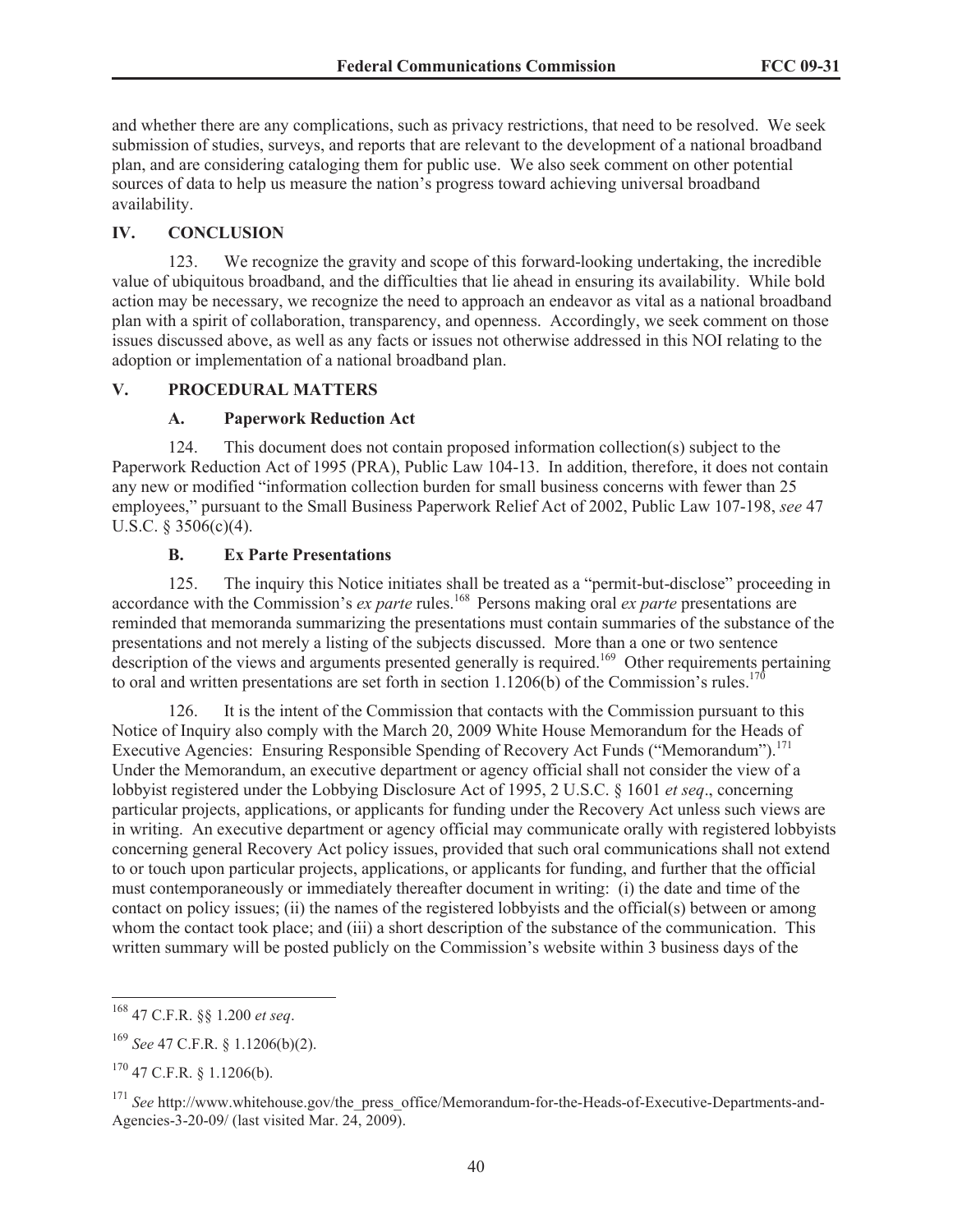communication. Any registered lobbyists requesting meetings should identify themselves as such at the time of requesting meetings.

# **C. Comment Filing Procedures**

127. Pursuant to sections 1.415 and 1.419 of the Commission's rules,<sup>172</sup> interested parties may file comments and reply comments regarding the Notice on or before the dates indicated on the first page of this document. **All filings related to this Notice of Inquiry should refer to GN Docket No. 09-51**. To improve the Commission's ability to analyze public comments, we request commenters to address specific statutory sections (*e.g*., section 6001(k)(2)(A)) and to mirror the organization of this Notice of Inquiry where possible. Comments may be filed using: (1) the Commission's Electronic Comment Filing System (ECFS), (2) the Federal Government's eRulemaking Portal, or (3) by filing paper copies. *See Electronic Filing of Documents in Rulemaking Proceedings*, 63 FR 24121 (1998).

- Electronic Filers: Comments may be filed electronically using the Internet by accessing the ECFS: http://www.fcc.gov/cgb/ecfs/ or the Federal eRulemaking Portal: http://www.regulations.gov. Filers should follow the instructions provided on the website for submitting comments.
- · ECFS filers must transmit one electronic copy of the comments for GN Docket No. 09-51. In completing the transmittal screen, filers should include their full name, U.S. Postal Service mailing address, and the applicable docket number. Parties may also submit an electronic comment by Internet e-mail. To get filing instructions, filers should send an e-mail to ecfs@fcc.gov, and include the following words in the body of the message, "get form." A sample form and directions will be sent in response.
- Paper Filers: Parties who choose to file by paper must file an original and four copies of each filing. Filings can be sent by hand or messenger delivery, by commercial overnight courier, or by first-class or overnight U.S. Postal Service mail (although we continue to experience delays in receiving U.S. Postal Service mail). All filings must be addressed to the Commission's Secretary, Marlene H. Dortch, Office of the Secretary, Federal Communications Commission, 445 12th Street, S.W., Washington, D.C. 20554.
- · The Commission's contractor will receive hand-delivered or messenger-delivered paper filings for the Commission's Secretary at 236 Massachusetts Avenue, N.E., Suite 110, Washington, D.C. 20002. The filing hours at this location are 8:00 a.m. to 7:00 p.m. All hand deliveries must be held together with rubber bands or fasteners. Any envelopes must be disposed of before entering the building.
- · Commercial overnight mail (other than U.S. Postal Service Express Mail and Priority Mail) must be sent to 9300 East Hampton Drive, Capitol Heights, MD 20743.
- U.S. Postal Service first-class, Express, and Priority mail should be addressed to  $445 \frac{12^{th}}{125}$ Street, S.W., Washington D.C. 20554.
- · Parties should send a copy of their filings to the Competition Policy Division, Wireline Competition Bureau, Federal Communications Commission, Room 5-C140, 445 12th Street, S.W., Washington, D.C. 20554, or by e-mail to cpdcopies@fcc.gov. Parties shall also serve one copy with the Commission's copy contractor, Best Copy and Printing, Inc. (BCPI), Portals II, 445 12th Street, S.W., Room CY-B402, Washington, D.C. 20554, (202) 488-5300, or via e-mail to fcc@bcpiweb.com.
- Documents in GN Docket No. 09-51 will be available for public inspection and copying during business hours at the FCC Reference Information Center, Portals II, 445 12th Street S.W., Room CY-A257, Washington, D.C. 20554. The documents may also be purchased from BCPI, telephone (202) 488-5300, facsimile (202) 488-5563, TTY (202) 488-5562, email fcc@bcpiweb.com.

<sup>172</sup> 47 C.F.R. §§ 1.415, 1.419.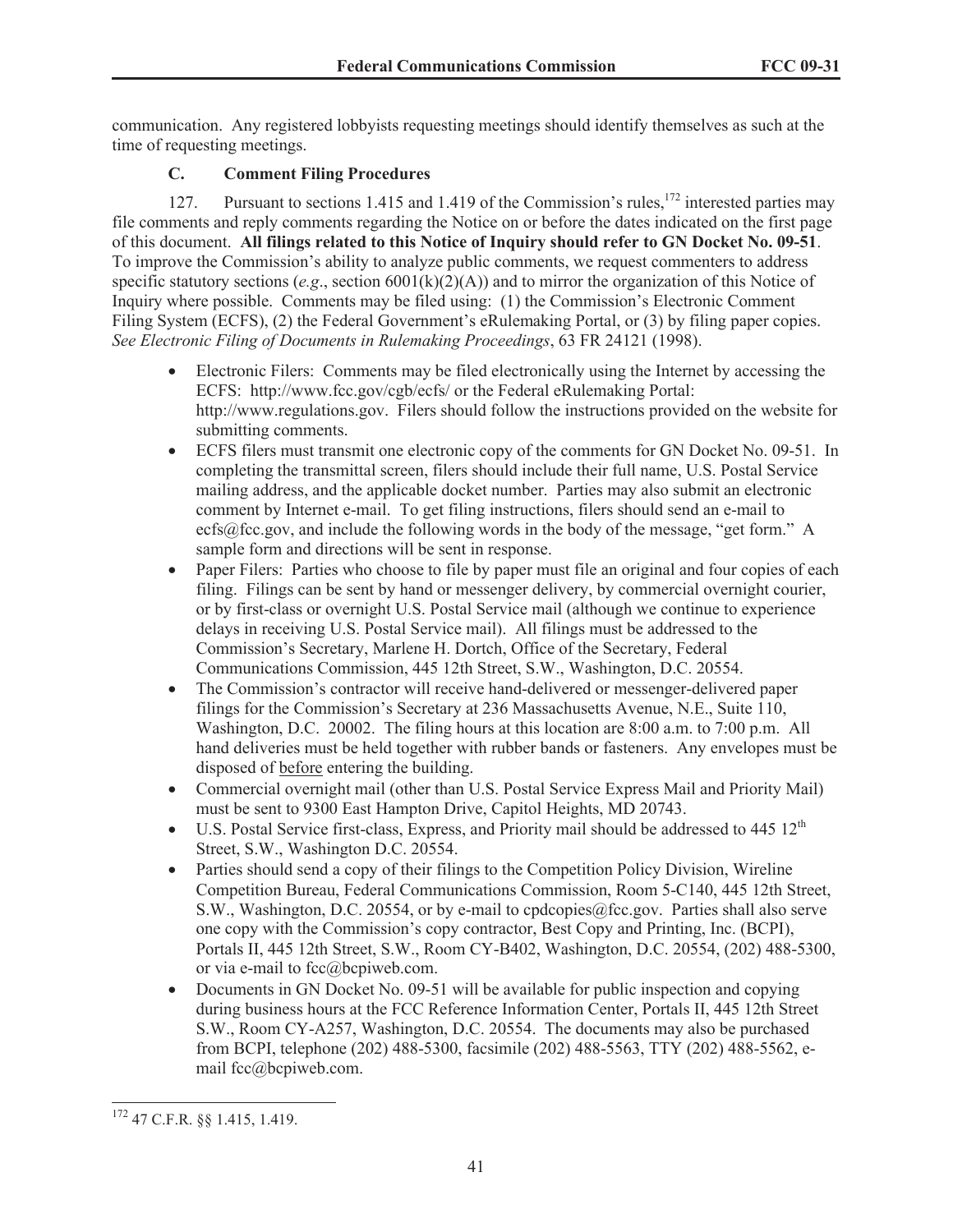## **D. Accessible Formats**

128. To request materials in accessible formats for people with disabilities (Braille, large print, electronic files, audio format), send an e-mail to fcc504@fcc.gov or call the Consumer and Governmental Affairs Bureau at 202-418-0530 (voice) or 202-418-0432 (TTY). Contact the FCC to request reasonable accommodations for filing comments (accessible format documents, sign language interpreters, CART, etc.) by e-mail: FCC504@fcc.gov; phone: 202-418-0530 or TTY: 202-418-0432.

# **VI. ORDERING CLAUSE**

129. Accordingly, IT IS ORDERED that, pursuant to the authority contained in sections 4(i), 4(j), and 403 of the Communications Act of 1934, as amended, 47 U.S.C. §§ 154(i), 154(j), and 403, and pursuant to the American Recovery and Reinvestment Act of 2009, this Notice of Inquiry IS ADOPTED.

# FEDERAL COMMUNICATIONS COMMISSION

Marlene H. Dortch Secretary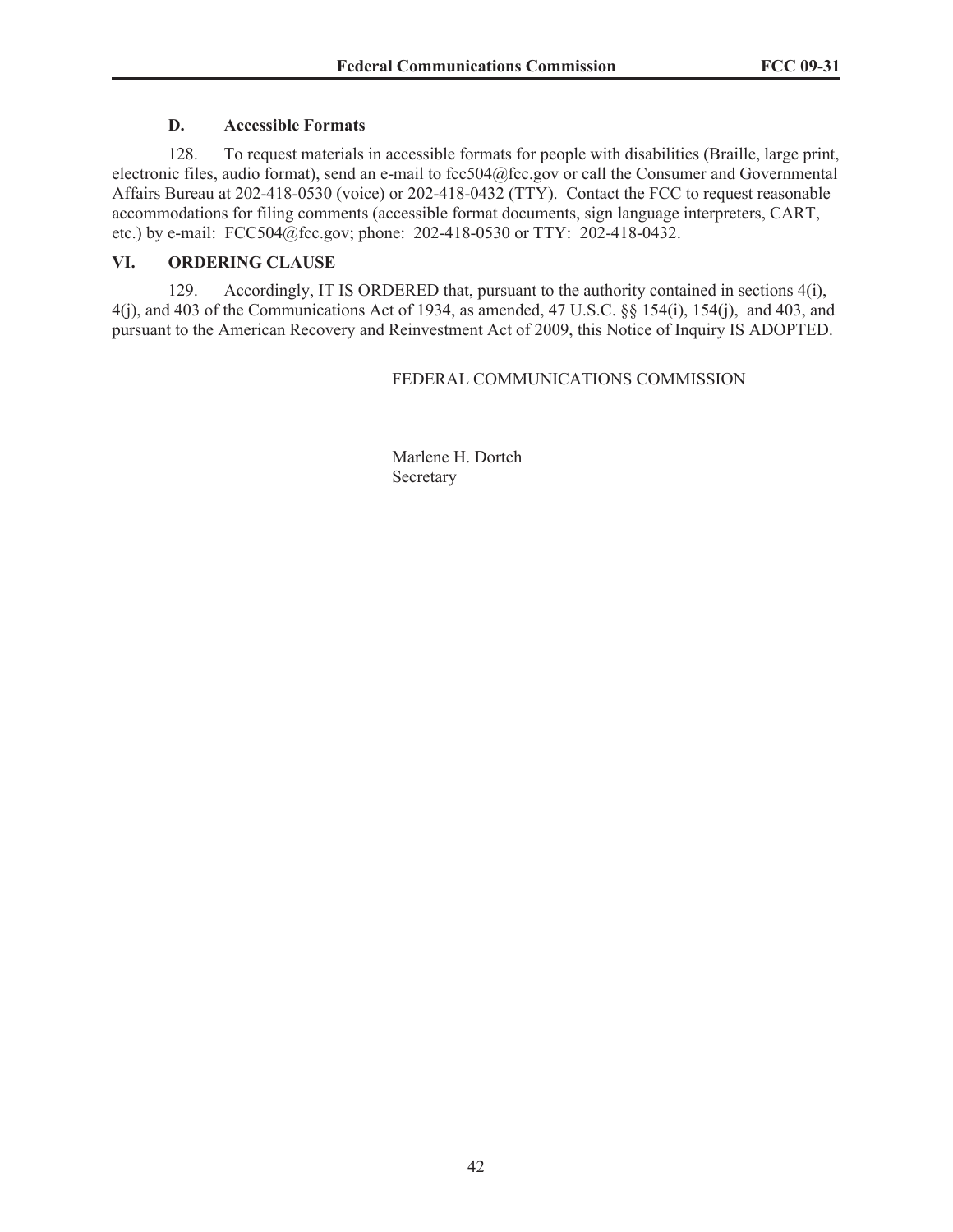# **APPENDIX**

1. This appendix of background materials contains information on recent federal statutes containing broadband provisions, including the Recovery Act, the 2008 Farm Bill, and the Broadband Data Improvement Act. This appendix also provides a synopsis of the Commission's programs, policies, and other efforts to address broadband, particularly broadband deployment; the synopsis includes activities relating to universal service, spectrum policy, data collection, and regulation and classification.

## **A. Broadband Legislation**

2. The Recovery Act includes support for programs that will accelerate the deployment of broadband infrastructure and services throughout the nation. The Recovery Act also tasks the Commission with developing a national broadband plan by February  $17, 2010$ .<sup>1</sup> By Congress's direction, this plan shall seek to ensure that all people of the United States have access to broadband capability and shall establish benchmarks for meeting that goal.<sup>2</sup> The Recovery Act specifies that the Commission's plan must include an analysis of the most effective and efficient mechanisms for ensuring broadband access by all people of the United States; a detailed strategy for achieving affordability of such service and maximum utilization of broadband infrastructure and service by the public; an evaluation of the status of deployment of broadband service, including progress of projects supported by the Recovery Act grants; and a plan for use of broadband infrastructure and services in advancing a broad array of public interest goals.<sup>3</sup>

3. The Recovery Act appropriates \$2.5 billion to the Department of Agriculture's Rural Utilities Service (RUS) to support grants, loans, and loan guarantees for broadband infrastructure, targeted specifically at "rural area[s] without sufficient access to high speed broadband service to facilitate rural economic development.<sup>34</sup> The Act also appropriates \$4.7 billion to the Department of Commerce's National Telecommunications and Information Administration (NTIA) to "establish a national broadband service development and expansion program" called the "Broadband Technology Opportunities Program" (BTOP).<sup>5</sup> This program will award grants<sup>6</sup> to States, non-profit organizations,

4 Recovery Act, Division A, Title I, Rural Utilities Service (RUS Appropriations); *see* United States Department of Agriculture, USDA Information Related to the ARRA 2009, http://www.usda.gov/recovery (last visited Mar. 9, 2009).

<sup>5</sup> Recovery Act, Division A, Title II, National Telecommunications and Information Administration (NTIA Appropriations); Recovery Act § 6001. The BTOP has five enumerated purposes in the Recovery Act: "(1) provide access to broadband service to consumers residing in unserved areas of the United States; (2) provide improved access to broadband service to consumers residing in underserved areas of the United States; (3) provide broadband education, awareness, training, access, equipment, and support to [organizations including schools, libraries, healthcare providers, and outreach organizations]; (4) improve access to, and use of, broadband service by public safety agencies; and (5) stimulate the demand for broadband, economic growth, and job creation." Recovery Act § 6001(b). *See also* United States Department of Commerce, Information Related to the American Recovery and Reinvestment Act of 2009, http://www.commerce.gov/Recovery/ (last visited Mar. 9, 2009).

 $6$  NTIA may award competitive grants to:  $\degree$ (1) acquire equipment, instrumentation, networking capability, hardware and software, digital network technology, and infrastructure for broadband services; (2) construct and deploy broadband service related infrastructure; (3) ensure access to broadband service by community anchor institutions; (4) facilitate access to broadband service by low-income, unemployed, aged, and otherwise vulnerable populations in order to provide educational and employment opportunities to members of such populations; (5) construct and deploy broadband facilities that improve public safety broadband communications services; and (6) undertake such

<sup>&</sup>lt;sup>1</sup> Recovery Act § 6001(k)(1).

<sup>&</sup>lt;sup>2</sup> Recovery Act § 6001(k)(2).

<sup>3</sup> *Id*. For a more detailed description of the national broadband plan requirements in the Recovery Act, *see supra* para. 13.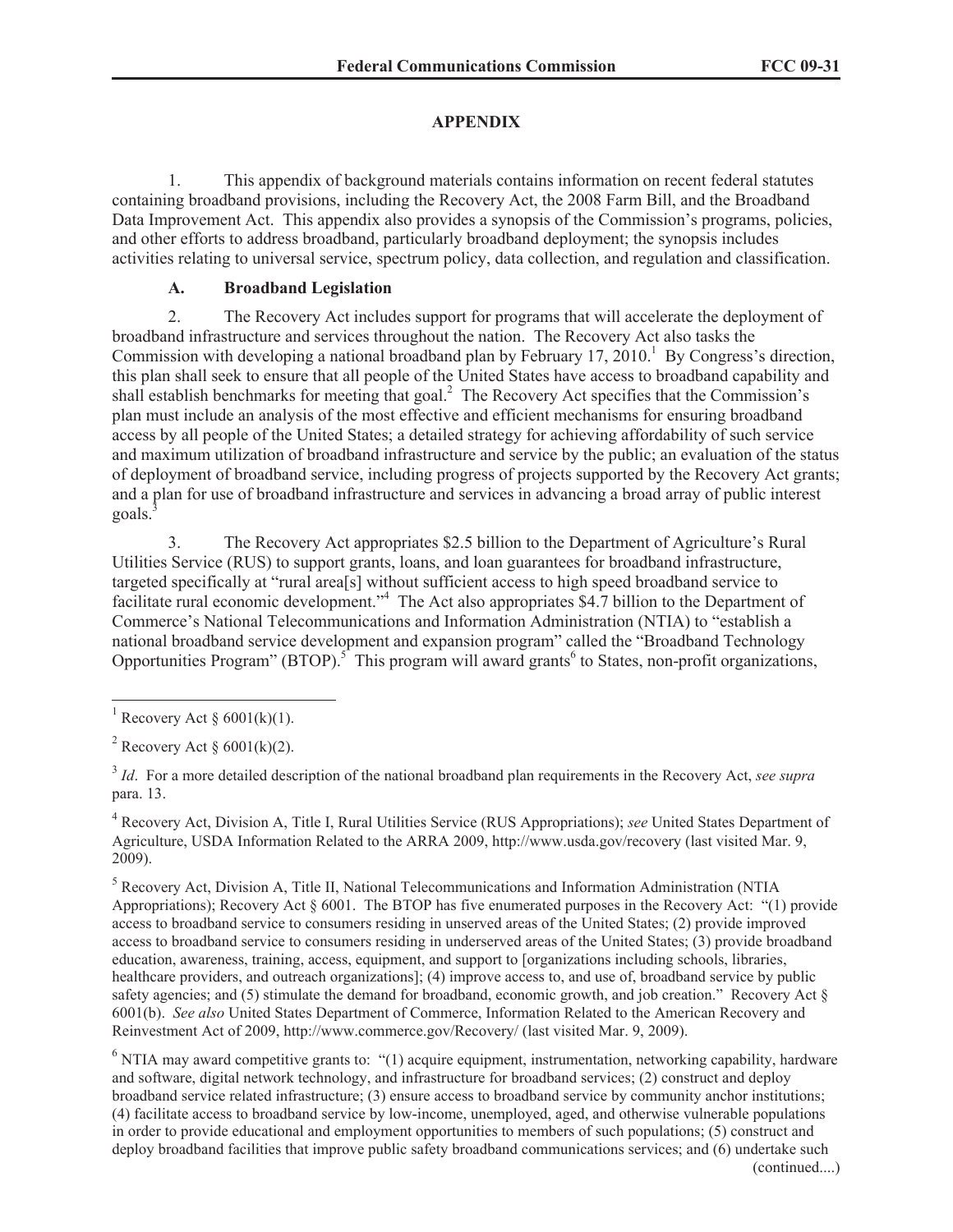and broadband providers to fulfill the broadband deployment goals of the Recovery Act.<sup>7</sup> The NTIA must award at least one grant in each state,<sup>8</sup> "consider whether the applicant is a socially and economically disadvantaged small business concern,"<sup>9</sup> and must consider a variety of factors, including the application's net effect on speed, cost and subscribership, as well as improved access for healthcare, education and children.<sup>10</sup> Grantees under this program will also be subject to "non-discrimination and network interconnection" obligations.<sup>11</sup> Further, the Conference Report specifically discusses the Conferees' considerations regarding how NTIA should define broadband services with respect to the broadband grant programs it is charged with administering.<sup>12</sup> Moreover, the Recovery Act and the Conference Report provide instruction regarding the selection of any throughput speed threshold for broadband. $13$ 

4. The Recovery Act also includes a requirement that the Secretary of the Department of Health and Human Services (HHS) study and report on the availability of open source health information technology (Health IT) systems.<sup>14</sup> The Secretary of HHS is required to consult with the leaders of several agencies, including the Chairman of the Commission, and submit a report by October 1, 2010.<sup>15</sup> Further,

other projects and activities as the Assistant Secretary finds to be consistent with the purposes for which the program is established." Recovery Act  $\S 6001(g)$ .

<sup>7</sup> Specifically, the Recovery Act states, "To be eligible for a grant under the program, an applicant shall--  $(1)(A)$  be a State or political subdivision thereof, the District of Columbia, a territory or possession of the United States, an Indian tribe (as defined in section 4 of the Indian Self-Determination and Education Assistance Act (25 U.S.C. 450(b)) or native Hawaiian organization; (B) a nonprofit-- (i) foundation, (ii) corporation, (iii) institution, or (iv) association; or (C) any other entity, including a broadband service or infrastructure provider, that the Assistant Secretary finds by rule to be in the public interest. In establishing such rule, the Assistant Secretary shall to the extent practicable promote the purposes of this section in a technologically neutral manner." Recovery Act § 6001(e).

 $8$  Recovery Act  $§$  6001(h)(1).

 $9^9$  Recovery Act § 6001(h)(3).

 $10$  Recovery Act § 6001(h)(2).

<sup>11</sup> Recovery Act § 6001(j). Section 6001(j) of the Recovery Act states, "Concurrent with the issuance of the Request for Proposal for grant applications pursuant to this section, the Assistant Secretary shall, in coordination with the Commission, publish the non-discrimination and network interconnection obligations that shall be contractual conditions of grants awarded under this section, including, at a minimum, adherence to the principles contained in the Commission's broadband policy statement (FCC 05-15, [sic] adopted August 5, 2005)." *Id*. We understand Congress to mean FCC 05-151, which is the Commission's *Internet Policy Statement*, not FCC 05-15, which is the grant of a San Francisco radio station license.

<sup>12</sup> The Recovery Act Conference Report states that the final version of the bill "does not define such terms as . . . 'broadband'" and that "[i]n defining 'broadband service,' the Conferees intend that the NTIA take into consideration the technical differences between wireless and wireline networks, and consider the actual speeds that broadband networks are able to deliver to consumers under a variety of conditions." H.R. Conf. Rep. No. 111-16 at 776 (2009).

<sup>13</sup> With respect to eligibility for grants, the Recovery Act requires NTIA to consider, among other factors, if an application "will, if approved, provide the greatest broadband speed possible to the greatest population of users in the area." Recovery Act  $\S$  6001(h)(2)(B). Regarding this provision, the Conference Report states, "[w]hile the House bill had included specific speed thresholds that an applicant must have met to be eligible for a grant, the substitute requires only that the NTIA consider the speeds that would be delivered to consumers in awarding grants. The Conferees are mindful that a specific speed threshold could have the unintended result of thwarting broadband deployment in certain areas." H.R. Conf. Rep. No. 111-16 at 775 (2009).

<sup>14</sup> Recovery Act § 4104(b)(7)(A).

<sup>(...</sup>continued from previous page)

 $^{15}$  *Id*.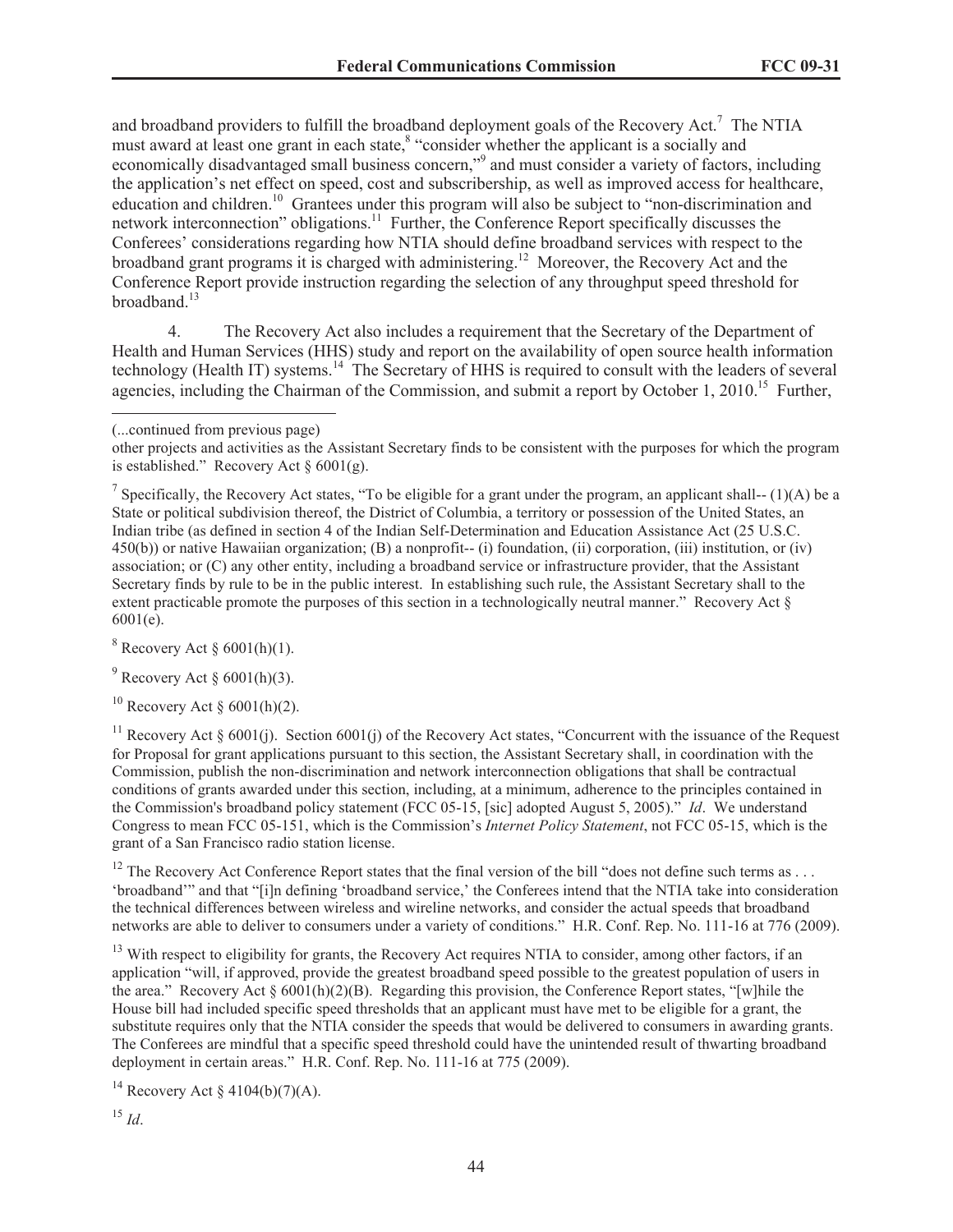the Recovery Act requires NTIA to "develop and maintain a comprehensive nationwide inventory map of existing broadband service capability and availability in the United States that depicts the geographic extent to which broadband service capability is deployed and available from a commercial provider or public provider throughout each State."<sup>16</sup> Such a map is required to be made accessible in an interactive and searchable format on the web by February 17, 2011.<sup>17</sup>

5. *Other Recent Legislative Acts Regarding Broadband*. In 2008, Congress passed into law two Acts affecting broadband deployment. First, Congress passed the Food, Conservation, and Energy Act of 2008 ("2008 Farm Bill"), including a provision requiring the Chairman of the Commission to submit to Congress "a comprehensive rural broadband strategy" by May 22, 2009.<sup>18</sup> Specifically, Congress directed that this report include "recommendations" to promote interagency coordination of resources, policies, and initiatives for rural broadband and provide "a description of goals and timeframes to achieve the purposes of the report."<sup>19</sup> On March 10, 2009, the Commission released a public notice seeking comment on the requirements of the 2008 Farm Bill.<sup>20</sup>

6. In October 2008, Congress enacted the Broadband Data Improvement Act (BDIA), which provides for improved federal data on the deployment and adoption of broadband services.<sup>21</sup> The BDIA requires the Commission to publish broadband deployment reports "annually" instead of "regularly" pursuant to section 706 of the Act, and adds several types of data that the Commission must produce and evaluate regarding broadband services.<sup>22</sup> Specifically, the BDIA requires that the Commission's section 706 report identify "unserved" areas, identifying for each such area the population, population density, and average per capita income.<sup>23</sup> Further, the Commission must conduct a consumer survey at least

 $19$  2008 Farm Bill § 2112(a). Specifically, the Commission must provide recommendations "(A) to promote interagency coordination of Federal agencies in regards to policies, procedures, and targeted resources, and to streamline or otherwise improve and streamline the policies, programs, and services; (B) to coordinate existing Federal rural broadband or rural initiatives; (C) to address both short- and long-term needs assessments and solutions for a rapid build-out of rural broadband solutions and application of the recommendations for Federal, State, regional, and local government policymakers; and (D) to identify how specific Federal agency programs and resources can best respond to rural broadband requirements and overcome obstacles that currently impede rural broadband deployment." *Id*.

<sup>20</sup> *Comment Date Established for Report on Rural Broadband Strategy*, GN Docket No. 09-29, Public Notice, DA 09-561 (rel. Mar. 10, 2009).

<sup>21</sup> Broadband Data Improvement Act of 2008, Pub. L. No. 110-385, 122 Stat. 4096 (codified at 47 U.S.C.  $\frac{8}{1301}$ -1304) (BDIA).

 $22$  Since 1996, the Commission has initiated and completed five reports to Congress on the status of the availability of advanced telecommunications capability to all Americans, pursuant to Section 706. *See Section 706 Fifth Report*, 23 FCC Rcd at 9616, para. 1. In each case, the Commission has found that such services are being deployed in a reasonable and timely fashion. *Id*.

<sup>23</sup> BDIA  $\S$  103(a).

 $16$  Recovery Act § 6001(l).

 $17 \,$ *Id*.

 $^{18}$  Food, Conservation, and Energy Act of 2008, Pub. L. No. 110-246, 122 Stat. 923  $\frac{6}{12}$  (2008 Farm Bill). We note that the 2008 Farm Bill was initially enacted on May 22, 2008. *See* Pub. L. No. 110-234, 122 Stat. 923 (May 22, 2008) (May 22, 2008 Bill). The May 22, 2008 Bill, as enacted, however, did not include one title (*i.e.*, Title III – Trade) that Congress had intended to include. The June 18, 2008 Bill corrected this omission by repealing the May 22, 2008 Bill and enacting a statute that includes Title III but otherwise is identical to the May 22, 2008 Bill. The June 18, 2008 Bill specified that it would take effect on the earlier of the enactment date of that bill or the enactment date of the May 22, 2008 Bill. *See* Pub. L. No. 110-246, § 4(b). Pursuant to this provision, the Act became effective on May 22, 2008, and therefore, May 22, 2009, is the statutory deadline for the comprehensive rural broadband strategy report required by the Act.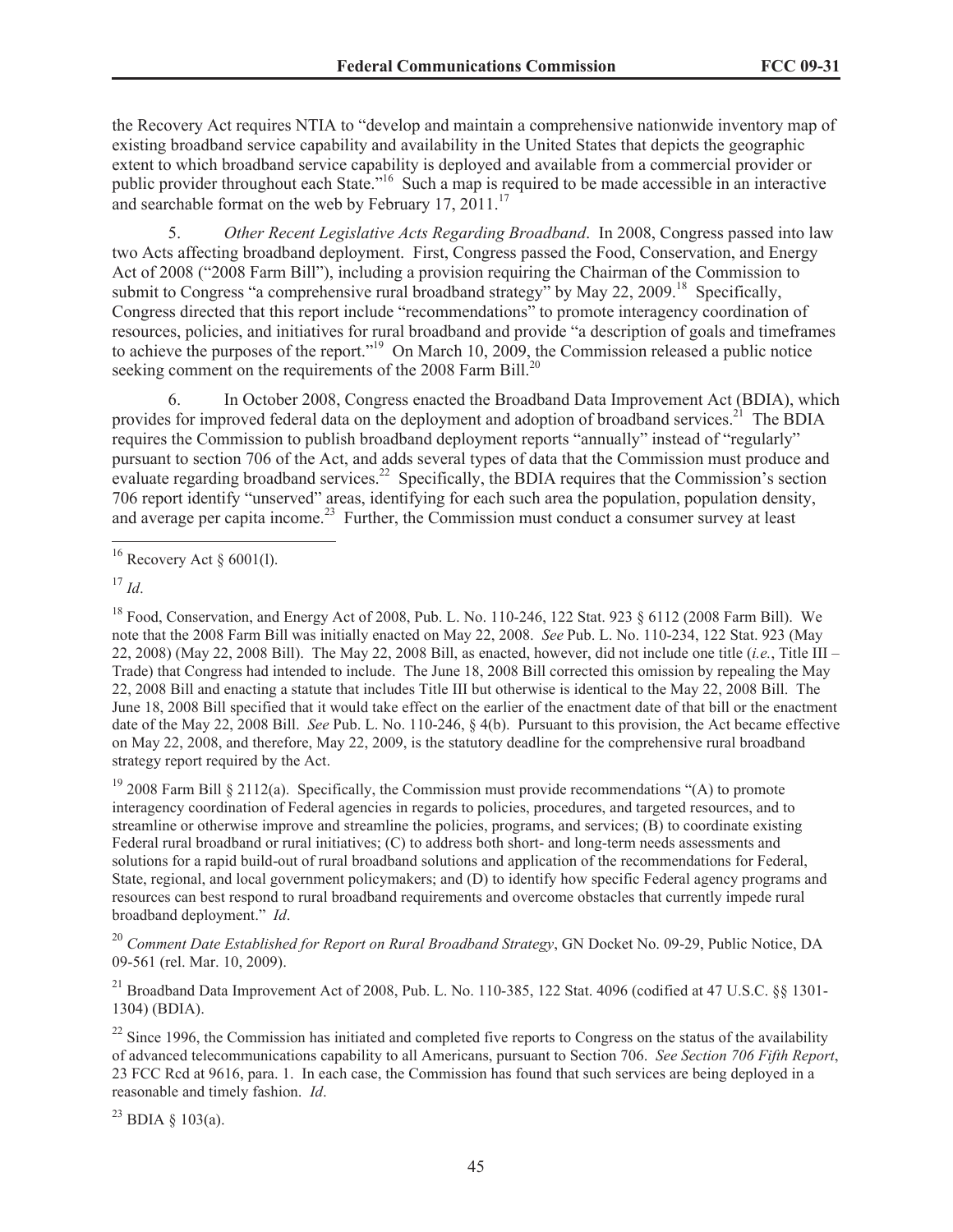annually that includes questions regarding technology choice, price, speed, applications, consumer decisions and options, $2<sup>4</sup>$  and conduct an international comparison of broadband speeds and prices.<sup>25</sup>

7. The BDIA also tasks several other federal agencies with broadband-related responsibilities. For instance, the Commission will assist the Census Bureau with the formulation of a question for the American Community Survey regarding Internet subscription and computer ownership.<sup>26</sup> The Government Accountability Office must submit a report by October 10, 2009 regarding additional metrics for comparing broadband services.<sup>27</sup> Additionally, the Small Business Administration Office of Advocacy is charged with studying and surveying the impact of broadband speed and price on small businesses.<sup>28</sup> NTIA is required to establish a grant program for state-level broadband availability mapping and other broadband related projects, and is required to make available on its website an interactive and searchable nationwide broadband inventory map by February 17, 2011.<sup>29</sup>

# **B. Ongoing Broadband Efforts of the Commission**

8. *Universal Service Programs.* The 1996 Act amended the Act with respect to the provision of universal service.<sup>30</sup> Among other things, section 254(b) directs that there should be specific, predictable, and sufficient federal and state universal service support mechanisms; quality services should be available at just, reasonable, and affordable rates; and access to advanced telecommunications and information services should be provided in all regions of the nation.<sup>31</sup>

<sup>26</sup> Specifically, the BDIA states, "The Secretary of Commerce, in consultation with the Federal Communications Commission, shall expand the American Community Survey conducted by the Bureau of the Census to elicit information for residential households, including those located on native lands, to determine whether persons at such households own or use a computer at that address, whether persons at that address subscribe to Internet service and, if so, whether such persons subscribe to dialup or broadband Internet service at that address." BDIA § 103(d).

 $^{27}$  BDIA § 104.

<sup>28</sup> BDIA § 105.

<sup>29</sup> BDIA § 106; Recovery Act § 6001(1).

<sup>30</sup> 47 U.S.C. § 254.

 $24$  BDIA § 103(c). The Commission recently released a public notice seeking comment on this particular provision of the BDIA. *See Comment Sought on International Comparison and Consumer Survey Requirements in the Broadband Data Improvement Act*, GN Docket No. 09-47, Public Notice, DA 09-741 (rel. Mar. 31, 2009).

<sup>&</sup>lt;sup>25</sup> Specifically, section 103(b) of the BDIA states, "As part of the assessment and report required by section 706 of the Telecommunications Act of 1996 (47 U.S.C. 157 note), the Federal Communications Commission shall include information comparing the extent of broadband service capability (including data transmission speeds and price for broadband service capability) in a total of 75 communities in at least 25 countries abroad for each of the data rate benchmarks for broadband service utilized by the Commission to reflect different speed tiers." BDIA § 103(b)(1). The Commission recently sought comment on these particular provisions of the BDIA. *See Comment Sought on International Comparison and Consumer Survey Requirements in the Broadband Data Improvement Act*, GN Docket No. 09-47, Public Notice, DA 09-741 (rel. Mar. 31, 2009).

 $31$  47 U.S.C. § 254(b)(1), (2), (5). Specifically, the Act requires that universal service policies be based on the following principles: "(1) QUALITY AND RATES.—Quality services should be available at just, reasonable, and affordable rates. (2) ACCESS TO ADVANCED SERVICES.—Access to advanced telecommunications and information services should be provided in all regions of the Nation. (3) ACCESS IN RURAL AND HIGH COST AREAS.—Consumers in all regions of the Nation, including low-income consumers and those in rural, insular, and high cost areas, should have access to telecommunications and information services, including interexchange services and advanced telecommunications and information services, that are reasonably comparable to those services provided in urban areas and that are available at rates that are reasonably comparable to rates charged for similar services in urban areas. (4) EQUITABLE AND NONDISCRIMINATORY CONTRIBUTIONS.— All providers of telecommunications services should make an equitable and nondiscriminatory contribution to the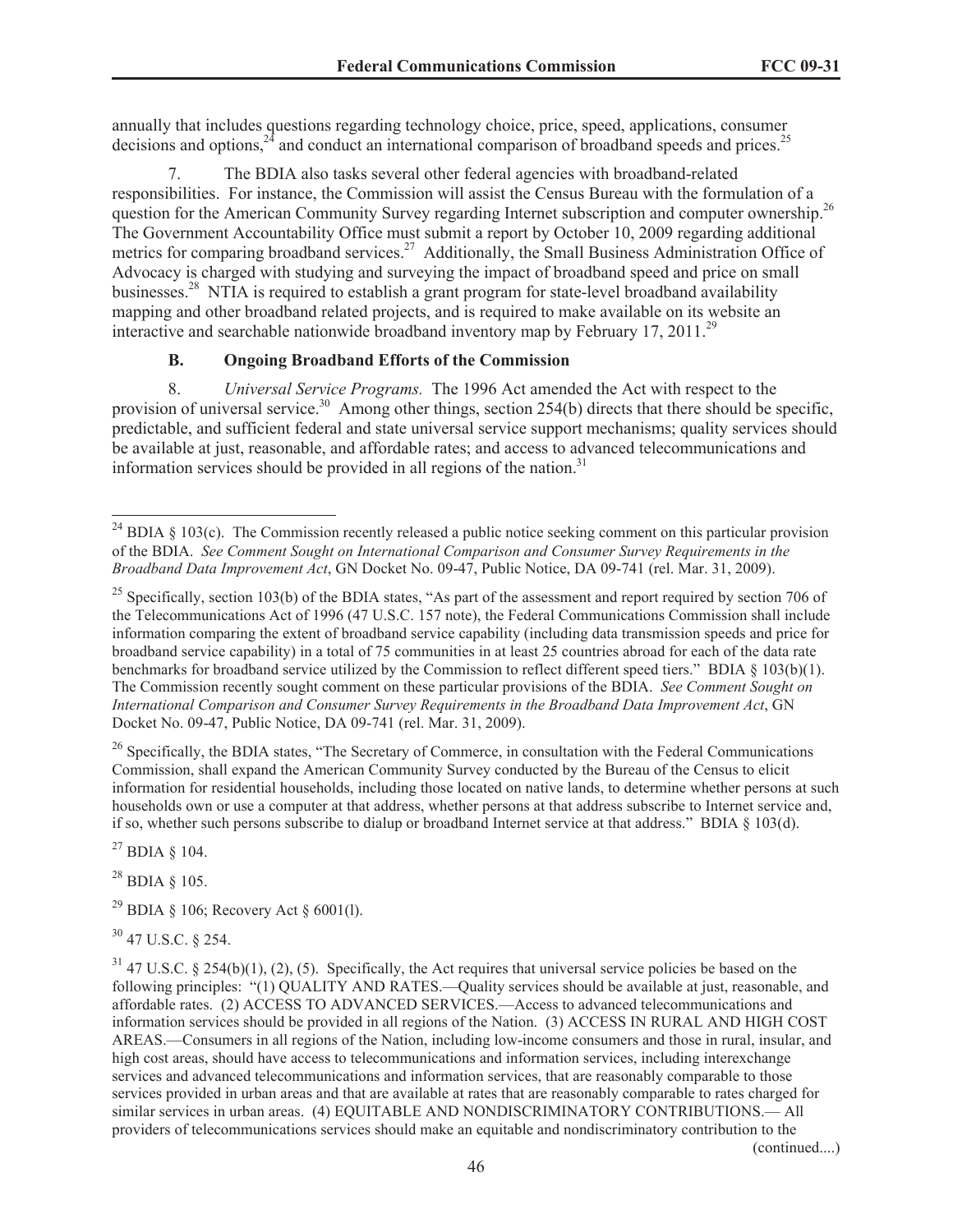9. The Commission has established four programs to implement the universal service goals of the Act. The High-Cost program is designed to ensure that consumers in rural, insular, and high-cost areas have access to telecommunications services at rates that are affordable and reasonably comparable to rates charged for similar services in urban areas.<sup>32</sup> The Low-Income program provides discounts on telephone installation and monthly telephone service to low-income consumers.<sup>33</sup> The Schools and Libraries program (also known as the E-rate program) provides discounts for telecommunications, Internet access, and internal connections for schools and libraries throughout the nation.<sup>34</sup> Finally, the Rural Health Care program provides reduced rates for eligible rural health care providers for telecommunications and Internet services necessary for the provision of health care.<sup>35</sup> In addition to the existing Rural Health Care program, the Commission also established the Rural Health Care Pilot Program to provide, among other things, funding for the construction of state or regional broadband networks and the advanced telecommunications and information services provided over those networks for health care providers.<sup>36</sup> The Pilot Program also will support the advancement of U.S. Department of Health and Human Services (HHS) health information technology (health IT) initiatives for electronic health records and create vital broadband links for disaster preparedness and emergency response to any large-scale emergency or public health crisis. $^{37}$ 

10. The Act specifies that "[u]niversal service is an evolving level of telecommunications service" that should be revisited periodically.<sup>38</sup> In 2007, the Federal-State Joint Board on Universal Service recommended including broadband service as a supported service under the High-Cost program and proposed permitting States to use various methods to allocate available funds for broadband projects to reach unserved areas, including funding broadband projects through a competitive bidding system designed to select the most efficient provider of such service.<sup>39</sup> In 2008, the Commission released a

<sup>32</sup> The program allows eligible carriers who serve these areas to recover some of their operating costs from the federal universal service fund. *See* 47 C.F.R. Part 54, Subpart D.

 $33$  47 C.F.R. Part 54, Subpart E.

 $34$  47 C.F.R. Part 54, Subpart F.

 $35$  47 C.F.R. Part 54, Subpart G.

<sup>37</sup> *See 2006 Rural Healthcare Pilot Program Order*, 21 FCC Rcd 11111.

 $38$  47 U.S.C. § 254(c).

<sup>(...</sup>continued from previous page)

preservation and advancement of universal service. (5) SPECIFIC AND PREDICTABLE SUPPORT MECHANISMS.— There should be specific, predictable and sufficient Federal and State mechanisms to preserve and advance universal service. (6) ACCESS TO ADVANCED TELECOMMUNICATIONS SERVICES FOR SCHOOLS, HEALTH CARE, AND LIBRARIES.—Elementary and secondary schools and classrooms, health care providers, and libraries should have access to advanced telecommunications services as described in subsection (h). (7) ADDITIONAL PRINCIPLES.—Such other principles as the [Federal-State Joint Board on Universal Service] and the Commission determine are necessary and appropriate for the protection of the public interest, convenience, and necessity and are consistent with this Act. 47 U.S.C. § 254(b).

<sup>36</sup> *See Rural Health Care Support Mechanism*, WC Docket No. 02-60, Order, 22 FCC Rcd 20360 (2007) (*RHC Pilot Selection Order*); *Rural Health Care Support Mechanism*, WC Docket No. 02-60, Order, 21 FCC Rcd 11111 (2006) (*2006 Rural Healthcare Pilot Program Order*). The Rural Health Care Pilot Program also supports costs associated with connecting to nationwide backbone providers, Internet2 or National LambdaRail, and connecting to the public Internet. *See RHC Pilot Selection Order*, 22 FCC Rcd at 20361, para. 2.

<sup>39</sup> *High-Cost Universal Service Support; Federal-State Joint Board on Universal Service*, WC Docket No. 05-337, CC Docket No. 96-45, Recommended Decision, 22 FCC Rcd 20477, 20481-82, 20490-92, paras. 12-15, 55-62 (Fed-State Jt. Bd. 2007). The Commission declined to adopt the recommendations of the Joint Board. *High-Cost Universal Service Support; Federal-State Joint Board on Universal Service; Lifeline and Link Up; Universal Service Contribution Methodology; Numbering Resource Optimization; Implementation of the Local Competition*  (continued....)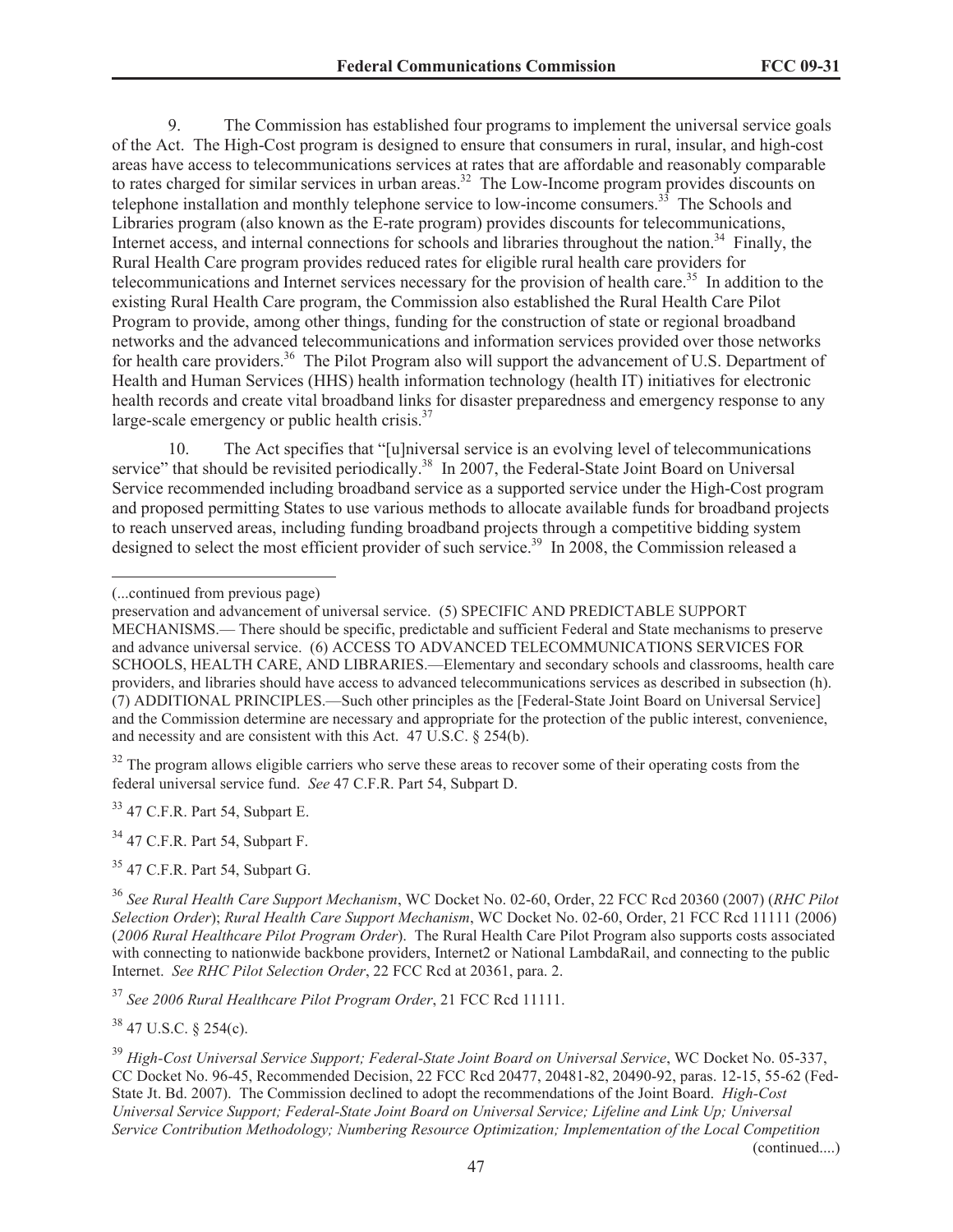Further Notice of Proposed Rulemaking seeking comment on requiring recipients of High-Cost support to offer broadband Internet access service throughout their service areas.<sup>40</sup> In addition, the Commission sought comment on establishing a Broadband Lifeline/Link-Up Pilot Program to examine how the Low-Income universal service support program can be used to enhance access to broadband Internet access services for low-income Americans.<sup>41</sup> Specifically, the Commission sought comment on making available \$300 million each year for three years to enable eligible telecommunications carriers to provide discounts on broadband Internet access service and the necessary access devices to low-income consumers.<sup>42</sup>

11. The Commission also has taken a series of steps, through regulatory action, consumer information and tribal outreach, to address the lack of telecommunications deployment and subscribership throughout Indian Country.<sup>43</sup> The Commission has described its trust responsibility toward tribes and expressed its commitment to work cooperatively with other federal departments and agencies, and tribal, state and local governments, to address communications problems, such as low penetration rates and poor service quality on reservations, and other problems of mutual concern.<sup>44</sup>

12. *Increasing the Availability and Use of Spectrum for Broadband Service.* The Commission has made significant wireless spectrum suitable for broadband service available through auction and through other mechanisms. Making spectrum available is a critical step along the path toward making wireless broadband – both mobile and fixed – available to the American consumer. For example, the Commission has auctioned 90 megahertz of Advanced Wireless Service spectrum in the 2 GHz band and 52 megahertz of commercial spectrum in the 700 MHz band.<sup>45</sup> In addition, the Commission has

<sup>40</sup> *November 2008 Further Notice* at para. 40, App. A, paras. 19-31, App. C, paras. 19-31.

<sup>41</sup> *See November 2008 Further Notice* at para. 40; App. A, paras. 64-91; App. C, paras. 60-87.

<sup>42</sup> *See id.*

<sup>43</sup> Examples include Tribal Lands Bidding Credits (TLBCs) and the Indian Telecommunications Initiatives (ITI). TLBCs are available to winning bidders for wireless licenses that deploy facilities and provide service to federallyrecognized tribal areas that have a wireline telephone subscription or penetration rate equal to or below 85 percent. *See, e.g.*, *Extending Wireless Telecommunications Services to Tribal Lands*, WT Docket No. 99-266, Report and Order and Further Notice of Proposed Rulemaking, 15 FCC Rcd 11794 (June 30, 2000) (*Tribal Bidding Credits Report and Order*); http://wireless.fcc.gov/auctions. ITI is a series of interactive workshops among Tribal Nations, government agencies, and industry addressing telecom issues facing Indian Country to encourage partnerships among these groups to improve telecommunications coverage in American Indian and Alaska Native communities. *See, e.g.*, http://www.fcc.gov/indians/.

<sup>44</sup> *See Statement of Policy on* Establishing *a Government-to-Government Relationship with Indian Tribes*, Policy Statement, 16 FCC Rcd 4078 (2000).

<sup>45</sup> *See Service Rules for Advanced Wireless Services in the 1.7 GHz and 2.1 GHz Bands*, WT Docket No. 02-353, Report and Order, 18 FCC Rcd 25162 (2003) (*AWS-1 Service Rules Report and Order*), *modified by Service Rules for Advanced Wireless Services in the 1.7 GHz and 2.1 GHz Bands*, WT Docket No. 02-353, Order on Reconsideration, 20 FCC Rcd 14058 (2005). *See also Service Rules for the 698-746, 747-762 and 777-792 MHz Bands; Revision of the Commission's* Rules *to Ensure Compatibility with Enhanced 911 Emergency Calling Systems*; *Section 68.4(a) of the Commission's Rules Governing Hearing Aid-Compatible Telephones*; *Biennial Regulatory Review – Amendment of Parts 1, 22, 24, 27, and 90 to Streamline and Harmonize Various Rules Affecting Wireless Radio Services*; *Former Nextel Communications, Inc. Upper 700 MHz Guard Band Licenses and Revisions to Part 27 of the Commission's Rules*; *Implementing a Nationwide, Broadband, Interoperable Public Safety Network in the 700 MHz Band*; *Development of Operational, Technical and Spectrum Requirements for* 

(continued....)

<sup>(...</sup>continued from previous page)

*Provisions in the Telecommunications Act of 1996; Developing a Unified Intercarrier Compensation Regime; Intercarrier Compensation for ISP-Bound Traffic; IP-Enabled Services*, WC Docket Nos. 05-337, 03-109, 06-122, 04-36, CC Docket Nos. 96-45, 99-200, 96-98, 01-92, 99-68, Order on Remand and Report and Order and Further Notice of Proposed Rulemaking, FCC 08-262, paras. 30-37 (rel. Nov. 5, 2008) (*November 2008 Further Notice*).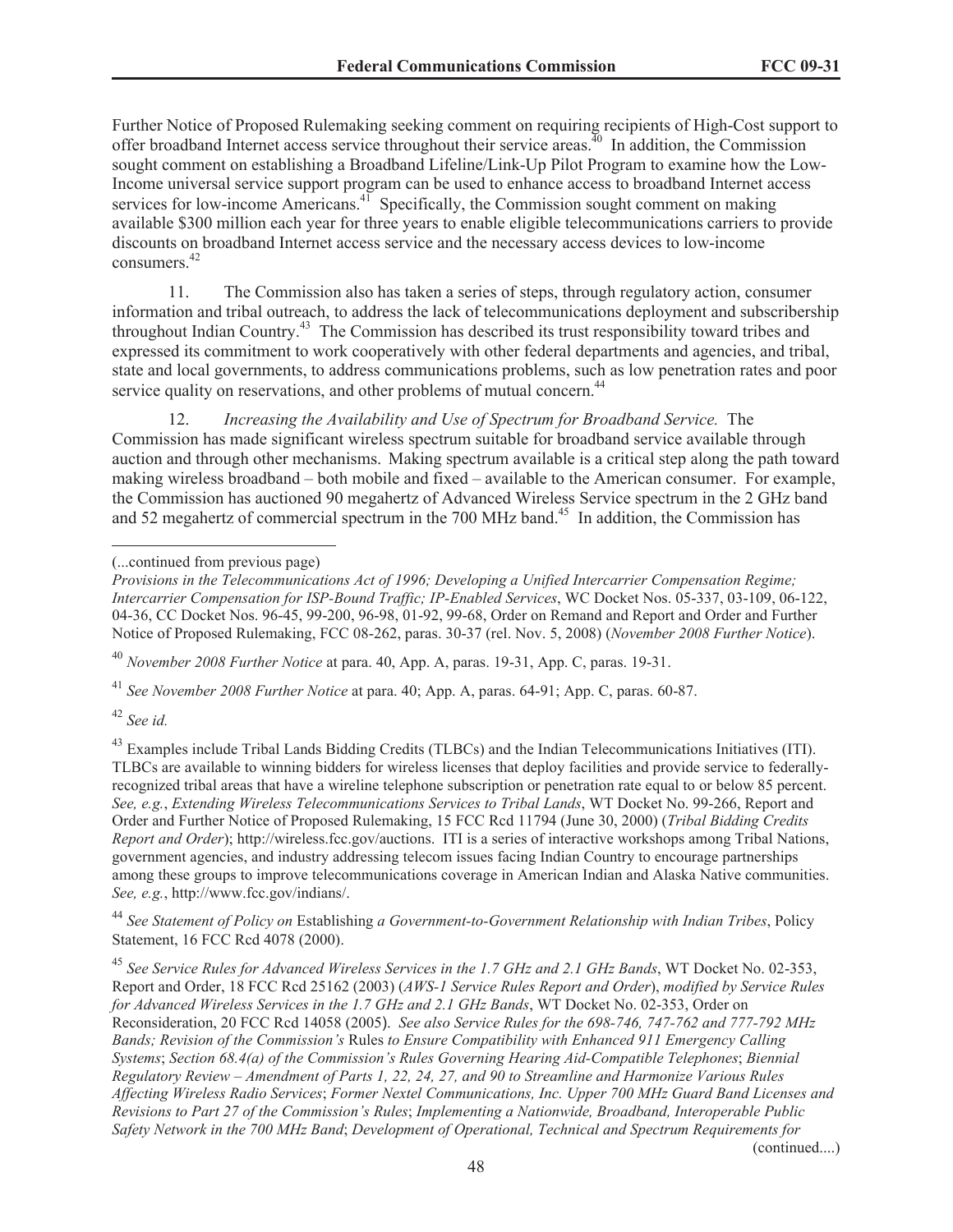adopted innovative licensing approaches such as the non-exclusive licensing scheme used in the 3650- 3700 MHz band that permits multiple entrants to simultaneously use the band.<sup>46</sup> The Commission also has restructured spectrum use in existing bands with a view to advancing deployment of broadband and advanced services. For instance, in the 2.5 GHz band, the Commission restructured the band plan from interleaved spectrum to more cohesive, contiguous blocks of spectrum, thus allowing for development of mobile broadband services.<sup>47</sup> The Commission has also revised its rules involving unlicensed operations, devices, and equipment authorization to help facilitate the efficient use of spectrum, including allowing unlicensed radio transmitters to operate in the broadcast television spectrum at locations where that spectrum is not being used by licensed services, the so-called TV white spaces.<sup>48</sup>

13. *Broadband Deployment Reporting and Data Collection.* One of the Commission's statutory obligations is to report regularly on "whether advanced telecommunications capability is being deployed to all Americans in a reasonable and timely fashion,"<sup>49</sup> which includes broadband Internet access. Since 2000, the Commission has collected information regarding broadband subscribership throughout the United States.<sup>50</sup> The Commission periodically reviews and revises its data collection requirements<sup>51</sup> and in 2008 the Commission revised, for a second time, its methods and procedures for

<sup>47</sup> *See Amendment of Parts 1, 21, 73, 74 and 101 of the Commission's Rules to Facilitate the Provision of Fixed and Mobile Broadband Access, Educational and Other Advanced Services in the 2150-2162 and 2500-2690 MHz Bands*, WT Docket No. 03-66, Report and Order and Further Notice of Proposed Rulemaking, 19 FCC Rcd 14165, 14270, 14271-14272, paras. 281, 286 (2004); *Amendment of Parts 1, 21, 73, 74 and 101 of the Commission's Rules to Facilitate the Provision of Fixed and Mobile Broadband Access, Educational and Other Advanced Services in the 2150-2162 and 2500-2690 MHz Bands*, WT Docket No. 03-66, Third Memorandum Opinion and Order and Second Report and Order, 21 FCC Rcd 5606 (2006).

<sup>48</sup> *Unlicensed Operation in the TV Broadcast Bands*; *Additional Spectrum for Unlicensed Devices Below 900 MHz and in the 3 GHz Band*, ET Docket Nos. 04-186, 02-380, Second Report and Order, 23 FCC Rcd 16807 (2008) (*White Spaces Second Report and Order*). In addition, the Commission has affirmed its decision to allow unlicensed operation of Access Broadband over Power Line systems, proposed rule changes that would allow longer communications ranges for unlicensed point-to-point broadband digital transmitters to extend the ability of such systems to supply very highspeed broadband service, clarified its rules for operation of unlicensed Wi-Fi and other devices in the 5 GHz band, initiated a proceeding to establish a new service for advanced medical radio communication devices in the 401-406 MHz band, and modified its rules to provide for more efficient equipment authorization of both existing modular transmitter devices and emerging partitioned modular transmitter devices. *Amendment of Part 15 Regarding New Requirements and Measurement Guidelines for Access Broadband over Power Line Systems*; *Carrier Current Systems, including Broadband over Power Line Systems*, ET Docket Nos. 04-37, 03-104, Memorandum Opinion and Order, 21 FCC Rcd 9308 (2006).

<sup>49</sup> *See* Telecommunications Act of 1996, Pub. L. No. 104-104, 110 Stat. 56 § 706 (1996 Act) (amending the Communications Act of 1934) (reproduced in the notes under 47 U.S.C. § 157).

<sup>50</sup> *Local Competition and Broadband Reporting*, CC Docket No. 99-301, Report and Order, 15 FCC Rcd 7717 (2000) (*2000 Data Gathering Order*). The formal program followed several attempts by the Common Carrier Bureau to collect information on a voluntary basis. *See Local Competition and Broadband Reporting*, CC Docket No. 99-301, Notice of Proposed Rulemaking, 14 FCC Rcd 18106 (1999).

<sup>51</sup> For example, in 2004, the Commission reexamined its Form 477 local competition and broadband data gathering program, and began requiring providers to submit further information about their broadband deployments, including (continued....)

<sup>(...</sup>continued from previous page)

*Meeting Federal, State and Local Public Safety Communications Requirements Through the Year 2010*, WT Docket Nos. 06-150, 96-86, 03-264, 01-309, 06-169, CC Docket No. 94-102, PS Docket No. 06-229, Report and Order and Further Notice of Proposed Rulemaking, 22 FCC Rcd 8064 (2007); *Second Report and Order*, 22 FCC Rcd 15289 (2007) *recon. pending*.

<sup>46</sup> *Wireless Operations in the 3650-3700 MHz Band*; *Rules for Wireless Broadband Services in the 3650-3700 MHz Band*, WT Docket No. 05-96; ET Docket No. 04-151, Report and Order, 20 FCC Rcd 6502 (2005), *recon. granted in part*, *Memorandum Opinion and Order*, 22 FCC Rcd 10421.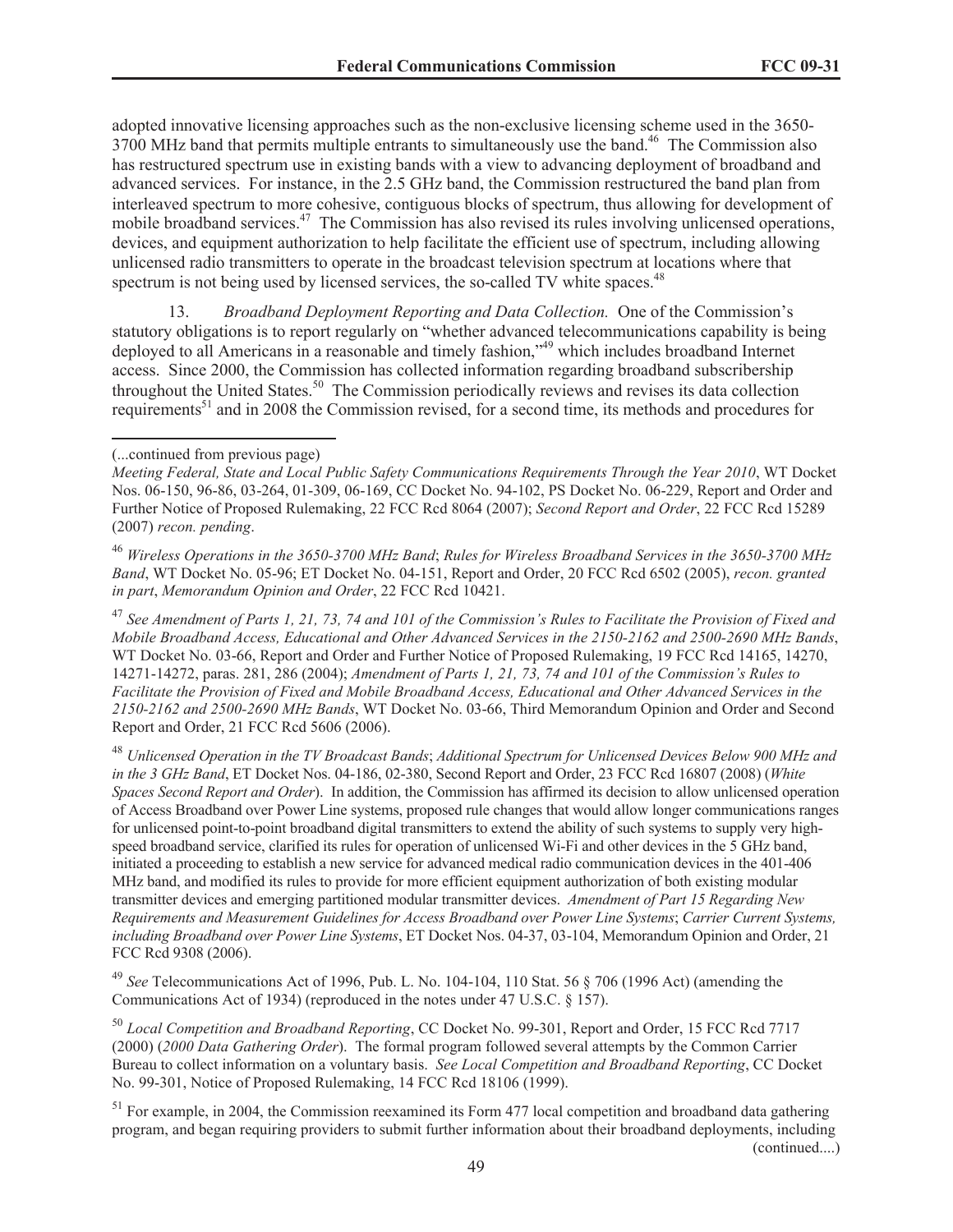collecting information on broadband services.<sup>52</sup> Broadband providers are now required to report the number of broadband connections in service in individual Census Tracts, including speed data for new categories of download and upload speeds in conjunction with subscriber counts.<sup>53</sup> The Commission also collects mobile wireless subscriber counts by state and mobile wireless coverage data by Census Tract.<sup>54</sup> Cable systems also report broadband deployment on Form 325, the annual cable system report, by physical system (PSID). Form 325 is filed, however, by only a sample of systems with fewer than 20,000 subscribers; only large systems file every year.<sup>55</sup> In the 2008 Data Gathering Order, the Commission also sought comment on a number of additional reporting requirements. Specifically, the Commission sought comment on requiring broadband providers to report actual speed delivered and prices for service, on collaboration with RUS for broadband mapping, and on whether it should periodically conduct and publish opinion surveys of broadband customers.<sup>5</sup>

14. Section 706(c) of the 1996 Act describes advanced telecommunications capability as "high-speed, switched, broadband telecommunications capability that enables users to originate and receive high-quality voice, data, graphics, and video telecommunications using any technology."<sup>57</sup> In previous reports to Congress, the Commission defined "broadband" – and, in effect, "advanced telecommunications capability" and "advanced services" – as services and facilities with an upstream (customer-to-provider) and downstream (provider-to-customer) transmission speed of more than 200 kilobits per second (kbps).<sup>58</sup> By contrast, the Commission has used the term "high-speed" to describe

<sup>53</sup> *Id*. Previously, the Commission collected data to identify, for each technology (*e.g.*, cable modem, satellite), whether a provider had any subscribers of that service in a postal service 5-digit zip code. The Commission did not collect the actual number of subscribers at the zip code level. *2008 Data Gathering Order*, 23 FCC Rcd at 9695, para. 10. The Commission collects and reports these data semi-annually, with the first reporting deadline for the revised data collection set at March 16, 2009. *See Form 477 Electronic Filing System Now Available; Filing Deadline Extended To March 16, 2009*, WC Docket No. 07-38, Public Notice, DA 09-431 (rel. Feb. 23, 2009).

<sup>54</sup> *2008 Data Gathering Order*, 23 FCC Rcd at 9698, para. 16.

<sup>55</sup> *See* 47 C.F.R. § 76.403 & nt.

<sup>56</sup> *See 2008 Data Gathering Order*, 23 FCC Rcd at 9708-13, paras. 34-40.

<sup>57</sup> 47 U.S.C. § 157 nt.

<sup>(...</sup>continued from previous page)

the percentage of their broadband connections that are faster than 200 kbps in both directions and a categorization of those connections into five "speed tiers" based on the information transfer rate in the connection's faster direction: (1) greater than 200 kbps but less than 2.5 megabits per second (mbps); (2) greater than or equal to 2.5 mbps but less than 10 mbps; (3) greater than or equal to 10 mbps but less than 25 mbps; (4) greater than or equal to 25 mbps but less than 100 mbps; and (5) greater than or equal to 100 mbps. *See Local Telephone Competition and Broadband Reporting*, WC Docket No. 04-141, Report and Order, 19 FCC Rcd 22340, 22347-48, para. 14 (2004) (*2004 Data Gathering Order*).

<sup>52</sup> *Development of Nationwide Broadband Data to Evaluate Reasonable and Timely Deployment of Advanced Services to All Americans, Improvement of Wireless Broadband Subscribership Data, and Development of Data on Interconnected Voice over Internet Protocol (VoIP) Subscribership*, WC Docket No. 07-38, Report and Order and Further Notice of Proposed Rulemaking, 23 FCC Rcd 9691 (2008) (*2008 Data Gathering Order*). The Commission updated the broadband reporting tiers to include upload and download speeds of: (1) greater than 200 kbps but less than 768 kbps; (2) equal to or greater than 768 kbps but less than 1.5 mbps; (3) equal to or greater than 1.5 mbps but less than 3.0 mbps; (4) equal to or greater than 3.0 mbps but less than 6.0 mbps, (5) equal to or greater than 6.0 mbps but less than 10.0 mbps; (6) equal to or greater than 10.0 mbps but less than 25.0 mbps; (7) equal to or greater than 25.0 mbps but less than 100.0 mbps; and (8) equal to or greater than 100 mbps. *Id*. at 9700, para. 20.

<sup>58</sup> *Deployment of Advanced Telecommunications Capability to All Americans in a Reasonable and Timely Fashion*, CC Docket No. 98-146, Report, 14 FCC Rcd 2398, 2406, para. 20 (1999) (*Section 706 First Report*); *Deployment of Advanced Telecommunications Capability to All Americans in a Reasonable and Timely Fashion*, CC Docket No. 98-146, Second Report, 15 FCC Rcd 20913, 20919-21, para. 10 (2000) (*Section 706 Second Report*); *Deployment of*  (continued....)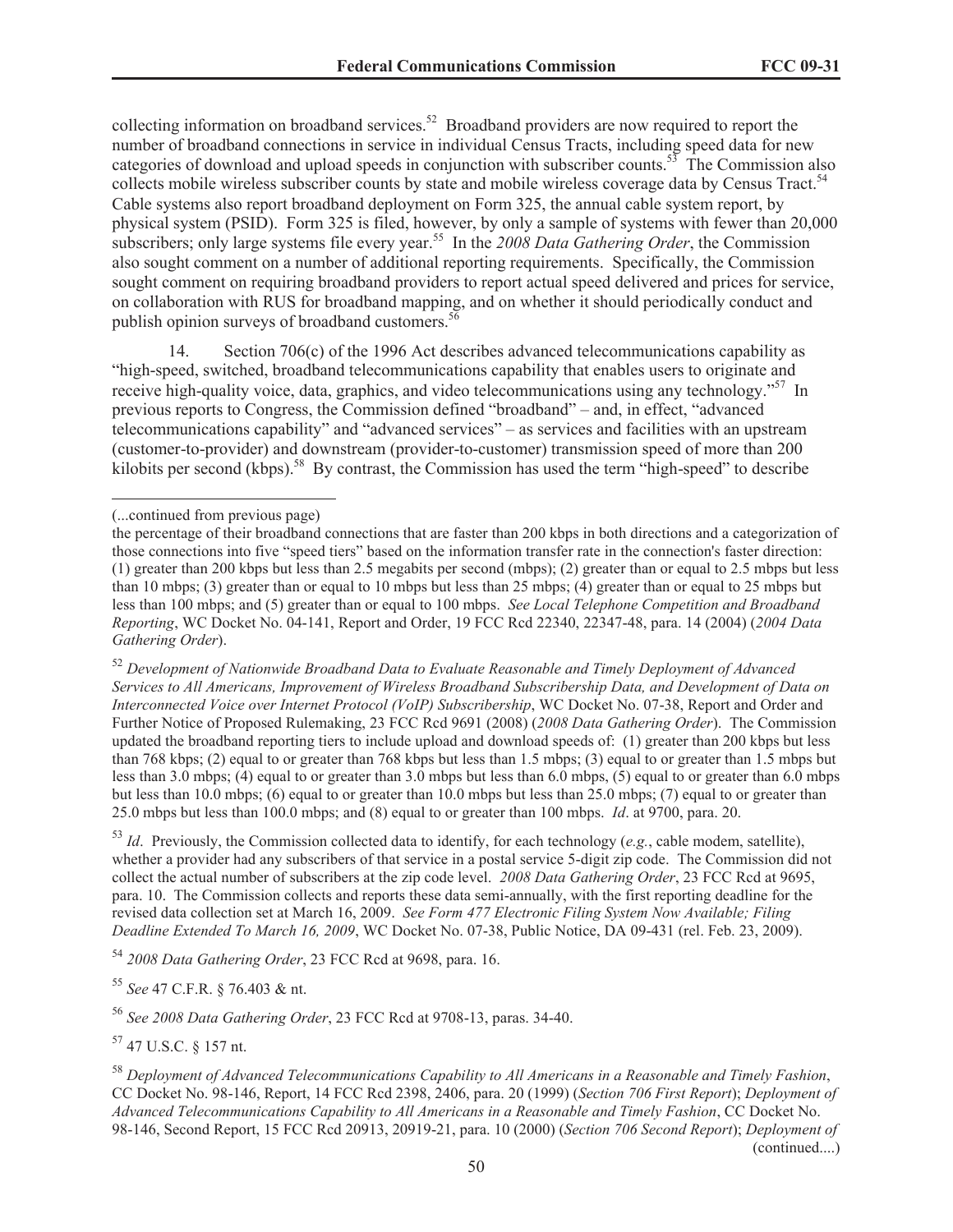services with over 200 kbps capability in at least one direction.<sup>59</sup> In the 2008 Data Gathering Order, the Commission updated the broadband reporting speed tiers and created the term "first generation data" to refer to those services with data rates greater than 200 kbps but less than 768 kbps in the faster direction, and the term "basic broadband tier 1" to refer to services equal to or greater than 768 kbps but less than 1.5 mbps in the faster direction. Subsequent tiers were labeled "broadband tier 2" through "broadband tier  $7^{5,60}$ 

15. *CMRS Competition Reports*. The Commission also provides data regarding the availability of commercial mobile wireless broadband services in its annual Commercial Mobile Radio Service (CMRS) Competition Report.<sup>61</sup> Based on carrier-specific and technology-specific coverage maps provided through a contract with American Roamer, the CMRS Competition Reports enable the Commission to calculate the percentage of the U.S. population, based on Census Tracts, living in an area with mobile broadband network coverage. The Commission also uses the coverage maps to estimate the percentage of the population living in Census Tracts with a certain number of mobile broadband competitors.<sup>62</sup> The CMRS Competition Reports also discuss technology upgrades and innovations by wireless broadband providers, applications and services available on wireless broadband networks, and mobile broadband pricing and usage levels.<sup>63</sup>

16. *Other Data Collection*. We also note that the Commission collects many other types of data,<sup>64</sup> including data collected for the annual satellite competition report. This report investigates the reach of satellite-based two-way broadband to the home.<sup>65</sup>

17. *Broadband Regulation and Classification*. The Commission has, for many years, had regulations aimed at advancing the deployment of broadband and advanced services. The Commission's first such regulations, spawned in an era of a monopoly telephone system, were designed to permit the

<sup>62</sup> *See 13th Annual CMRS Competition Report*, paras. 2, 37, 144-47. American Roamer is an independent consulting firm that tracks service provision for mobile voice and mobile data services. *Id*. at para. 37.

<sup>63</sup> *See 13th Annual CMRS Competition Report*, paras. 119-24, 134-40, 148-52, 164-76, 201-07.

 $64$  Section 623(k) of the Communications Act, as amended by the Cable Television Consumer Protection and Competition Act of 1992, Pub. L. No. 102-385, 106 Stat. 1460 § 3(k) (codified at 47 U.S.C. Section 543(k)), requires the Commission to publish a statistical report on average rates charged by cable operators for the basic cable service and cable programming service tiers, and cable equipment. The Commission gathers this information by requiring a sample of cable operators to respond to a Commission questionnaire. As part of this questionnaire, the Commission asks cable operators whether they offer "Internet" service to their subscribers and what percent of these subscribers purchase their Internet service. Cable operators responding to this survey are required to provide this information for the "smallest system area for which they keep records."

<sup>65</sup> *See, e.g.*, *Annual Report and Analysis of Competitive Market Conditions with Respect to Domestic and International Satellite Communications Services*, IB Docket No. 06-67, First Report, 22 FCC Rcd 5954 (2007).

<sup>(...</sup>continued from previous page)

*Advanced Telecommunications Capability to All Americans in a Reasonable and Timely Fashion*, CC Docket No. 98-146, Third Report, 17 FCC Rcd 2844, 2850, para. 9 (2002) (*Section 706 Third Report*); *Availability of Advanced Telecommunications Capability in the United States*, GN Docket No. 04-54, Fourth Report to Congress, 19 FCC Rcd 20540, 20551-52 (2004) (*Section 706 Fourth Report*).

<sup>59</sup> *See Section 706 Second Report*, 15 FCC Rcd at 20920, para. 11; *Section 706 Third Report*, 17 FCC Rcd at 2850- 51, para. 9; *Fourth Report*, 19 FCC Rcd at 20551.

<sup>60</sup> *2008 Data Gathering Order,* 23 FCC Rcd at 9700-01, para. 20 n.66.

<sup>61</sup> *See, e.g*., *Implementation of Section 6002(b) of the Omnibus Budget Reconciliation Act of 1993; Annual Report and Analysis of Competitive Market Conditions With Respect to Commercial Mobile Services*, WT Docket No. 08- 27, Thirteenth Report, DA 09-54, (WTB rel. Jan. 16, 2009) (*13th Annual CMRS Competition Report*).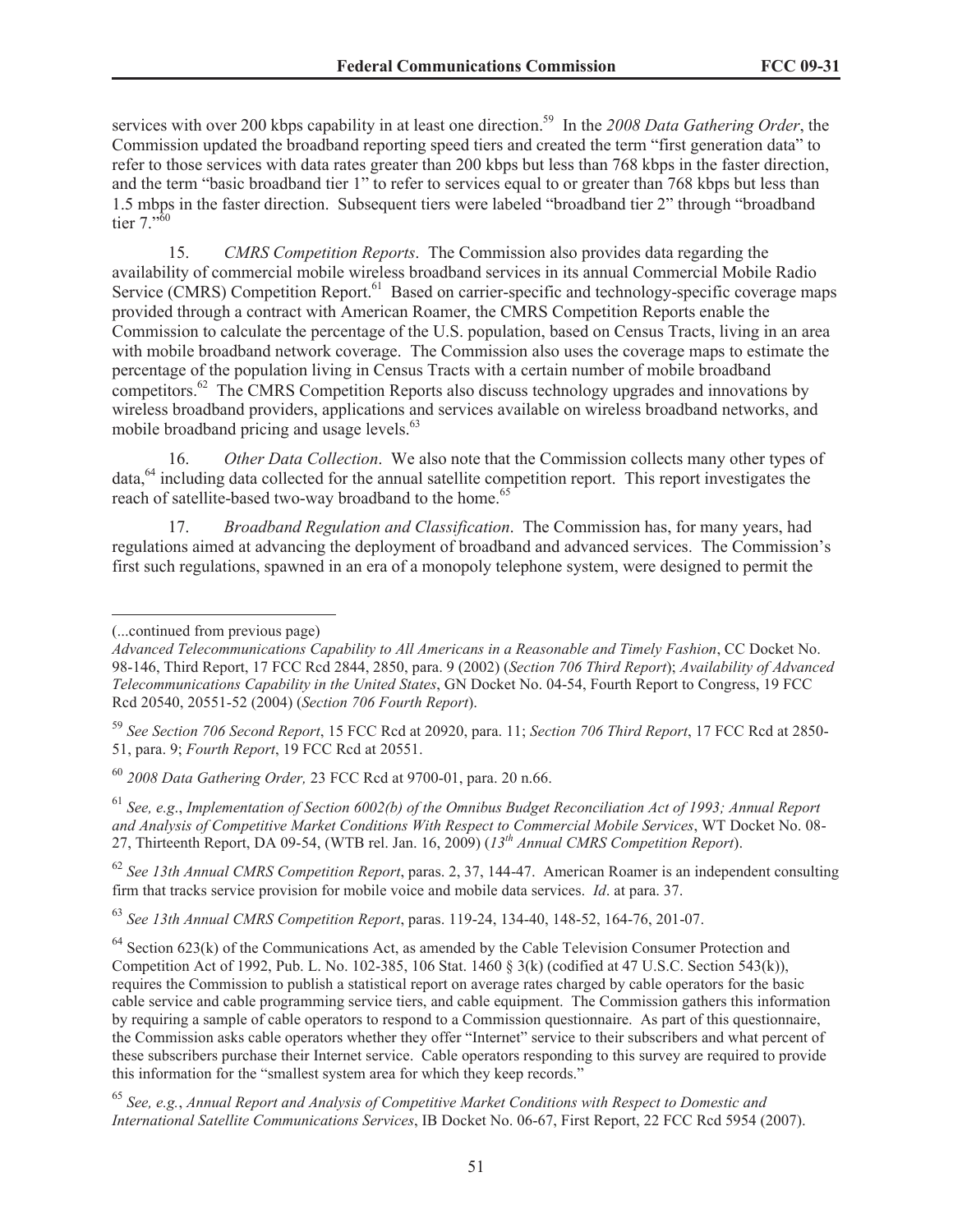development of "enhanced services."<sup>66</sup> In recent years, the Commission has turned to a deregulatory policy framework for facilities-based providers of broadband Internet access services based on limited regulation under Title I of the Act, rather than extensive regulation under Title II.<sup>67</sup> Regulating broadband Internet access under Title I of the Act, rather than Title II, led the Commission to inquire about how long-standing public interest requirements might apply in the revised policy framework.<sup>68</sup>

<sup>68</sup> *See Consumer Protection in the Broadband Era NPRM*, 20 FCC Rcd 14853 (2005); *see also Appropriate Framework for Broadband Access to the Internet over Wireline Facilities Review of Regulatory Requirements for Incumbent LEC Broadband Telecommunications Services Computer III Further Remand Proceedings: Bell Operating Company Provision of Enhanced Services; 1998 Biennial Regulatory Review – Review of Computer III and ONA Safeguards and Requirements Inquiry Concerning High-Speed Access to the Internet Over Cable and Other Facilities Internet Over Cable Declaratory Ruling Appropriate Regulatory Treatment for Broadband Access to the Internet Over Cable Facilities*, Policy Statement, 20 FCC Rcd 14986 (2005) (*Internet Policy Statement*).

<sup>66</sup> For a detailed history of Commission regulations regarding enhanced services, *see Wireline Broadband Order*, 20 FCC Rcd 14853.

<sup>67</sup> *See Wireline Broadband Order*, 20 FCC Rcd 14853 (2005); *see also National Cable & Telecommunications Ass'n v. Brand X Internet Services*, 125 S. Ct. 2688 (2005) (*NCTA v. Brand X*), *aff'g Inquiry Concerning High-Speed Access to the Internet Over Cable and Other Facilities; Internet Over Cable Declaratory Ruling; Appropriate Regulatory Treatment for Broadband Access to the Internet Over Cable Facilities*, GN Docket No. 00-185, CS Docket No. 02-52, Declaratory Ruling and Notice of Proposed Rulemaking, 17 FCC Rcd 4798 (2002) (*Cable Modem Declaratory Ruling and NPRM*); *Appropriate Regulatory Treatment for Broadband Access to the Internet Over Wireless Networks*, WT Docket No. 07-53, Declaratory Ruling, 22 FCC Rcd 5901 (2007); *United Power Line Council's Petition for Declaratory Ruling Regarding the Classification of Broadband over Power Line Internet Access Service as an Information Service*, WC Docket No. 06-10, Memorandum Opinion and Order, 21 FCC Rcd 13281 (2006) (*BPL Order*).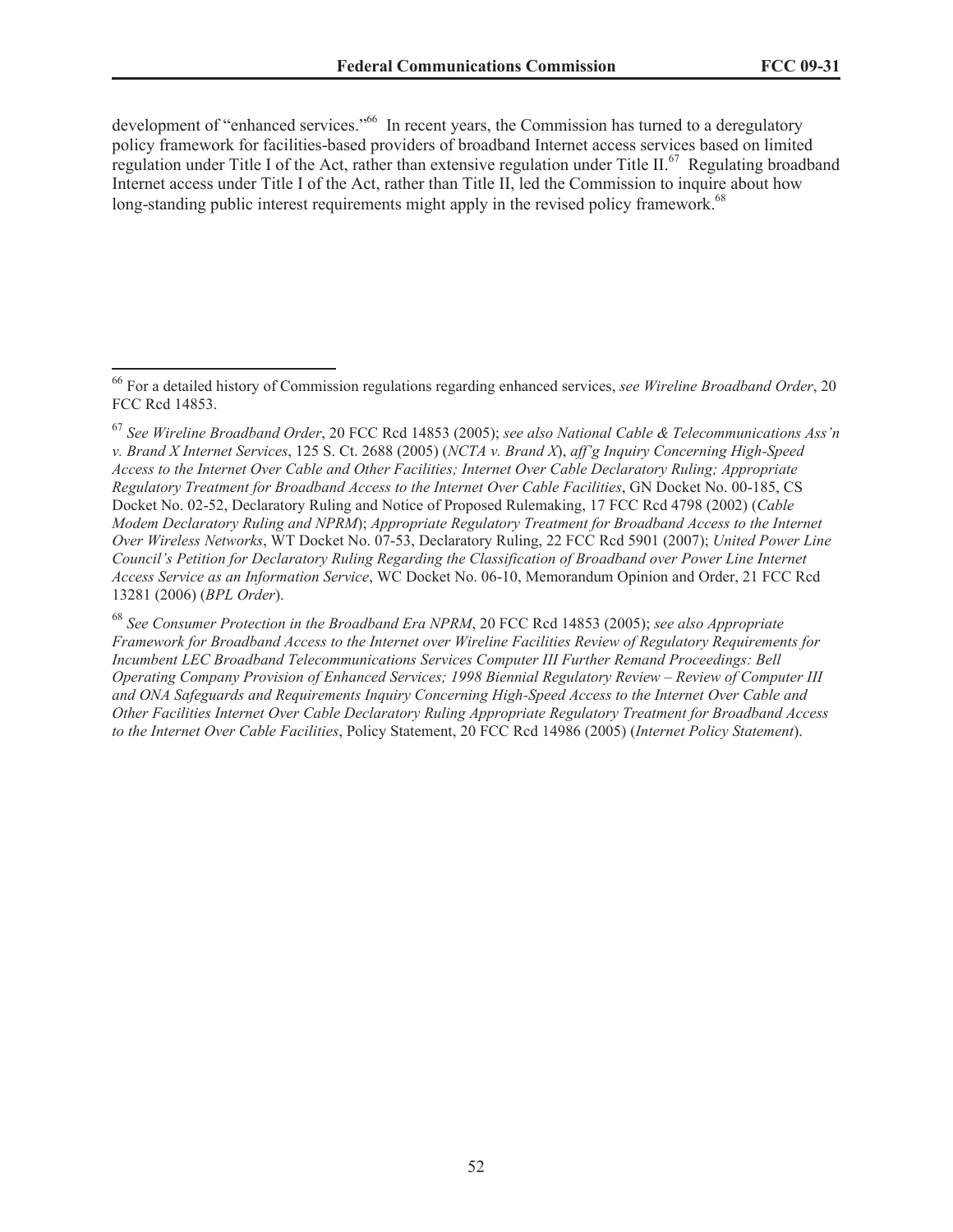#### **STATEMENT OF ACTING CHAIRMAN MICHAEL J. COPPS**

#### Re: *A National Broadband Plan for Our Future*, GN Docket No. 09-51

Today we commence a national dialogue on how we as a nation can make high-speed broadband available, affordable and easily useable to citizens and businesses throughout the land. This is a good news item. In spite of the fact that it springs in part from an economic downturn that has put a lot of our fellow citizens on the ropes, it signals that at long last we are getting serious about making our citizens and our country more competitive, prosperous, and fulfilled. It means that we are coming to grips with the fact that we have a long way to go to get high-speed, value-laden broadband out to all our citizens. It means that we are beginning to understand that real economic and social progress needs to be fueled by both vigorous private enterprise *and* enlightened public policy. The missing ingredient until this year has been the enlightened public policy.

This Commission has never, I believe, received a more serious charge than the one to spearhead development of a national broadband plan. Congress has made it crystal clear that it expects the best thinking and recommendations we can put together by next February. If we do our job well, this will be the most formative—indeed transformative—proceeding ever in the Commission's history.

Broadband can be the great enabler that restores America's economic well-being and opens doors of opportunity for all Americans to pass through, no matter who they are, where they live, or the particular circumstances of their individual lives. It is technology that intersects with just about every great challenge confronting our nation—whether it's jobs, education, energy, climate change and the environment, international competitiveness, health care, overcoming disabilities, equal opportunity—the list goes on. Enabling our people and our enterprises through value-laden broadband can spell the difference between just muddling through if we're lucky and opening the way to many more years of U.S. prosperity and world leadership.

When I arrived here in 2001 and called for the Commission to engage in a serious dialogue about the future of broadband, it was unclear whether such a dialogue would occur. On many occasions over the intervening years, I talked about how the country lacked a national strategy; how we lacked even the essential data on which to build a viable strategy; and how we were paying way too high a price because of a cavalier approach to an urgent national problem. But that was then and today is now. We have new national leadership committed to broadband and we have economic dislocation that has awakened many people to the need for a decidedly new direction. But we're not going to get to where we need to go without a road map, and it's that road map that we begin designing today. We begin at last to do what we should have done years ago—make a plan for how the United States becomes the world's broadband beacon.

Broadband products and applications, both fixed and mobile, have already fundamentally changed the way Americans go about their daily lives. Many of us—primarily in relatively welloff urban areas—have become at least familiar with the promise of broadband to communicate with family and friends, to telework and bank, to interact with government, to get news and information, and many other applications. Yet all this progress is only a small part—just prologue—to what this technology is going to do to change our lives in the years ahead. Think about the impact high-speed connections can have on students of all ages and in all areas who could access distance learning, research, or job retraining. Or telemedicine networks that can manage medical records, save lives and improve the standard of well-being for Americans living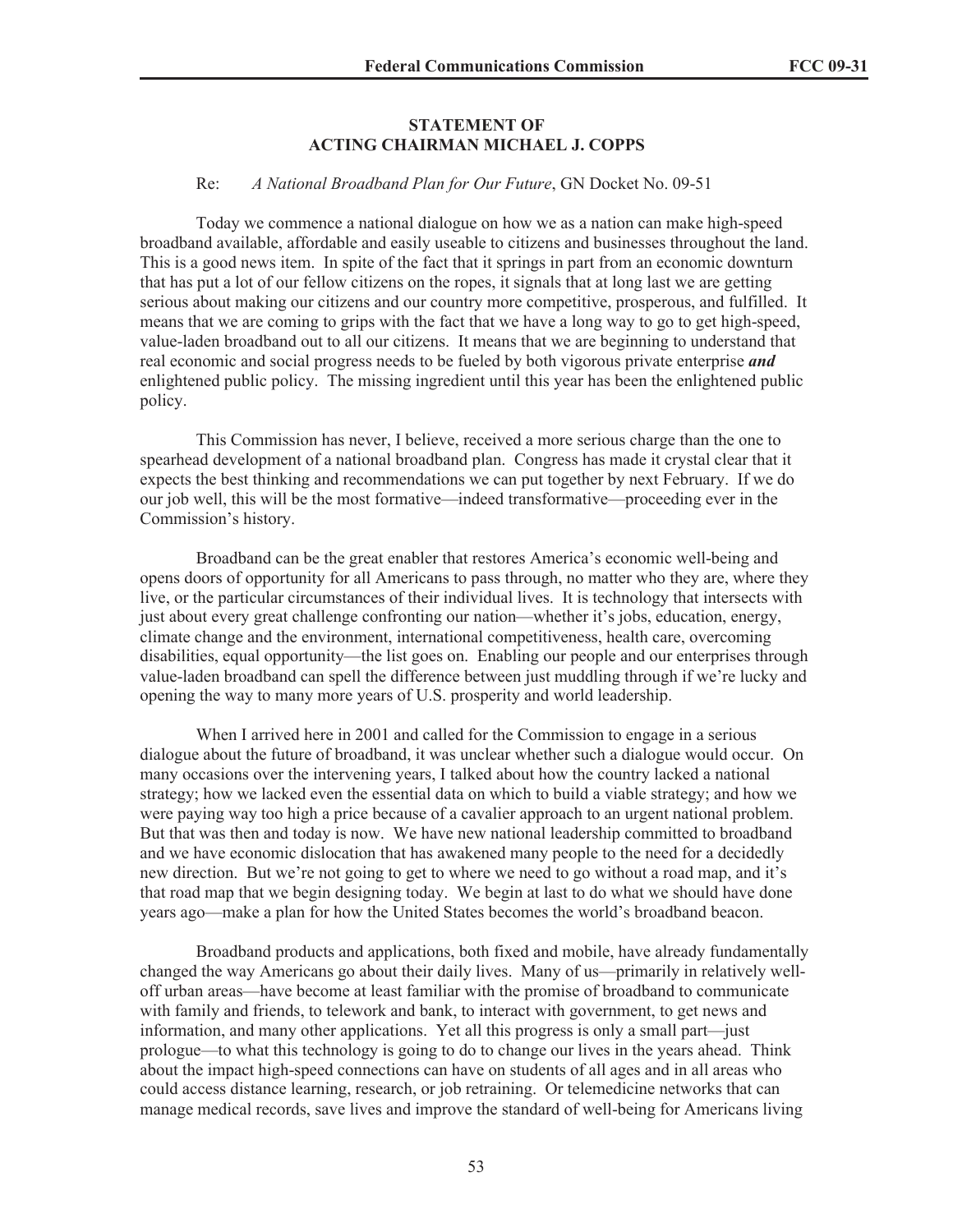in areas that lack access to the breadth of medical expertise, specialty care, and advanced medical technologies available in other areas. Think about a nationwide, interoperable public safety system to help first responders see us through hurricanes, tornadoes, blizzards and man-made disasters. Think about smart grids for energy efficiency. New tools to gauge and even slow climate change. The list goes on. In fact, it would be a far shorter list if we enumerated those aspects of our national life that will *not* be impacted by high-speed, value-laden broadband.

So we launch today. Our Notice of Inquiry seeks to be open, inclusive, out-reaching and data-hungry. It seeks input from stakeholders both traditional and non-traditional—those who daily ply the halls of our hallowed Portals, those that would like to have more input here if we really enable them to have it, and those who may never have heard of the Federal Communications Commission. It will go outside Washington, DC to rural communities, the inner city and tribal lands. It will go where the facts and the best analysis we can find take it. It will look at broadband supply and broadband demand. It will look at broadband quality and affordable prices. It will endeavor to better understand, and hopefully build upon, the crosscutting nature of what broadband encompasses, beginning with an appreciation that it brings opportunities to just about every sphere of our national life. And it can also consider, in addition to the many opportunity-generating characteristics of broadband, how to deal with any problems, threats or vulnerabilities that seem almost inevitably to accompany new technologies. Ensuring broadband openness, avoiding invasions of people's privacy, and ensuring cybersecurity are three such challenges that come immediately to mind. We have never in history seen so dynamic and potentially-liberating a technology as this—but history tells us that no major technology transformation is ever a total, unmixed, problem-less blessing.

Going forward, we will distill the information that enters this NOI funnel with our eyes on the prize—a national broadband plan that is focused, practical and achievable. Instead of trying to resolve every contentious issue that has fueled so many years of seemingly-endless debates over telecommunications—debates that have too often deflected us from the progress we should have been making—we will go in quest of practical suggestions that can be deployed in time to respond to the economic and many other challenges facing us.

It's a huge task that we undertake today. Every Bureau in this Commission will have a role to play in the development of the national broadband plan. I expect everyone here will put their best effort forward to realize the objective we seek. And I hope all stakeholders—and that means whoever wishes to be heard in this critical public policy discussion—will respond to the NOI. Commenters need not—indeed cannot—respond to all the many inquiries we raise, nor should they feel compelled to. Single out those areas where you feel you can make a contribution and share your insights and suggestions with us. If there's a question or a dimension of the problem that the NOI misses, we want to hear about that and have your ideas there, too. When I say we strive to be inclusive, I mean really inclusive.

The preparation of this NOI has been a cross-cutting effort involving just about every office in the Commission. I thank the Bureaus and Offices for the hard work they have already put in—and I also use the occasion to warn them we are only just beginning. I want to thank my two colleagues, Jonathan Adelstein and Robert McDowell, for their participation and leadership and the many helpful suggestions they have made to move this proceeding along. Their staffs have been great, too. My own office has worked hard on this, too, and I want to particularly commend Scott Deutchman for his efforts to bring people and ideas together for our broadband mobilization—and mobilization it is.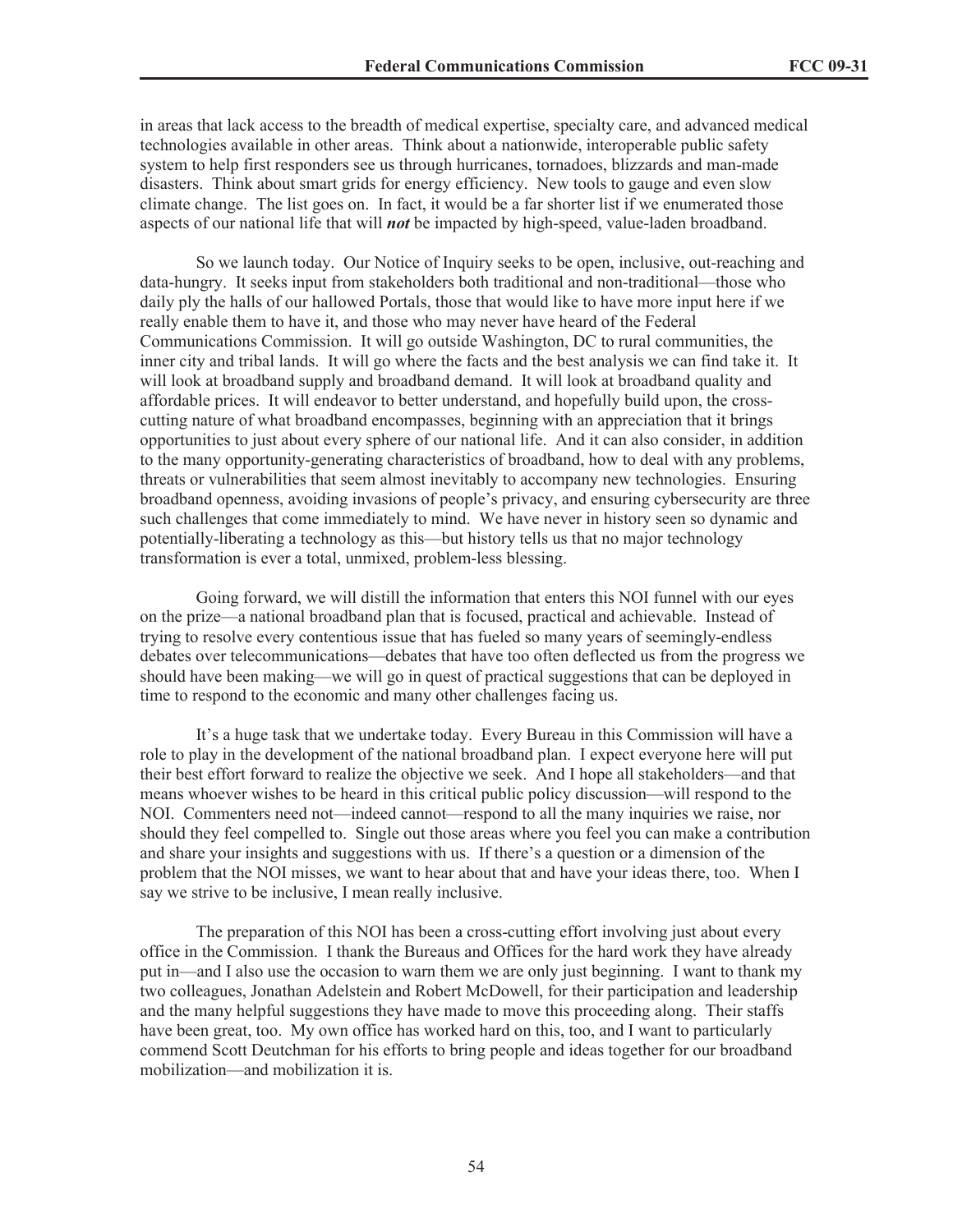Let me also recognize a few special guests here at the Commission this morning: Dennis Amari from the National Telecommunications and Information Administration and David Villano and Mary Campanola from the Rural Utilities Service. Their presence here bespeaks the beginnings of true inter-agency cooperation on the broadband challenge, an effort that is already reaching out to include many other agencies of government at the federal, state and local levels. We need the help of all of them. If no sector is outside the new world of advanced communications, then no agency should be, either.

You may have concluded by now that I think this is a pretty big deal. It really is. You don't have to trust me about that—the President and the Congress think so, too. And, judging from my meetings around the country, I think millions of our fellow citizens get it, too. All these folks are looking for the best possible effort here. That's what my colleagues and I are determined to give them. Of course, if we want the best possible product going out, we need the best possible data, analysis and recommendations coming in. That's why I encourage maximum public input into this critical public policy dialogue.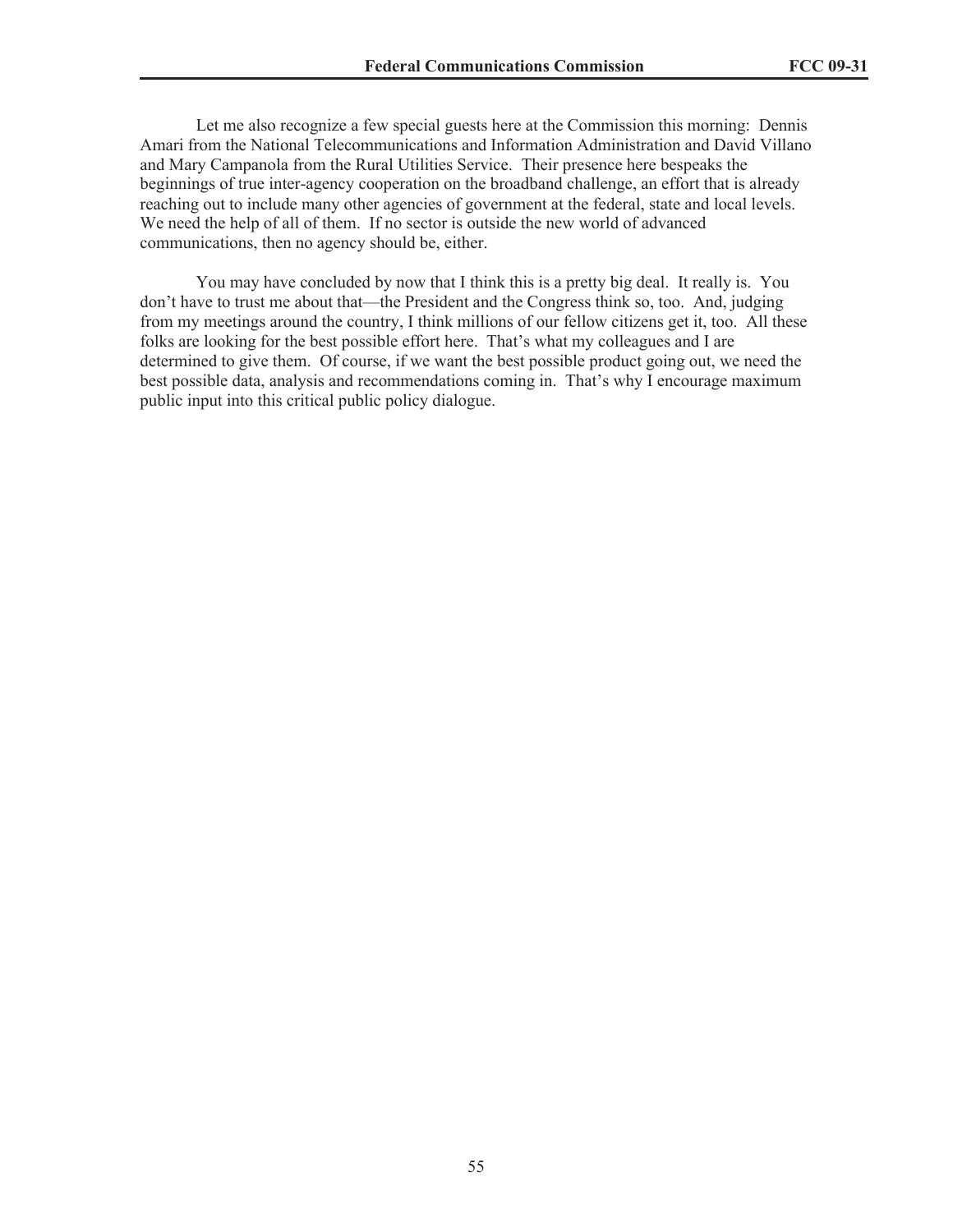#### **STATEMENT OF COMMISSIONER JONATHAN S. ADELSTEIN**

#### Re: *A National Broadband Plan for Our Future*, GN Docket No. 09-51

Today we launch a long overdue, desperately needed effort to establish a national broadband policy. This is a step Chairman Copps and I have advocated for many years. It is wonderful to see it finally come to fruition under your Chairmanship. As we finally undertake this inquiry, it is to implement a historic piece of legislation. While it should not have taken an act of Congress to get us to do our jobs, the fact that Congress acted gives us the funding to do it right, and provides us the mandate to draft an authoritative plan.

I want to thank Chairman Copps for his leadership in bringing an excellent and comprehensive item to us so quickly. At this critical time in our nation's history, this farreaching NOI asks the right questions. It seeks input from all stakeholders as to how we can design a broadband plan that brings the promise of technology to everyone. For those of us who have long hungered for a meaty discussion of how to craft a national broadband plan, today we set the table for a feast.

Broadband is no longer a luxury. It is essential if we are going to maximize the potential of every citizen to contribute to our social, cultural and economic life. We need the full input of every citizen, whether they live in rural, insular or other high-cost areas, whether they live in economically challenged sections of our inner cities, whether they are persons with disabilities, whether or not they speak English, and regardless of their income level. We need everyone's voice to create a truly national plan that leaves nobody out.

To make our plan more than just words, we must start by upgrading our communications infrastructure in every corner of this country. And we must do a better job of making innovative communications technologies more widely available and affordable. It's clearly in our economic interests to do so, especially given the downturn we face; but it is also in the interests of our health care system, our environment, our education system, our energy grid, our transportation network, our public safety agencies – in fact, broadband will help us address almost every big challenge we face. Other countries around the world have long recognized this. At long last, we have a President, a Congress and a FCC that do, as well.

To address our communications needs, we'll need to rededicate ourselves to the tall tasks of expanding access to broadband services and modernizing universal service. We will harness the talents of everyone in this country to maximize our economic growth, improve our quality of life, and uplift our democracy and the values we hold dear.

To be clear, we are not substituting Government policy for market discipline. Any successful broadband strategy will rely primarily and extensively on the private sector to drive deployment and investment. We need to encourage capital investment, and find ways to facilitate access to the capital markets in these challenging times. A true public-private partnership will require far greater focus from our policy leaders to succeed. We need all players to work together.

On the government side, to reach its full impact, any strategy will need to involve proper coordination across all levels of government. On a Federal level, it will require unprecedented interagency coordination, which we are already seeing on a scale that dwarfs any efforts in the previous Administration. Given the cross-cutting impact of broadband, this will involve far more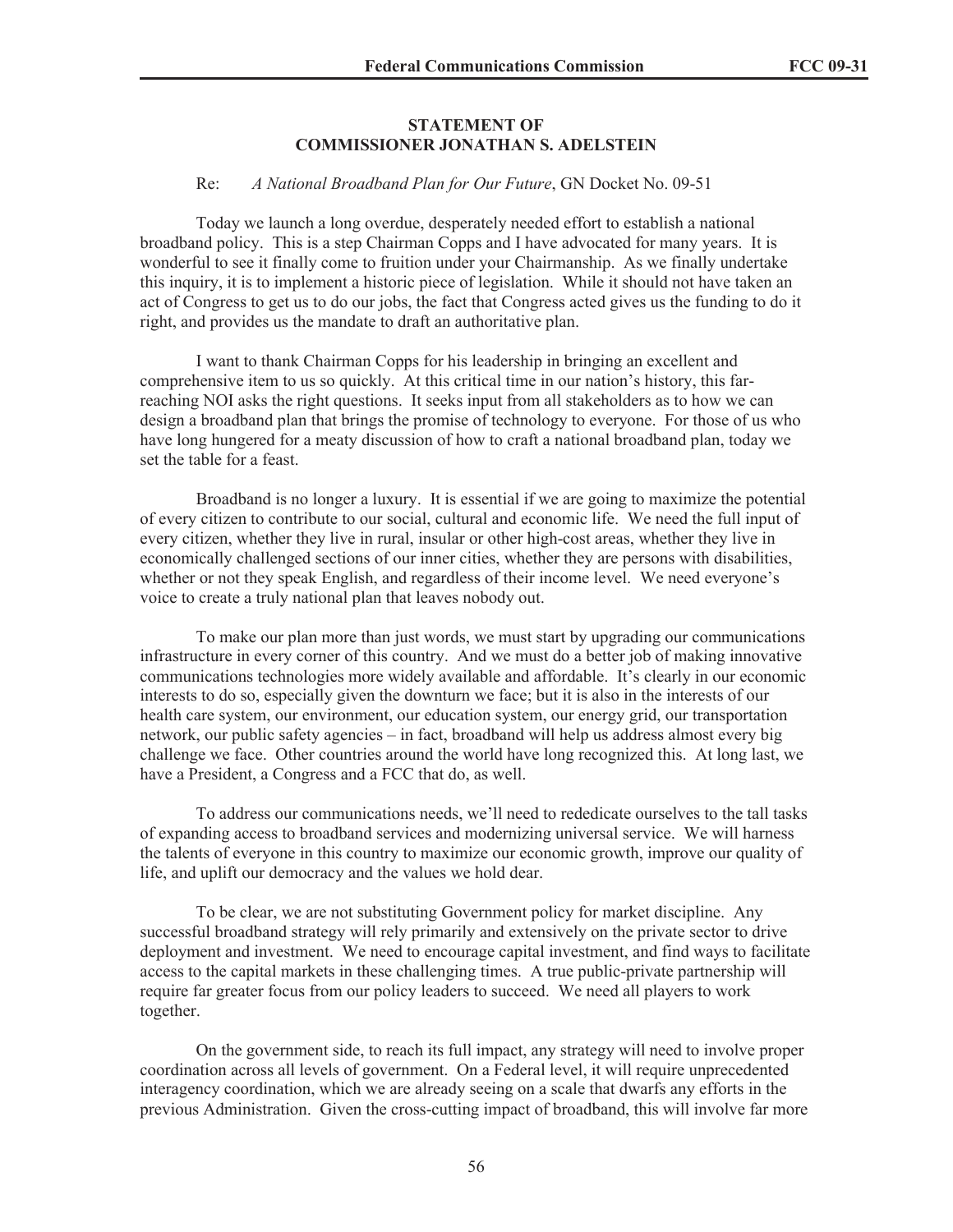agencies than just the ones we usually associate with telecommunications, such as the FCC, NTIA and RUS. A major role is needed by numerous departments including Health and Human Services, Education, Energy, Housing and Urban Development, Transportation, Justice, Homeland Security, Defense, the Small Business Administration, and the Federal Trade Commission, to name a few. This will require coordination at the White House level. And the Federal government will need to coordinate with efforts by our partners in state, local and tribal governments.

And of course we recognize that any effective effort will rely heavily on wireless broadband as the wave of the future, and a key element to reach hard to serve areas. Considering America's ever-increasing appetite for reliable broadband services and applications from mobile devices, the role that wireless will play is huge and undeniable. There is a clear need for focused efforts on spectrum efficiency and management, which will require a thorough spectrum inventory, as many in Congress are now proposing. The future success of our economy demands that we promote the expansion of communications infrastructure and focus our energies on optimizing our spectrum resources.

A key part of any meaningful broadband plan must be accurate, reliable and detailed data on broadband deployment. I am pleased that today's item, among many other important questions, asks how we can build on our current data collection methods to determine who is participating in the broadband revolution, and who is not, including those in tribal lands and rural areas. It is only with these data – which we should have been collecting all along – that we can make sound policy decisions. Today's NOI reminds us that we have also been charged by Congress to develop a comprehensive *rural* broadband strategy under the 2008 Farm Bill with our partners at the Department of Agriculture. I look forward to working with my colleagues on that important plan, which is due to Congress next month.

Broadband is now the critical infrastructure of our economy and our democracy. In the last decade, we have seen the doors of civic participation and economic opportunity blown open by the power of the Internet. And not one of our citizens should be left out. But let's be clear, this won't happen overnight. It will take contributions from every sector – private, public, nonprofit and in partnership. Yet it is reassuring to finally have leadership at every level of the Federal government that truly understands the importance of these digital connections. This Notice recognizes the need to pursue a comprehensive strategy that involves improving broadband deployment, availability, affordability, adoption, competition, and cyber security.

Finally, I want to thank the hard-working staff for a true cross-bureau effort in drafting what is one of the most significant items we have seen. With your hard work, today's NOI sets us on the right path to fulfill Congress' intent to bring broadband opportunities to those who need it most, when they need it most.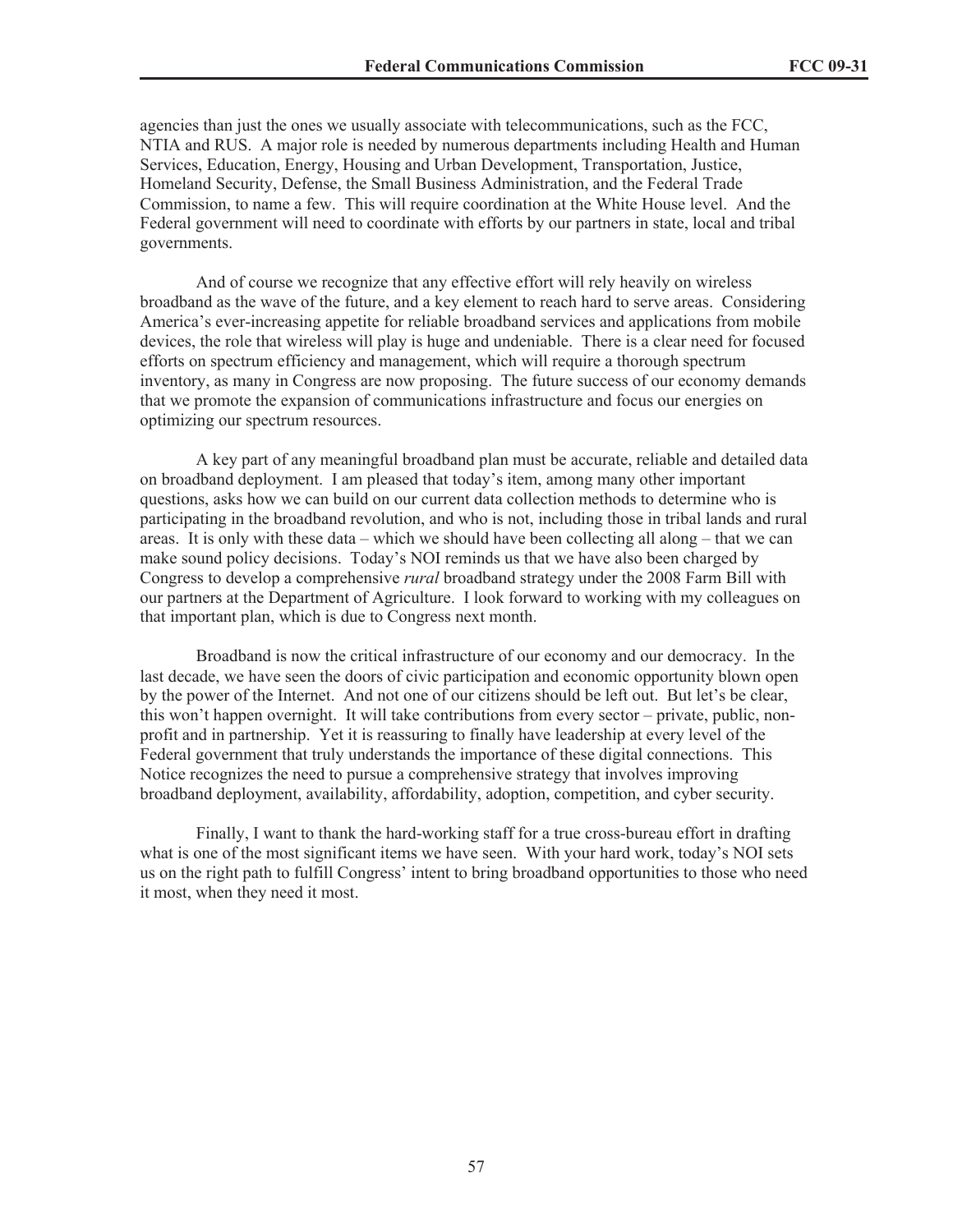#### **STATEMENT OF COMMISSIONER ROBERT M. McDOWELL**

#### Re: *A National Broadband Plan for Our Future*, GN Docket No. 09-51

Our action today, which I support, serves as the first step in the creation of the national broadband plan Congress has directed us to develop. The end result will be the most important public policy initiative affecting broadband since the landmark Telecommunications Act of 1996. Let's all work hard to get it right.

This nation has made great strides in developing and deploying broadband infrastructure and services since the Commission issued the first Section 706 Report in 1999. Today, a wide variety of innovative services are provided to individuals and businesses over copper, cable, fiber, wireless and satellite infrastructure that simply did not exist a decade ago. These successes resulted directly from the lifting of legacy common carrier regulations from broadband services and a removal of other barriers to infrastructure investment that allowed network operators and service providers to attract investment capital to fund their businesses.

In fact, broadband deployment and adoption rates have improved significantly since we adopted these policies. The FCC's own data shows that since 2000, the number of high speed lines has increased more than 1600 percent, from approximately 6.8 million lines in December 2000 to over 121 million lines in December 2007, the most recent period for which we have data. In what might be a better measure of "broadband" deployment, FCC data shows the number of lines with transmission speeds greater than or equal to 2.5 megabits per second grew from December 2005 to December 2007 by 70 percent, from approximately 27 million lines to over 45 million lines.

As a result, the American broadband sector presents us with a solid foundation upon which to build. Although more can, and should, be done to improve on our broadband competitiveness, let's be sure to recognize what has gone right at least as much as we analyze any shortcomings. Some estimates regarding private investment in domestic broadband infrastructure in this year alone exceed \$80 billion – and that is during a time when private capital is extremely scarce at best. Few, if any, industries can make such claims. The point is that even in light of imperfections, the American broadband market has positive momentum in a time when other sectors are struggling. Let's be sure to accelerate that progress with future policy decisions.

As we develop our record in this proceeding, I will keep in mind some fundamental concepts. First, it is critical that our plan be competitively and technologically neutral. Given the incredibly diverse nature of our country – both in terms of geography and demographics – our plan must not favor one particular technology or type of provider over another, even inadvertently. Broadband deployment throughout America simply is not a one-size-fits-all proposition. Wireline, wireless and satellite technologies are meaningful alternatives, each worthy of our attention. For instance, to deny the people of Alaska the benefits of broadband connectivity via wireless and satellite would be tantamount to isolating the tens of thousands of Americans who live on Native lands and in subsistence villages. Thus, as we proceed, we must be mindful of the law of unintended consequences before making any new rules.

In addition, it is essential that our plan give current and prospective broadband network and service providers the proper incentives to deploy new technologies. We must also provide entrepreneurs with the flexibility to make full use of all available spectrum, including the television white spaces, to backhaul broadband traffic. In order to attract investors to fund the